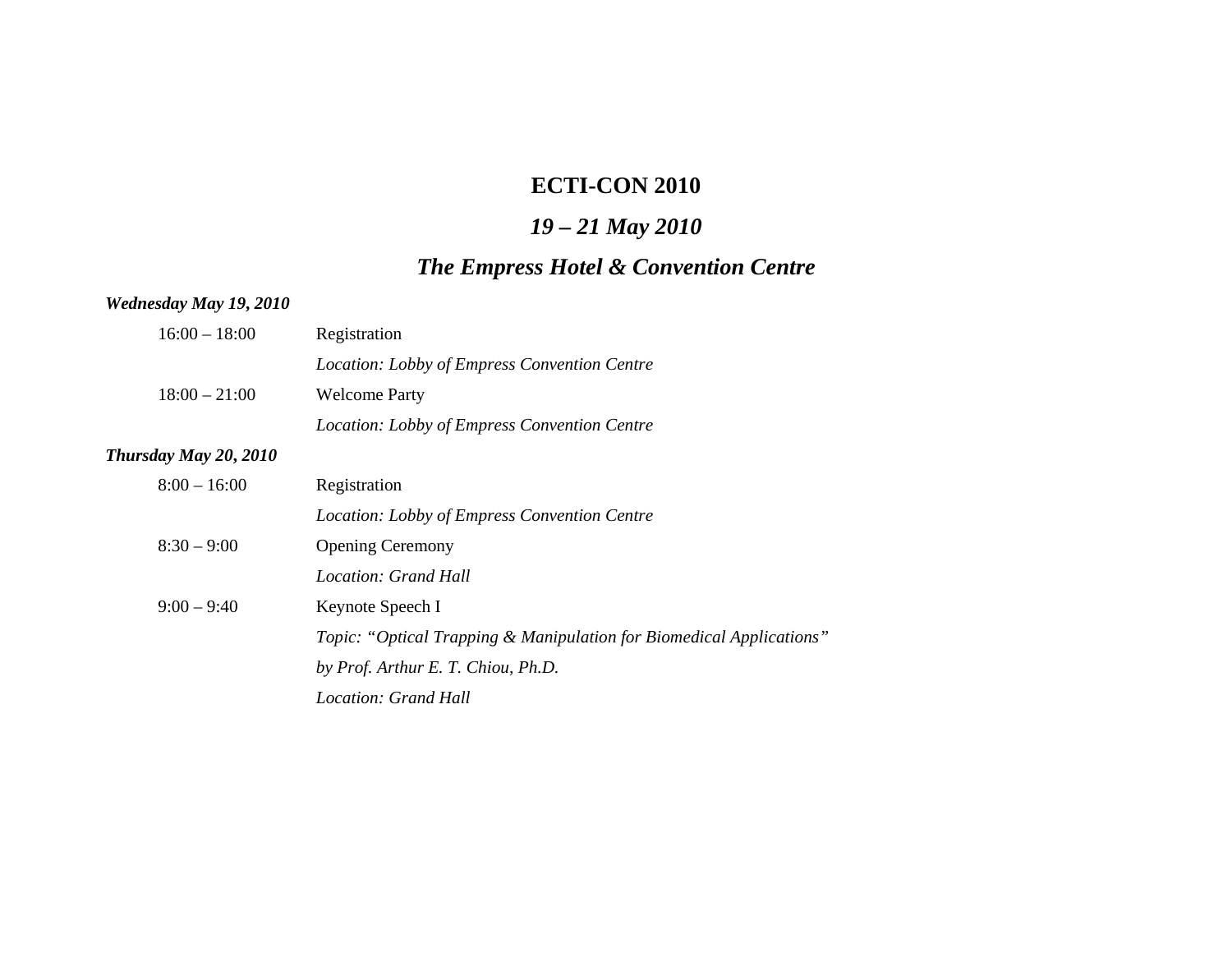| $9:40 - 10:20$<br>Keynote Speech II                                                                 |  |
|-----------------------------------------------------------------------------------------------------|--|
| Topic: "Wearable and Implantable Bionics: from Managing Chronic Disease to Therapies for Blindness" |  |
| by Prof. Nigel Lovell, Ph.D.                                                                        |  |
| <i>Location: Grand Hall</i>                                                                         |  |
| $10:20 - 10:30$<br>Coffee break                                                                     |  |
| $10:30 - 12:10$<br><b>Parallel Sessions</b>                                                         |  |

| <b>Session</b>  | <b>TAM1-1</b>                 | <b>TAM1-2</b>           | <b>TAM1-3</b>        | <b>TAM1-4</b>              |
|-----------------|-------------------------------|-------------------------|----------------------|----------------------------|
| <b>Topic</b>    | <b>Nonlinear Circuits and</b> | Analog Circuits I       | Wireless/Mobile      | <b>Energy Conversion I</b> |
|                 | Systems                       |                         | Communications &     |                            |
|                 |                               |                         | Technologies -I      |                            |
| <b>Chair</b>    | Phumin Kirawanich             | <b>Boonying Charoen</b> | Nattapong Swangmuang | Werachet Khan-ngern        |
| <b>Location</b> | Chiang Mai Room 1             | Chiang Mai Room 2       | Chiang Mai Room 3    | Chiang Mai Room 4          |
| $10:30 - 10:50$ | TAM1-1-1                      | TAM1-2-1                | TAM1-3-1             | TAM1-4-1                   |
| $10:50 - 11:10$ | TAM1-1-2                      | TAM1-2-2                | TAM1-3-2             | TAM1-4-2                   |
| $11:10 - 11:30$ | TAM1-1-3                      | TAM1-2-3                | TAM1-3-3             | TAM1-4-3                   |
| $11:30 - 11:50$ | TAM1-1-4                      | TAM1-2-4                | TAM1-3-4             | TAM1-4-4                   |
| $11:50 - 12:10$ | TAM1-1-5                      | TAM1-2-5                | TAM1-3-5             | TAM1-4-5                   |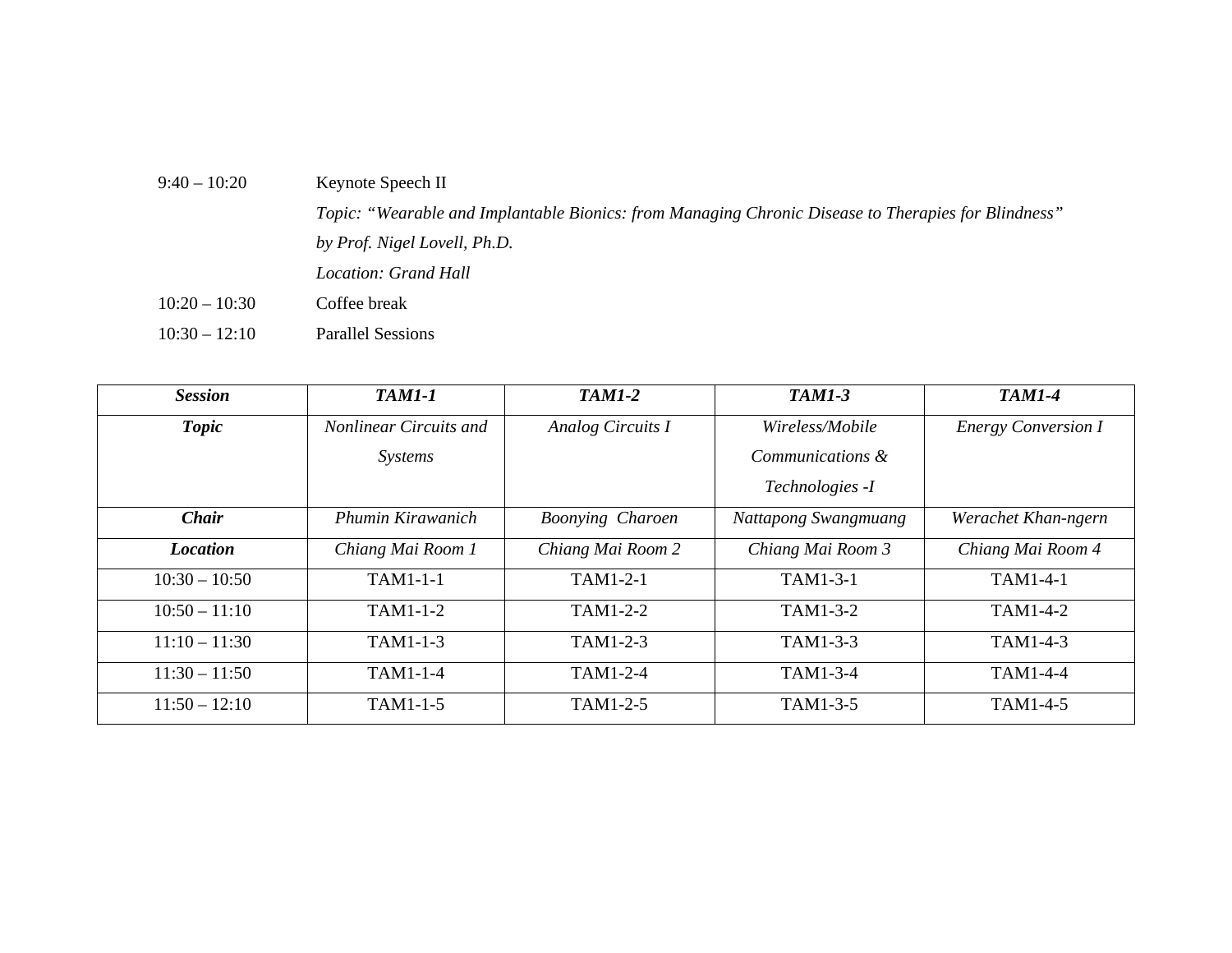| <b>Session</b>  | <b>TAM1-5</b>       | <b>TAM1-6</b>       | <b>TAM1-7</b>                     | <b>TAM1-8</b>                  |
|-----------------|---------------------|---------------------|-----------------------------------|--------------------------------|
| <b>Topic</b>    | High Voltage        | Knowledge and Data  | <b>Adaptive Signal Processing</b> | <b>Fault Detections and</b>    |
|                 | Engineering and     | Engineering         | & Filter Design                   | <b>Industrial Applications</b> |
|                 | <i>Insulation I</i> |                     |                                   |                                |
| <b>Chair</b>    | Kei Eguchi          | Juggapong Natwichai | Pornchai Phukpattaranont          | Kasemsak Uthaichana            |
| <b>Location</b> | Chiang Mai Room 5   | <b>Board Room 2</b> | Board Room 3                      | <b>Board Room 4</b>            |
| $10:30 - 10:50$ | TAM1-5-1            | TAM1-6-1            | TAM1-7-1                          | TAM1-8-1                       |
| $10:50 - 11:10$ | (Moved to TPM3-5-6) | TAM1-6-2            | TAM1-7-2                          | TAM1-8-2                       |
| $11:10 - 11:30$ | TAM1-5-3            | TAM1-6-3            | TAM1-7-3                          | TAM1-8-3                       |
| $11:30 - 11:50$ | TAM1-5-4            | TAM1-6-4            | TAM1-7-4                          | TAM1-8-4                       |
| $11:50 - 12:10$ | TAM1-5-5            |                     | TAM1-7-5                          | TAM1-8-5                       |

 $12:10 - 13:00$ Lunch Break

13:00 – 14:40 Parallel Sessions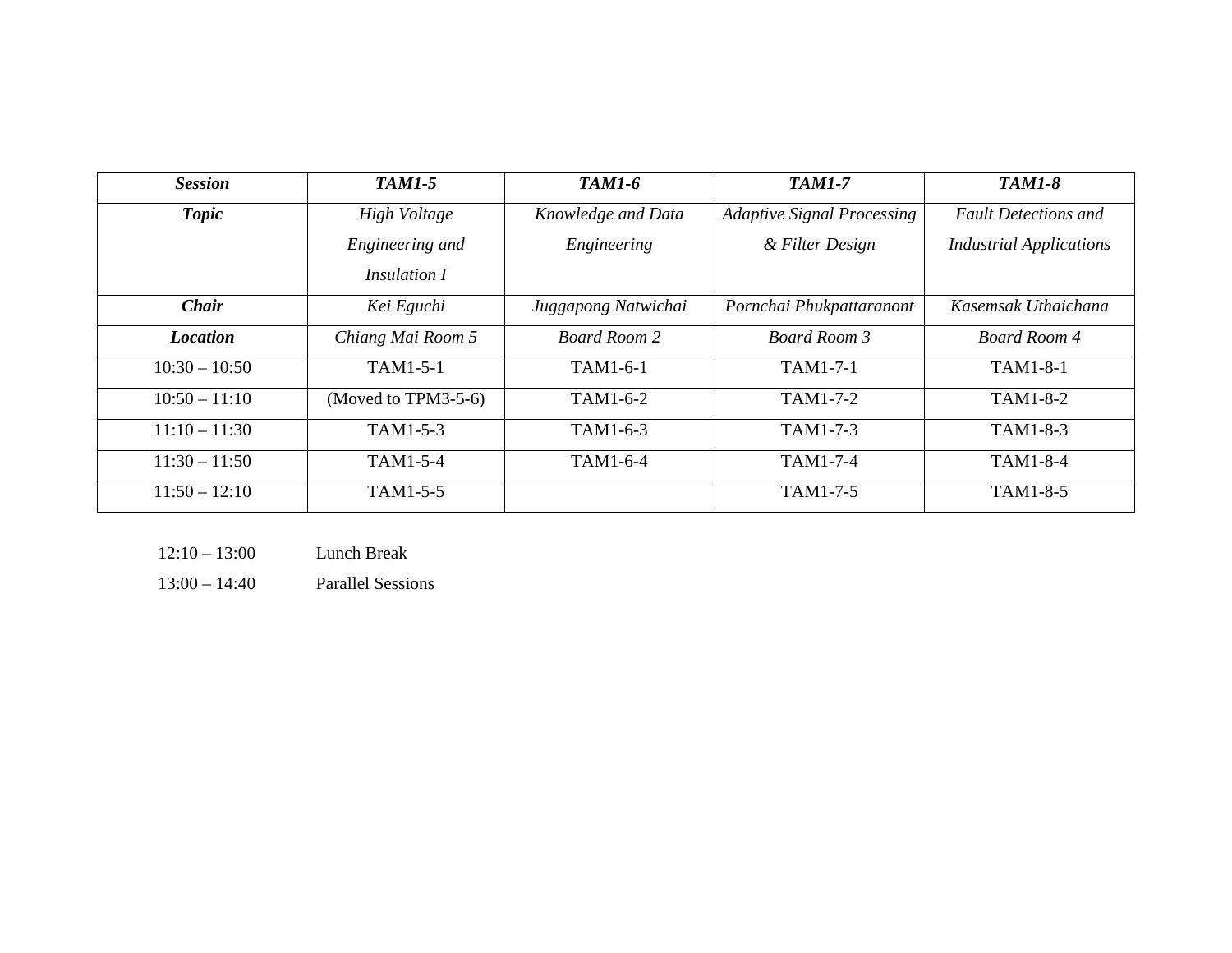| <b>Session</b>  | <b>TPM1-1</b>            | <b>TPM1-2</b>      | <b>TPM1-3</b>     | <b>TPM1-4</b>               |
|-----------------|--------------------------|--------------------|-------------------|-----------------------------|
| <b>Topic</b>    | Digital and Mixed Signal | Analog Circuits II | Wireless/Mobile   | <b>Energy Conversion II</b> |
|                 | Circuits I               |                    | Communications &  |                             |
|                 |                          |                    | Technologies-II   |                             |
| <b>Chair</b>    | Akachai Sang-In          | Sermsak Uatrongjit | Yuthapong Somchit | Niphat Jantharamin          |
| <b>Location</b> | Chiang Mai Room 1        | Chiang Mai Room 2  | Chiang Mai Room 3 | Chiang Mai Room 4           |
| $13:00 - 13:20$ | TPM1-1-1                 | $TPM1-2-1$         | TPM1-3-1          | <b>TPM1-4-1</b>             |
| $13:20 - 13:40$ | $TPM1-1-2$               | TPM1-2-2           | TPM1-3-2          | TPM1-4-2                    |
| $13:40 - 14:00$ | TPM1-1-3                 | TPM1-2-3           | TPM1-3-3          | TPM1-4-3                    |
| $14:00 - 14:20$ | TPM1-1-4                 | <b>TPM1-2-4</b>    | TPM1-3-4          | TPM1-4-4                    |
| $14:20 - 14:40$ | TPM1-1-5                 | TPM1-2-5           | TPM1-3-5          | TPM1-4-5                    |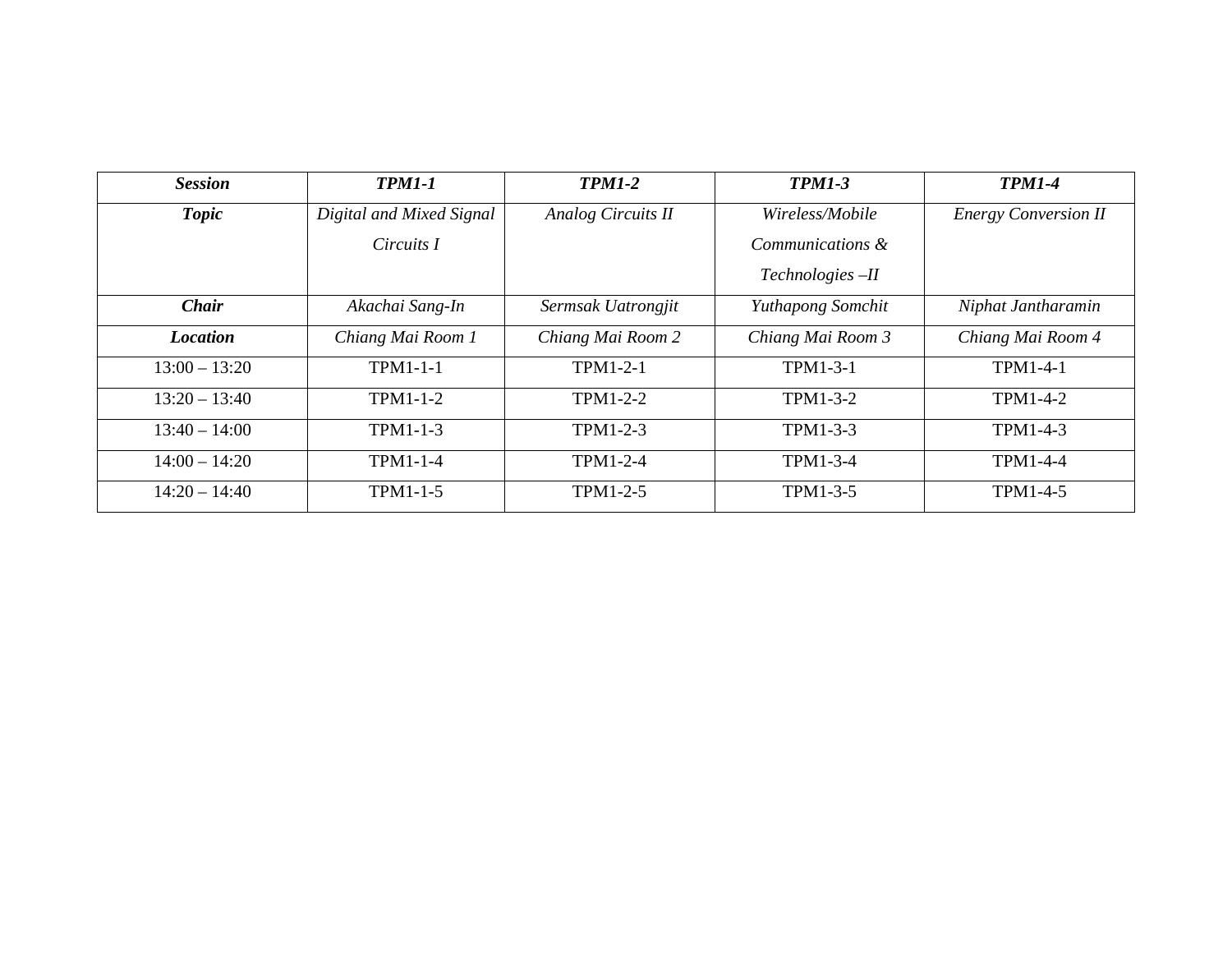| <b>Session</b>  | <b>TPM1-5</b>        | <b>TPM1-6</b>        | <b>TPM1-7</b>                    | <b>TPM1-8</b>           |
|-----------------|----------------------|----------------------|----------------------------------|-------------------------|
| <b>Topic</b>    | High Voltage         | Parallel/Distributed | <b>Medical Signal Processing</b> | Model Predictive and    |
|                 | Engineering and      | Computing and Grid   | & Medical Imaging I              | Learning Control System |
|                 | <b>Insulation II</b> | Computing            |                                  |                         |
| <b>Chair</b>    | Peerapol Jirapong    | Pruet Boonma         | <i>Sansanee</i>                  | Manop Aorpimai          |
|                 |                      |                      | Auephanwiriyakul                 |                         |
| <b>Location</b> | Chiang Mai Room 5    | <b>Board Room 2</b>  | Board Room 3                     | Board Room 4            |
| $13:00 - 13:20$ | TPM1-5-1             | TPM1-6-1             | TPM1-7-1                         | <b>TPM1-8-1</b>         |
| $13:20 - 13:40$ | TPM1-5-2             | TPM1-6-2             | TPM1-7-2                         | <b>TPM1-8-2</b>         |
| $13:40 - 14:00$ | TPM1-5-3             | TPM1-6-3             | TPM1-7-3                         | TPM1-8-3                |
| $14:00 - 14:20$ | TPM1-5-4             | TPM1-6-4             | <b>TPM1-7-4</b>                  | <b>TPM1-8-4</b>         |
| $14:20 - 14:40$ | TPM1-5-5             |                      | TPM1-7-5                         | TPM1-8-5                |

- $14:40 14:50$ Coffee break
- 14:50 16:30 Parallel Sessions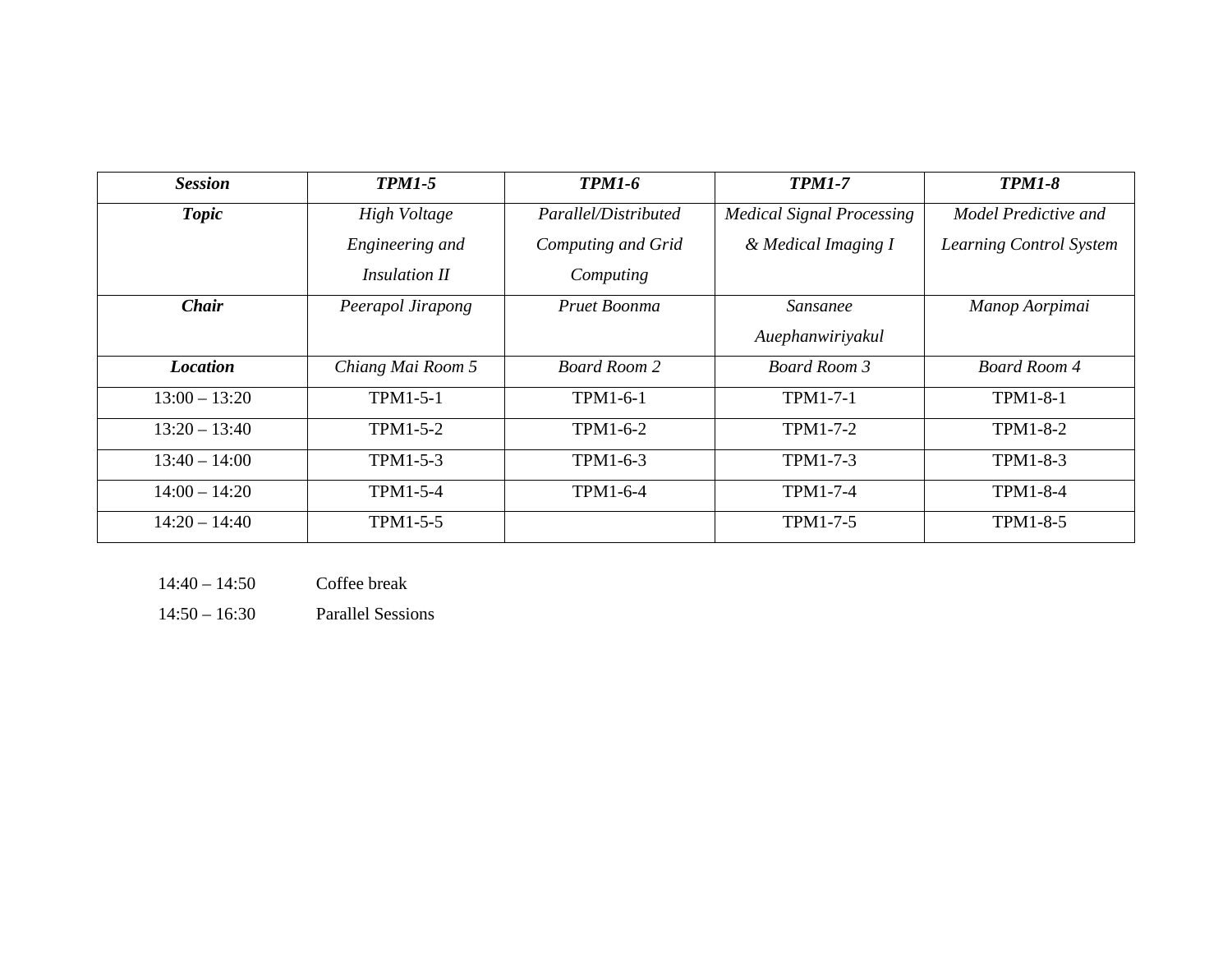| <b>Session</b>  | <b>TPM2-1</b>            | <b>TPM2-2</b>              | <b>TPM2-3</b>         | <b>TPM2-4</b>         |
|-----------------|--------------------------|----------------------------|-----------------------|-----------------------|
| <b>Topic</b>    | Digital and Mixed Signal | <b>Analog Circuits III</b> | Wireless/Mobile       | Power Engineering and |
|                 | Circuits II              |                            | Communications &      | Power Systems I       |
|                 |                          |                            | Technologies -III     |                       |
| <b>Chair</b>    | Varakorn Kasemsuwan      | Ajay Kumar Singh           | Poompat Saengudomlert | Yuttana Kumsuwan      |
| <b>Location</b> | Chiang Mai Room 1        | Chiang Mai Room 2          | Chiang Mai Room 3     | Chiang Mai Room 4     |
| $14:50 - 15:10$ | TPM2-1-1                 | <b>TPM2-2-1</b>            | TPM2-3-1              | TPM2-4-1              |
| $15:10 - 15:30$ | TPM2-1-2                 | TPM2-2-2                   | TPM2-3-2              | TPM2-4-2              |
| $15:30 - 15:50$ | TPM2-1-3                 | TPM2-2-3                   | TPM2-3-3              | TPM2-4-3              |
| $15:50 - 16:10$ |                          | TPM2-2-4                   | TPM2-3-4              | TPM2-4-4              |
| $16:10 - 16:30$ |                          | TPM2-2-5                   | TPM2-3-5              | TPM2-4-5              |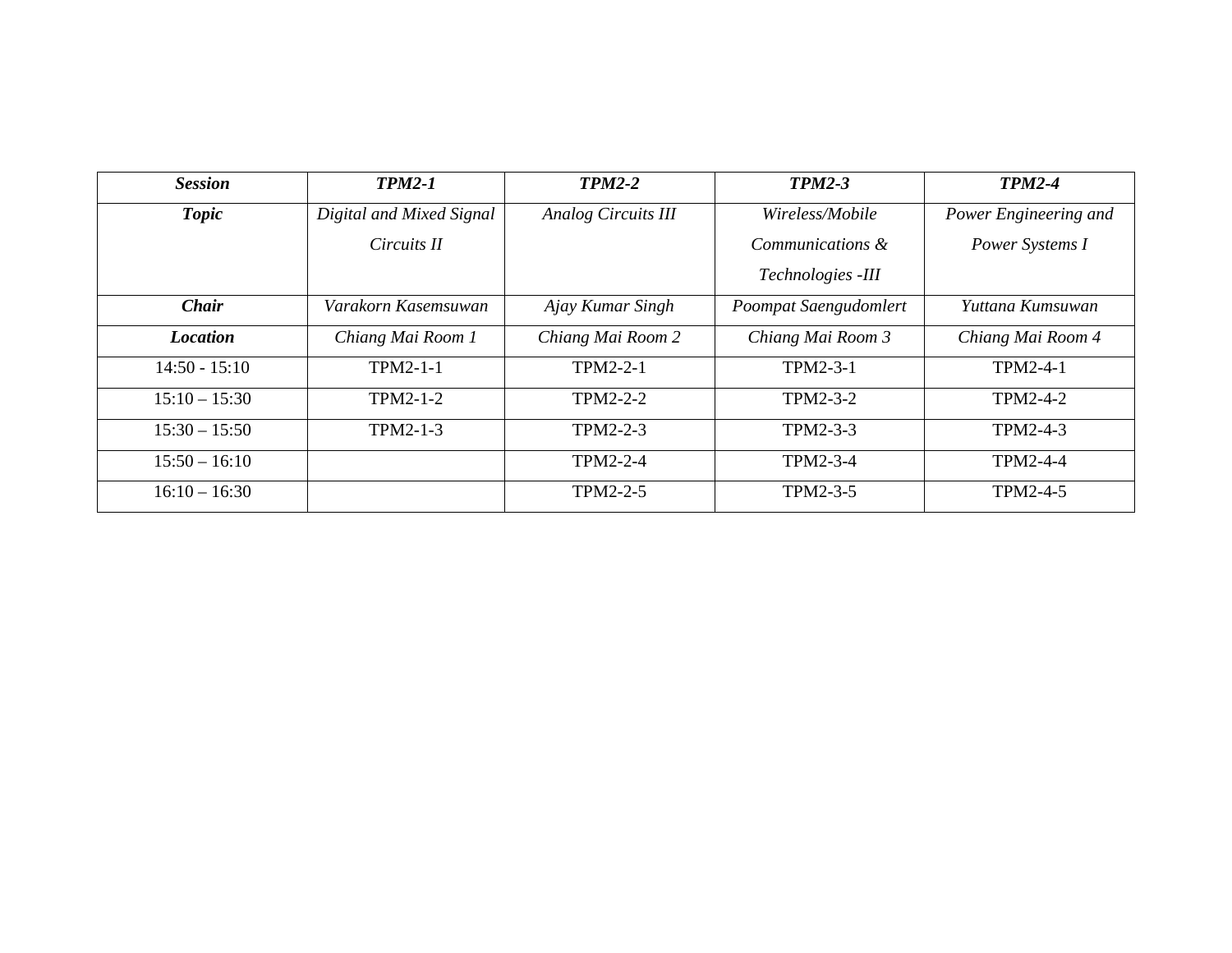| <b>Session</b>  | <b>TPM2-5</b>          | <b>TPM2-6</b>        | <b>TPM2-7</b>                    | <b>TPM2-8</b>           |
|-----------------|------------------------|----------------------|----------------------------------|-------------------------|
| <b>Topic</b>    | High Voltage           | Software Engineering | <b>Medical Signal Processing</b> | Robotics and Automation |
|                 | Engineering and        |                      | & Medical Imaging II             |                         |
|                 | <i>Insulation III</i>  |                      |                                  |                         |
| Chair           | Thanapong Thanasaksiri | Lachana Ramingwong   | Pornchai Phukpattaranont         | Itthisek Nilkhamhang    |
| <b>Location</b> | Chiang Mai Room 5      | <b>Board Room 2</b>  | Board Room 3                     | <b>Board Room 4</b>     |
| $14:50 - 15:10$ | TPM2-5-1               | TPM2-6-1             | TPM2-7-1                         | TPM2-8-1                |
| $15:10 - 15:30$ | TPM2-5-2               | TPM2-6-2             | TPM2-7-2                         | TPM2-8-2                |
| $15:30 - 15:50$ | TPM2-5-3               | TPM2-6-3             | TPM2-7-3                         | TPM2-8-3                |
| $15:50 - 16:10$ | (Moved to $FAM1-4-6$ ) |                      | TPM2-7-4                         | TPM2-8-4                |
| $16:10 - 16:30$ |                        |                      | TPM2-7-5                         | TPM2-8-5                |

 $16:30 - 16:40$ Coffee break

16:40 – 18:40 Parallel Sessions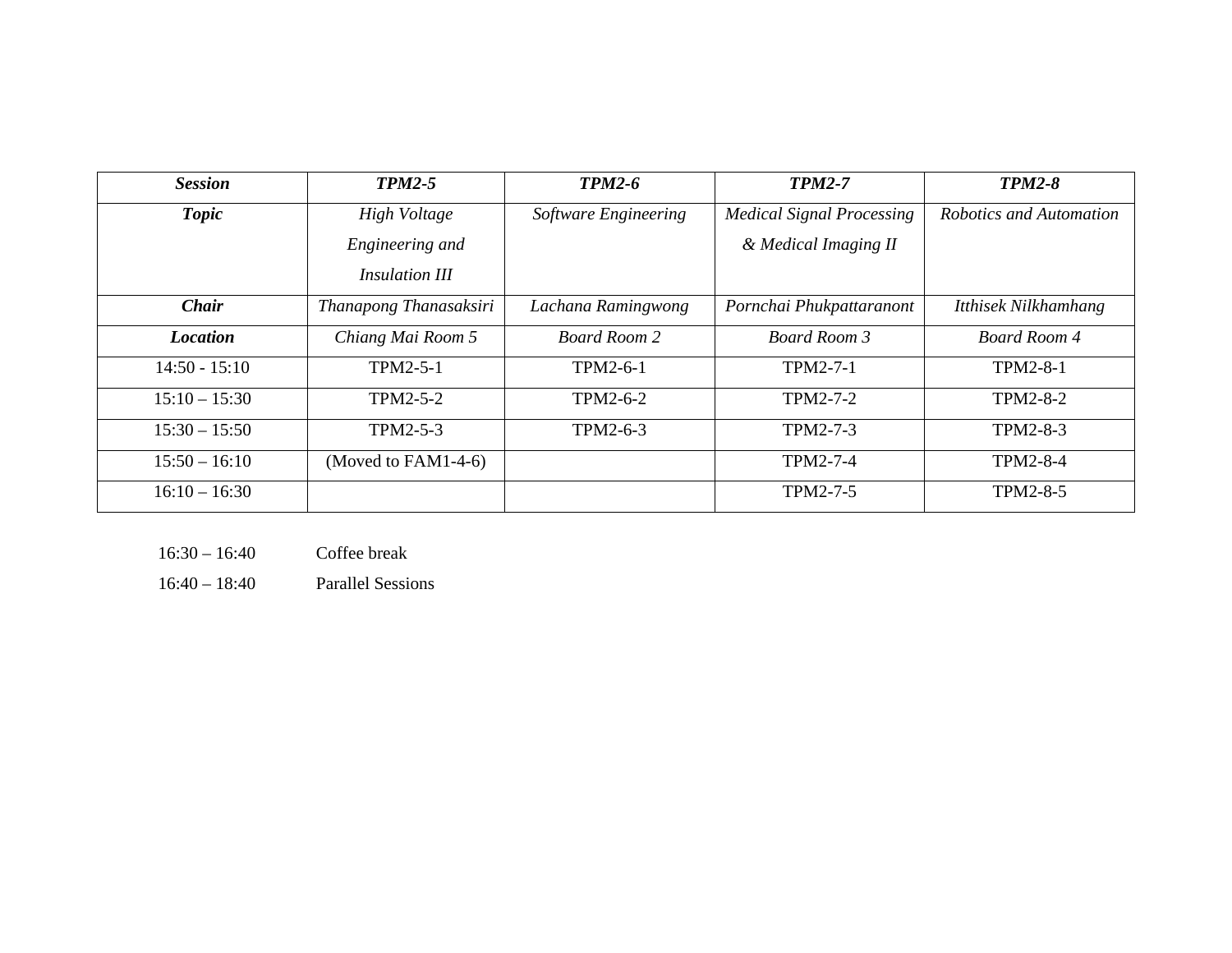| <b>Session</b>  | <b>TPM3-1</b>        | <b>TPM3-2</b>            | <b>TPM3-3</b>     | <b>TPM3-4</b>         |
|-----------------|----------------------|--------------------------|-------------------|-----------------------|
| <b>Topic</b>    | Sensing and Sensor   | RF and Wireless Circuits | Wireless/Mobile   | Power Engineering and |
|                 | <b>Networks</b>      |                          | Communications &  | Power Systems II      |
|                 |                      |                          | Technologies - IV |                       |
| <b>Chair</b>    | Nattapong Swangmuang | Nipapon Siripon          | Anan Phonphoem    | Parnjit               |
|                 |                      |                          |                   | Damrongkulkamjorn     |
| <b>Location</b> | Chiang Mai Room 1    | Chiang Mai Room 2        | Chiang Mai Room 3 | Chiang Mai Room 4     |
| $16:40 - 17:00$ | TPM3-1-1             | TPM3-2-1                 | TPM3-3-1          | TPM3-4-1              |
| $17:00 - 17:20$ | TPM3-1-2             | TPM3-2-2                 | TPM3-3-2          | TPM3-4-2              |
| $17:20 - 17:40$ | TPM3-1-3             | TPM3-2-3                 | TPM3-3-3          | TPM3-4-3              |
| $17:40 - 18:00$ | TPM3-1-4             | TPM3-2-4                 | TPM3-3-4          | TPM3-4-4              |
| $18:00 - 18:20$ | TPM3-1-5             | TPM3-2-5                 | TPM3-3-5          | TPM3-4-5              |
| $18:20 - 18:40$ |                      | TPM3-2-6                 | TPM3-3-6          |                       |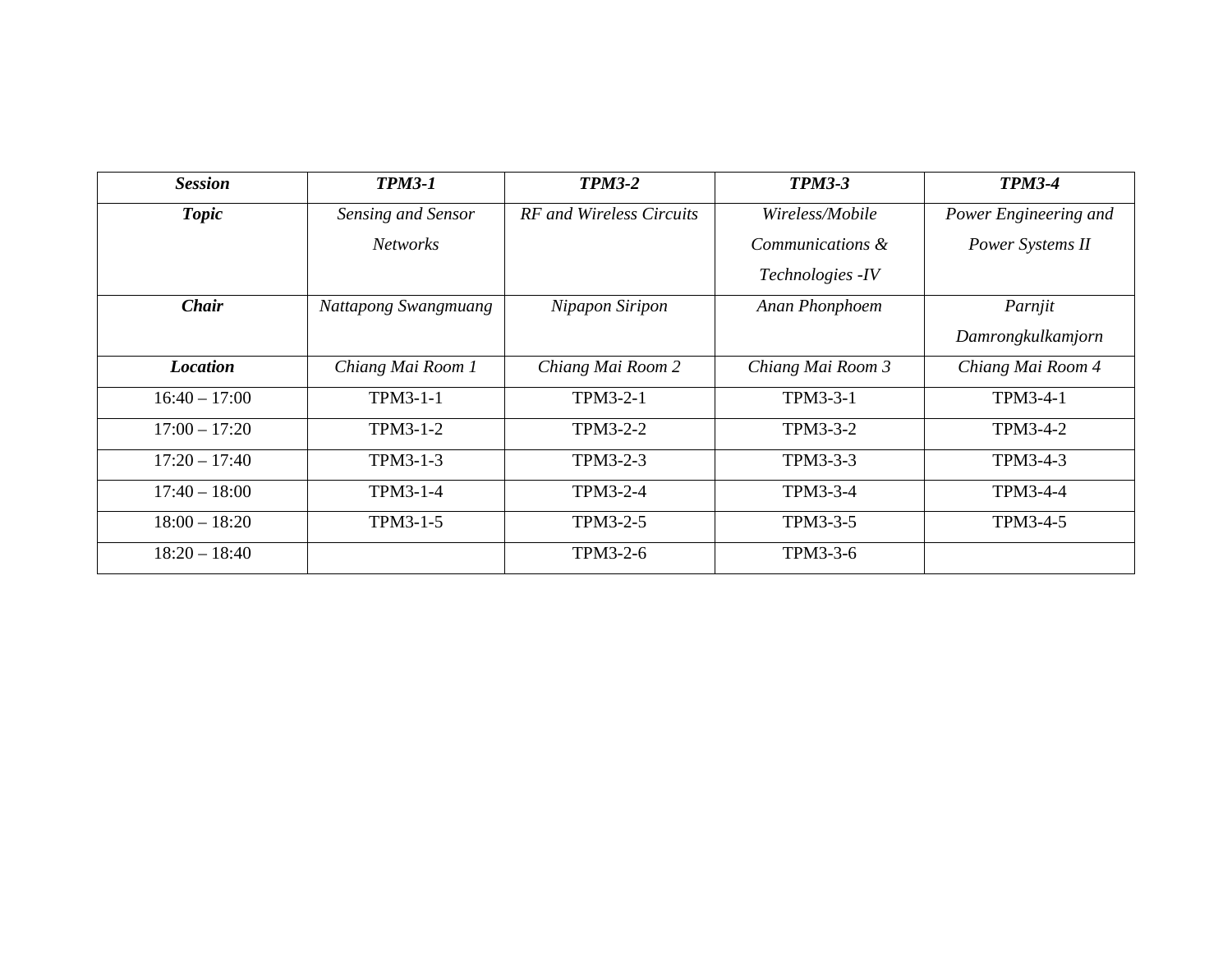| <b>Session</b>  | <b>TPM3-5</b>       | <b>TPM3-6</b>                 | <b>TPM3-7</b>           | <b>TPM3-8</b>                |
|-----------------|---------------------|-------------------------------|-------------------------|------------------------------|
| <b>Topic</b>    | Power Delivery      | General Computer &            | <b>Image Processing</b> | <b>Robust and Repetitive</b> |
|                 |                     | <b>Information Technology</b> |                         | Control                      |
| <b>Chair</b>    | Thanapong Suwanasri | Juggapong Natwichai           | Karn Patanukhom         | Boonsri Kaewkham-ai          |
| <i>Location</i> | Chiang Mai Room 5   | <b>Board Room 2</b>           | Board Room 3            | Board Room 4                 |
| $16:40 - 17:00$ | TPM3-5-1            | TPM3-6-1                      | TPM3-7-1                | TPM3-8-1                     |
| $17:00 - 17:20$ | TPM3-5-2            | TPM3-6-2                      | TPM3-7-2                | TPM3-8-2                     |
| $17:20 - 17:40$ | TPM3-5-3            | TPM3-6-3                      | TPM3-7-3                | TPM3-8-3                     |
| $17:40 - 18:00$ | TPM3-5-4            | TPM3-6-4                      | TPM3-7-4                | TPM3-8-4                     |
| $18:00 - 18:20$ | TPM3-5-5            | TPM3-6-5                      | TPM3-7-5                | TPM3-8-5                     |
| $18:20 - 18:40$ | TAM1-5-2            | TPM3-6-6                      | TPM3-7-6                | TPM3-8-6                     |

18:40 – 21:00 Banquet

*Location: Grand Hall*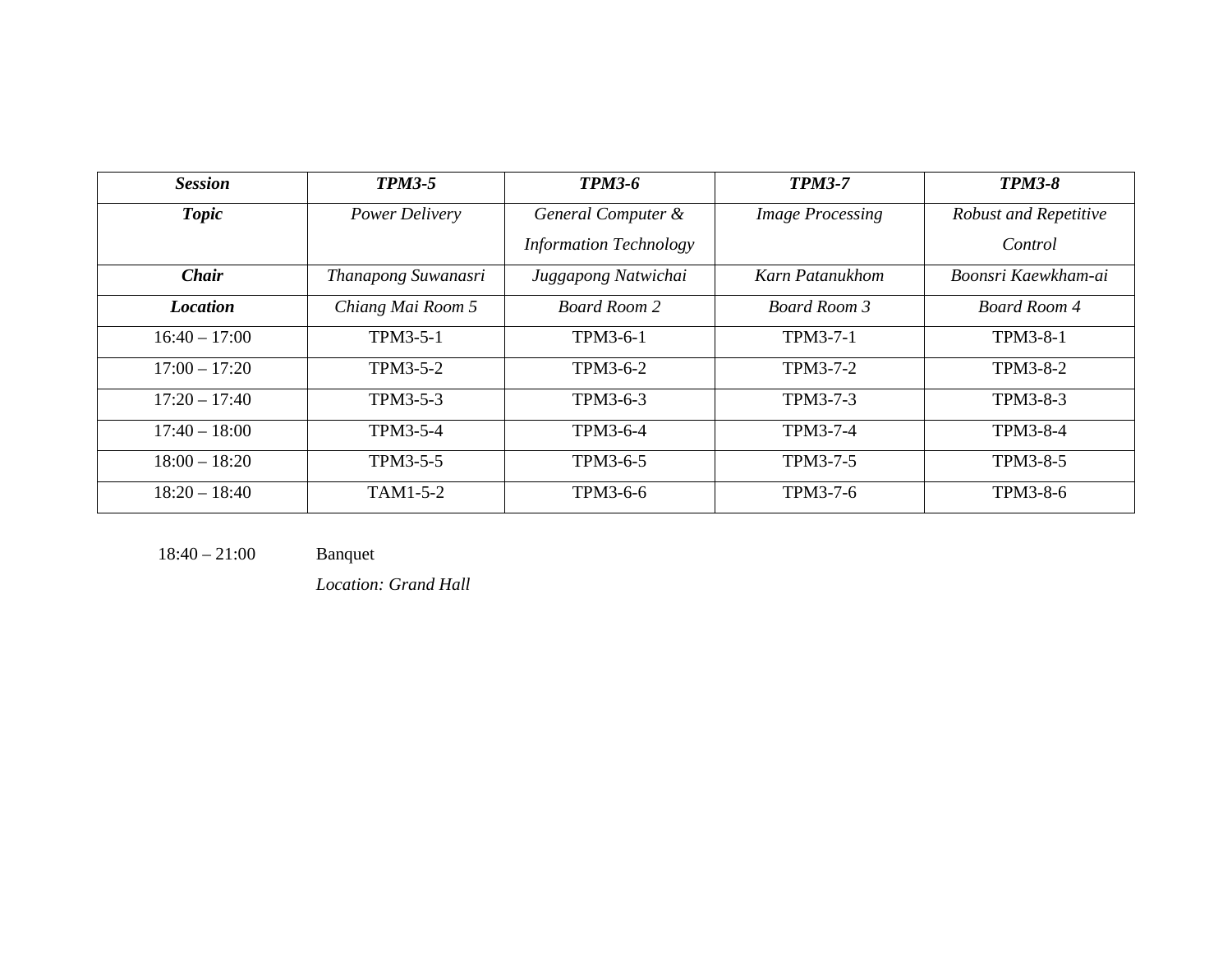## *Friday May 21***,** *2010*

8:00 – 14:00 Registration

*Location: Lobby of the Convention Centre* 

8:10 – 10:10 Parallel Sessions

| <b>Session</b>  | <i>FAM1-1</i>                | <b>FAM1-2</b>                | <b>FAM1-3</b>     | <b>FAM1-4</b>         |
|-----------------|------------------------------|------------------------------|-------------------|-----------------------|
| <b>Topic</b>    | <b>Filters and Data</b>      | <b>Advanced Technologies</b> | Wireless/Mobile   | Power Engineering and |
|                 | <b>Conversion Circuits I</b> | (MEMS and Nano-              | Communications &  | Power Systems III     |
|                 |                              | electronic Devices) I        | Technologies - V  |                       |
| <b>Chair</b>    | Sermsak Uatrongjit           | Chel-Jong Choi               | Jason Gao         | Peerapol Jirapong     |
| <b>Location</b> | Chiang Mai Room 1            | Chiang Mai Room 2            | Chiang Mai Room 3 | Chiang Mai Room 4     |
| $8:10 - 8:30$   | FAM1-1-1                     | <b>FAM1-2-1</b>              | FAM1-3-1          | FAM1-4-1              |
| $8:30 - 8:50$   | FAM1-1-2                     | FAM1-2-2                     | FAM1-3-2          | FAM1-4-2              |
| $8:50 - 9:10$   | FAM1-1-3                     | FAM1-2-3                     | FAM1-3-3          | FAM1-4-3              |
| $9:10 - 9:30$   | FAM1-1-4                     | FAM1-2-4                     |                   | FAM1-4-4              |
| $9:30 - 9:50$   | FAM1-1-5                     | FAM1-2-5                     |                   | FAM1-4-5              |
| $9:50 - 10:10$  |                              |                              |                   | TPM2-5-4              |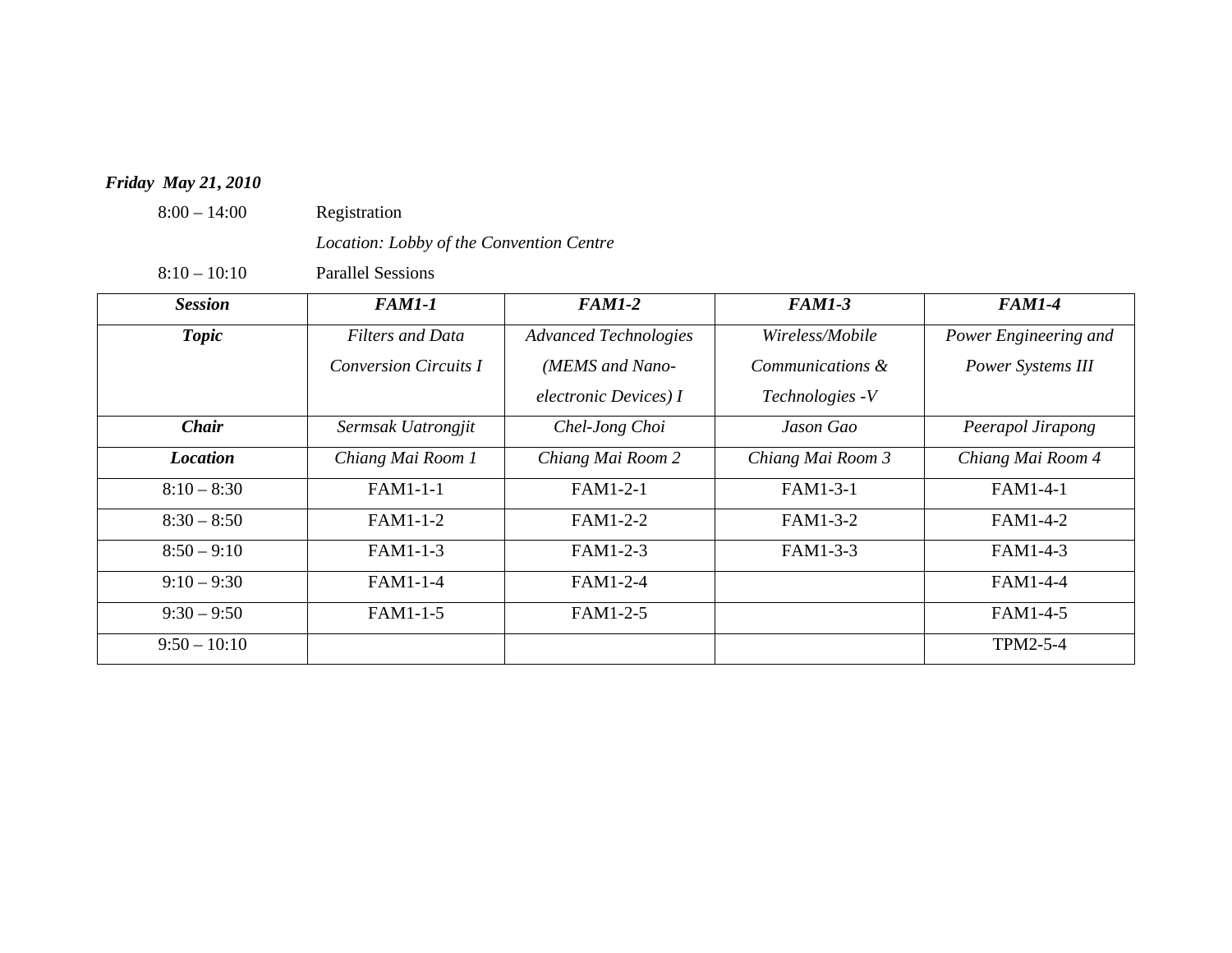| <b>Session</b>  | <b>FAM1-5</b>              | <b>FAM1-6</b>          | <b>FAM1-7</b>           | <b>FAM1-8</b>                |
|-----------------|----------------------------|------------------------|-------------------------|------------------------------|
| <b>Topic</b>    | <b>Power Electronics I</b> | Pattern Analysis and   | <b>Video Processing</b> | Networks Design, Network     |
|                 |                            | Machine Intelligence I |                         | <b>Protocols and Network</b> |
|                 |                            |                        |                         | Management                   |
| <b>Chair</b>    | Kei Eguchi                 | Hideyuki Sawada        | Karn Patanukhom         | Anan Phonphoem               |
| <b>Location</b> | Chiang Mai Room 5          | <b>Board Room 2</b>    | <b>Board Room 3</b>     | Board Room 4                 |
| $8:10 - 8:30$   | FAM1-5-1                   | FAM1-6-1               | FAM1-7-1                | FAM1-8-1                     |
| $8:30 - 8:50$   | FAM1-5-2                   | FAM1-6-2               | FAM1-7-2                | FAM1-8-2                     |
| $8:50 - 9:10$   | FAM1-5-3                   | FAM1-6-3               | FAM1-7-3                | FAM1-8-3                     |
| $9:10 - 9:30$   | FAM1-5-4                   | FAM1-6-4               | FAM1-7-4                | FAM1-8-4                     |
| $9:30 - 9:50$   | FAM1-5-5                   | FAM1-6-5               | FAM1-7-5                | FAM1-8-5                     |
| $9:50 - 10:10$  |                            | FAM1-6-6               | FAM1-7-6                |                              |

| $10:10 - 10:20$ | Coffee break |
|-----------------|--------------|
|-----------------|--------------|

10:20 – 12:20 Parallel Sessions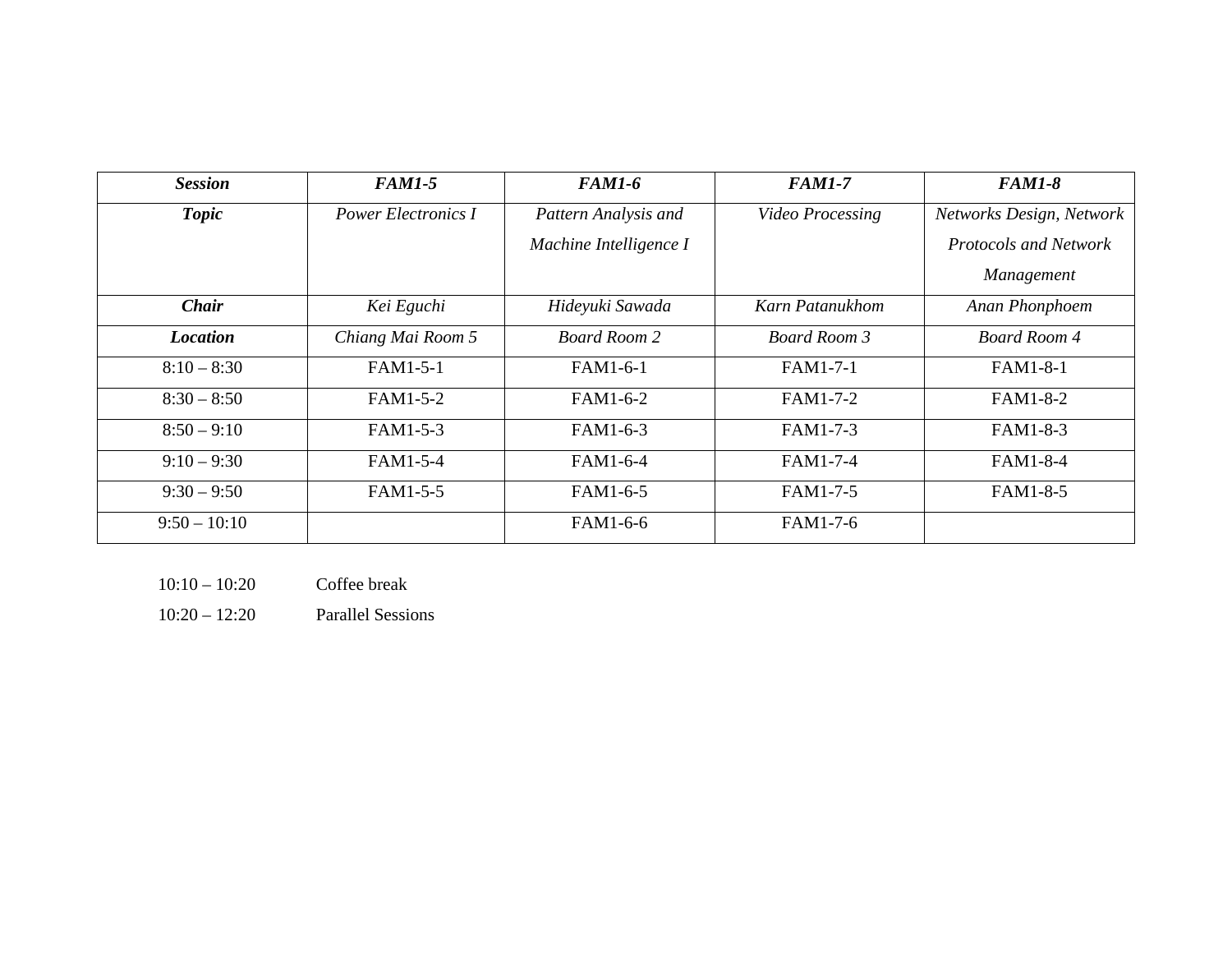| <b>Session</b>  | <b>FAM2-1</b>                 | $FAM2-2$                     | <b>FAM2-3</b>           | <b>FAM2-4</b>          |
|-----------------|-------------------------------|------------------------------|-------------------------|------------------------|
| <b>Topic</b>    | <b>Filters and Data</b>       | <b>Advanced Technologies</b> | Modulation, Coding, and | Power Engineering and  |
|                 | <b>Conversion Circuits II</b> | (MEMS and Nano-              | Channel Analysis I      | Power Systems IV       |
|                 |                               | electronic Devices) II       |                         |                        |
| Chair           | Boonsri Kaewkham-ai           | <b>Ukrit Mankong</b>         | Phumin Kirawanich       | Thanapong Thanasaksiri |
| <i>Location</i> | Chiang Mai Room 1             | Chiang Mai Room 2            | Chiang Mai Room 3       | Chiang Mai Room 4      |
| $10:20 - 10:40$ | $FAM2-1-1$                    | FAM2-2-1                     | FAM2-3-1                | FAM2-4-1               |
| $10:40 - 11:00$ | FAM2-1-2                      | FAM2-2-2                     | FAM2-3-2                | FAM2-4-2               |
| $11:00 - 11:20$ | FAM2-1-3                      | FAM2-2-3                     | FAM2-3-3                | FAM2-4-3               |
| $11:20 - 11:40$ | FAM2-1-4                      | FAM2-2-4                     | FAM2-3-4                | FAM2-4-4               |
| $11:40 - 12:00$ | FAM2-1-5                      | FAM2-2-5                     | FAM2-3-5                | FAM2-4-5               |
| $12:00 - 12:20$ |                               | FAM2-2-6                     |                         |                        |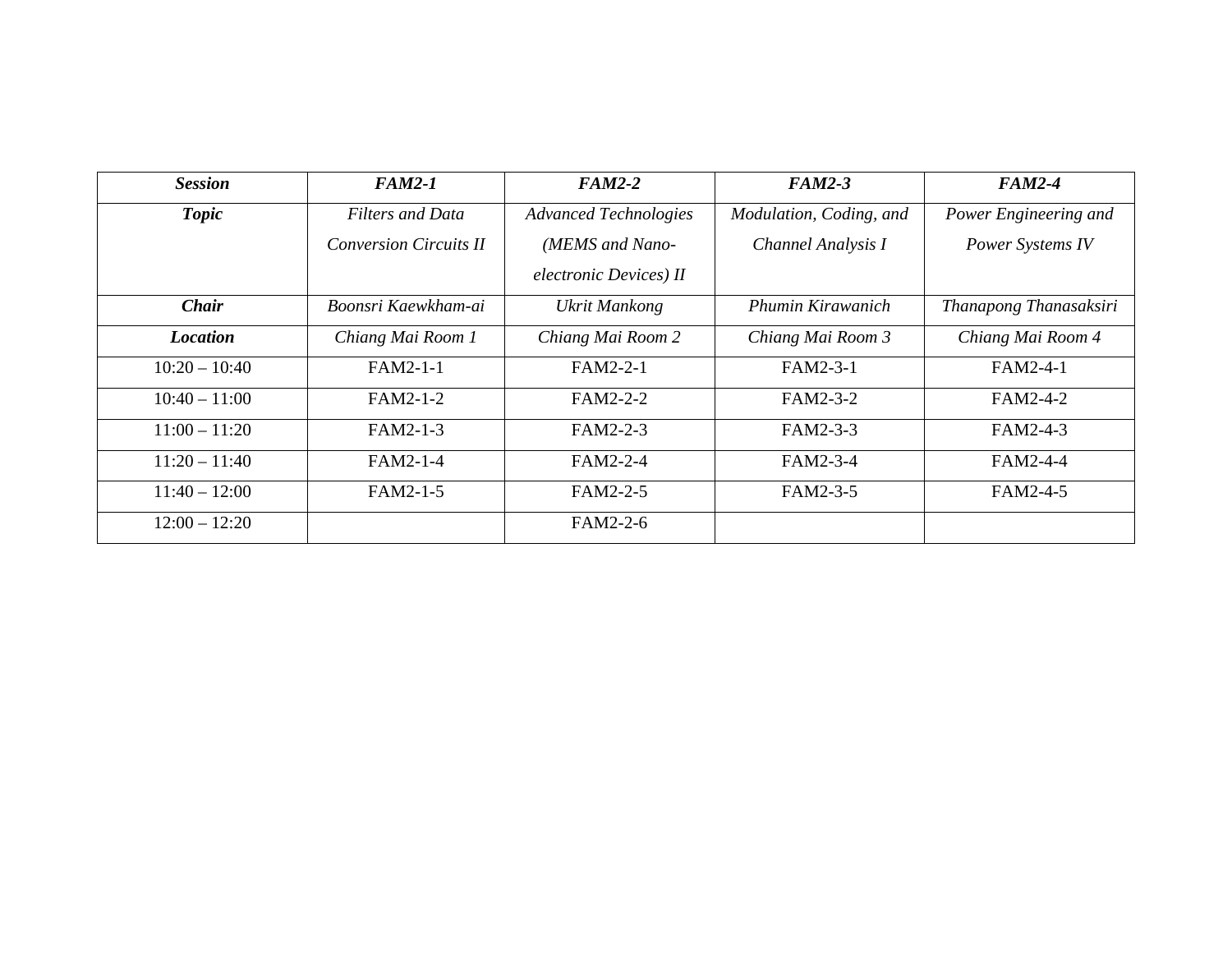| <b>Session</b>  | <b>FAM2-5</b>               | <b>FAM2-6</b>           | <b>FAM2-7</b>       | <b>FAM2-8</b>                   |
|-----------------|-----------------------------|-------------------------|---------------------|---------------------------------|
| <b>Topic</b>    | <b>Power Electronics II</b> | Pattern Analysis and    | Audio, Speech and   | <b>General Electrical Power</b> |
|                 |                             | Machine Intelligence II | Language Processing | Systems I                       |
| Chair           | Werachet Khan-ngern         | Sansanee                | Phongphan           | Cattareeya Suwanasri            |
|                 |                             | Auephanwiriyakul        | Danphitsanuphan     |                                 |
| <b>Location</b> | Chiang Mai Room 5           | <b>Board Room 2</b>     | <b>Board Room 3</b> | Board Room 4                    |
| $10:20 - 10:40$ | FAM2-5-1                    | FAM2-6-1                | FAM2-7-1            | FAM2-8-1                        |
| $10:40 - 11:00$ | FAM2-5-2                    | FAM2-6-2                | FAM2-7-2            | FAM2-8-2                        |
| $11:00 - 11:20$ | FAM2-5-3                    | FAM2-6-3                | FAM2-7-3            | FAM2-8-3                        |
| $11:20 - 11:40$ | FAM2-5-4                    | FAM2-6-4                | FAM2-7-4            | FAM2-8-4                        |
| $11:40 - 12:00$ | FAM2-5-5                    | FAM2-6-5                | FAM2-7-5            |                                 |
| $12:00 - 12:20$ |                             | FAM2-6-6                | FAM2-7-6            |                                 |

| Lunch break |
|-------------|
|             |

13:10 – 15:10 Parallel Sessions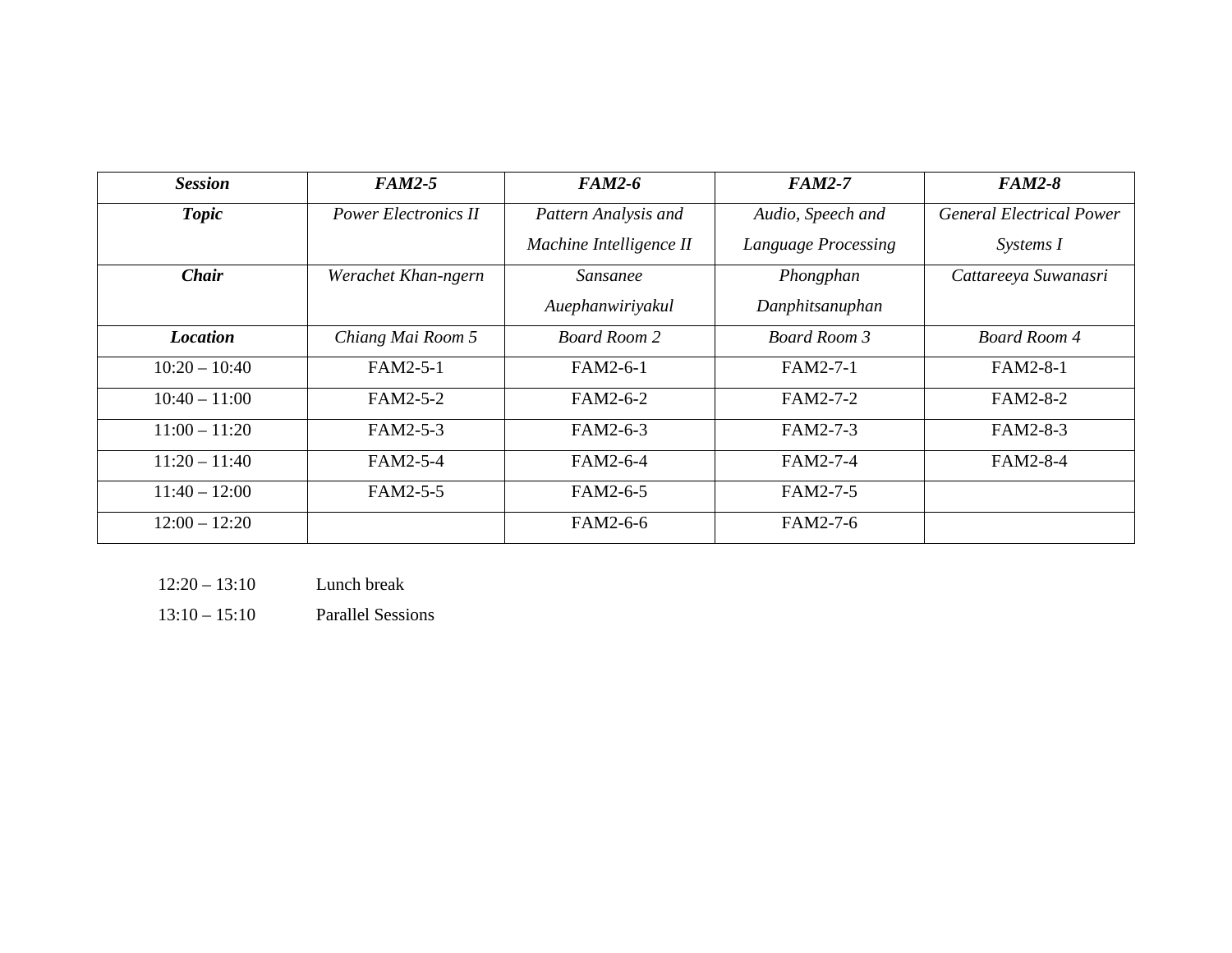| <b>Session</b>  | <b>FPM1-1</b>        | <b>FPM1-2</b>         | <b>FPM1-3</b>           | <b>FPM1-4</b>         |
|-----------------|----------------------|-----------------------|-------------------------|-----------------------|
| <b>Topic</b>    | General Circuits and | Microwave & Optical   | Modulation, Coding, and | Power Engineering and |
|                 | <i>Systems</i>       | <i>Communications</i> | Channel Analysis II     | Power Systems V       |
|                 |                      | Technology            |                         |                       |
| <b>Chair</b>    | <b>Ukrit Mankong</b> | Nipapon Siripon       | Chaiyod Pirak           | Kazem Mazlumi         |
| <i>Location</i> | Chiang Mai Room 1    | Chiang Mai Room 2     | Chiang Mai Room 3       | Chiang Mai Room 4     |
| $13:10 - 13:30$ | $FPM1-1-1$           | $FPM1-2-1$            | FPM1-3-1                | <b>FPM1-4-1</b>       |
| $13:30 - 13:50$ | FPM1-1-2             | $FPM1-2-2$            | FPM1-3-2                | FPM1-4-2              |
| $13:50 - 14:10$ | FPM1-1-3             | FPM1-2-3              | FPM1-3-3                | FPM1-4-3              |
| $14:10 - 14:30$ | FPM1-1-4             | FPM1-2-4              | FPM1-3-4                | FPM1-4-4              |
| $14:30 - 14:50$ |                      | FPM1-2-5              |                         | FPM1-4-5              |
| $14:50 - 15:10$ |                      |                       |                         |                       |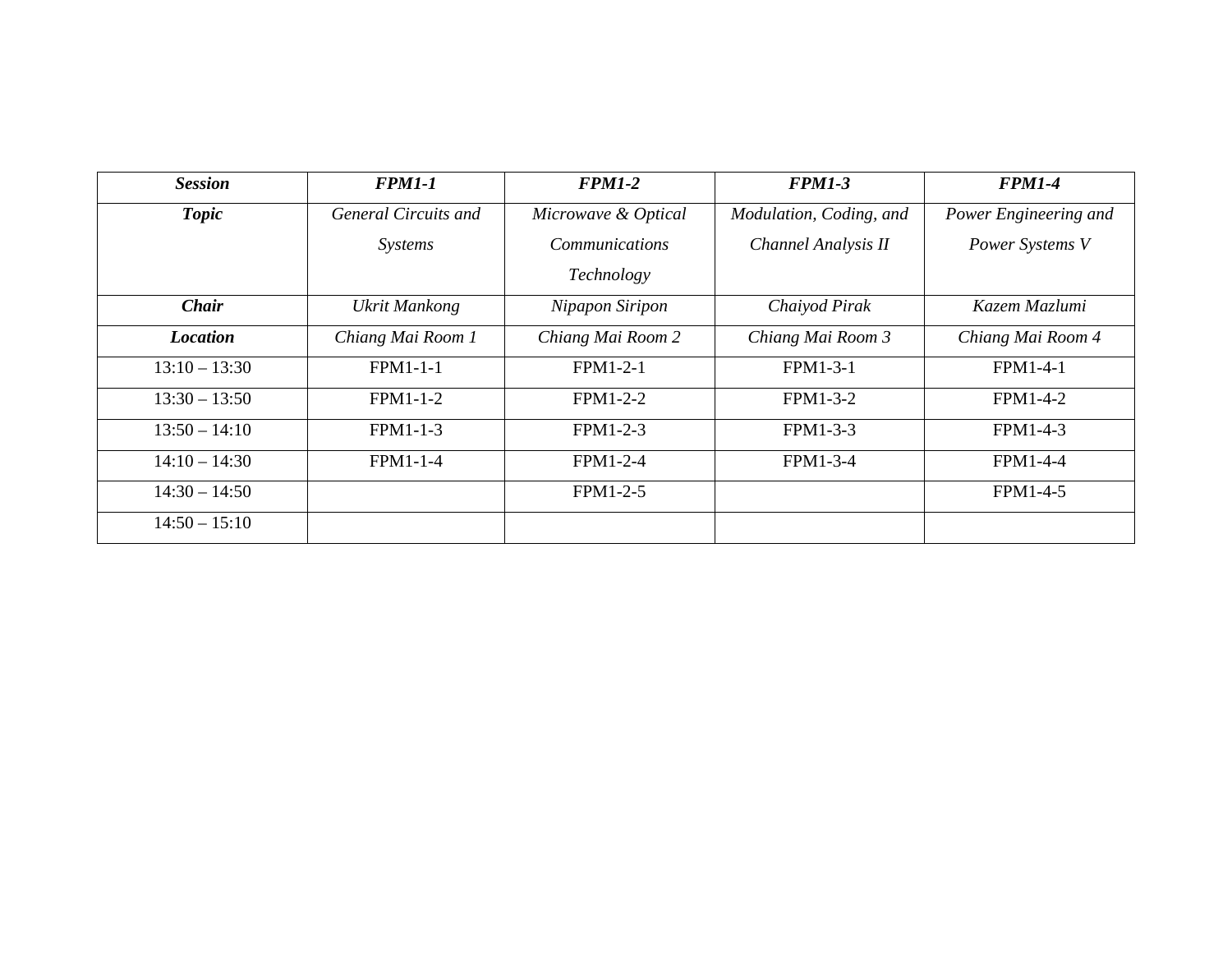| <b>Session</b>  | <b>FPM1-5</b>                | <b>FPM1-6</b>       | <b>FPM1-7</b>           | <b>FPM1-8</b>                   |
|-----------------|------------------------------|---------------------|-------------------------|---------------------------------|
| <b>Topic</b>    | <b>Power Electronics III</b> | Visualization and   | Antenna and Propagation | <b>General Electrical Power</b> |
|                 |                              | Computer Graphic    |                         | Systems II                      |
| <b>Chair</b>    | Yuttana Kumsuwan             | Pruet Boonma        | Supawat Supakwong       | Parnjit                         |
|                 |                              |                     |                         | Damrongkulkamjorn               |
| <i>Location</i> | Chiang Mai Room 5            | <b>Board Room 2</b> | <b>Board Room 3</b>     | Board Room 4                    |
| $13:10 - 13:30$ | FPM1-5-1                     | FPM1-6-1            | FPM1-7-1                | <b>FPM1-8-1</b>                 |
| $13:30 - 13:50$ | FPM1-5-2                     | FPM1-6-2            | FPM1-7-2                | <b>FPM1-8-2</b>                 |
| $13:50 - 14:10$ | FPM1-5-3                     | FPM1-6-3            | FPM1-7-3                | FPM1-8-3                        |
| $14:10 - 14:30$ | FPM1-5-4                     | FPM1-6-4            | FPM1-7-4                |                                 |
| $14:30 - 14:50$ | FPM1-5-5                     |                     | FPM1-7-5                |                                 |
| $14:50 - 15:10$ |                              |                     | FPM1-7-6                |                                 |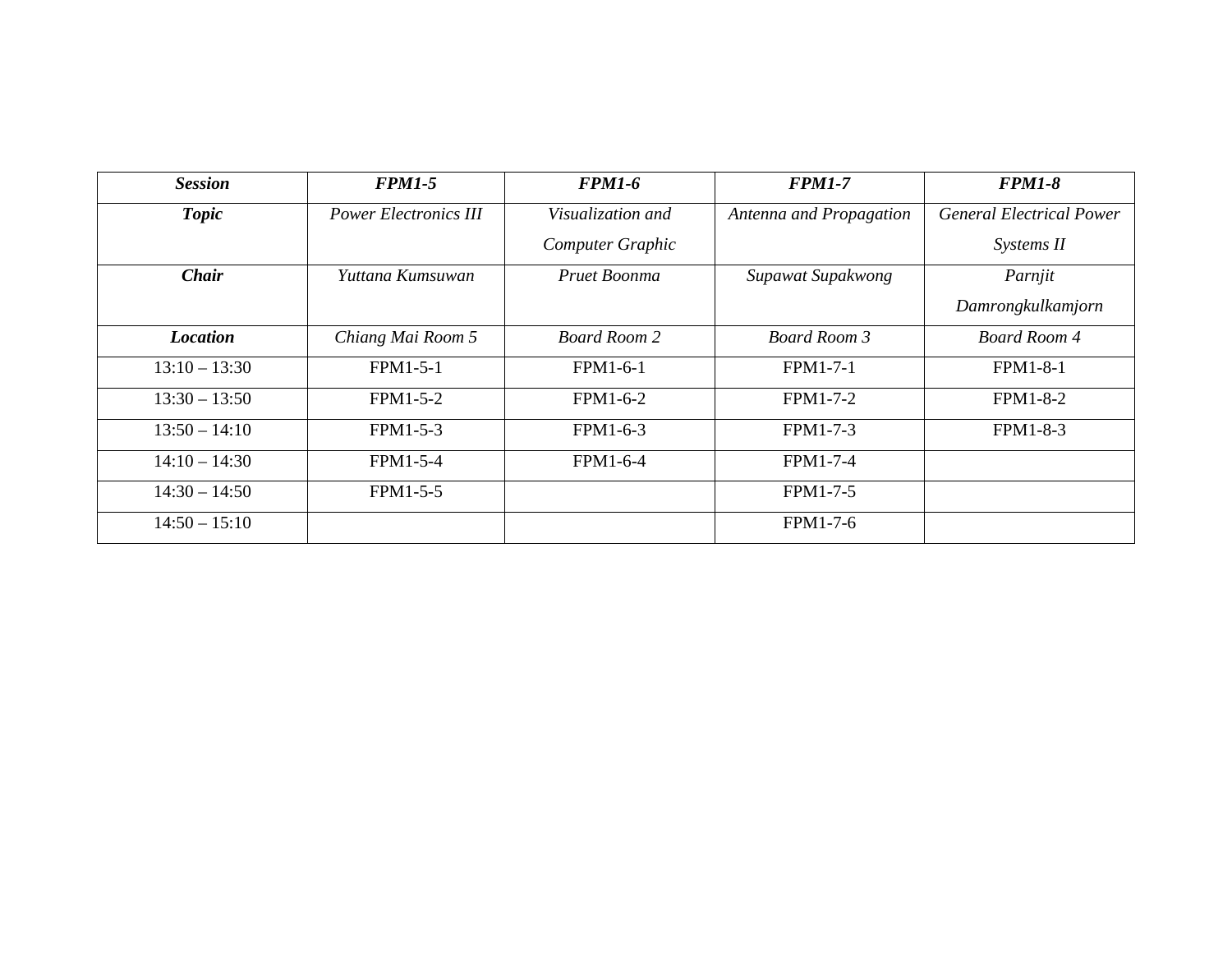## **ECTI-CON 2010**

## *19 – 21 May 2010*

## *The Empress Hotel & Convention Centre*

## **Thursday May 20,2010 10:30 – 12:10 hr.**

### **TAM1-1**

#### **Nonlinear Circuits and Systems**

**Chair(s):** Phumin Kirawanich

**Location:** Chiang Mai Room 1

**TAM1-1-1** (1005) The Stochastic Based Model of Monolithic Active Inductor *R. Banchuin and R. Chaisricharoen* 

**TAM1-1-2** (1208) Numerical Schemes of Nanosecond Pulsed Electric Field Systems for Cell Apoptosis Applications

*P. Kirawanich, N. Pausawasdi, C. Srisawat, D. Wilairat and C. Neatpisarnvanit* 

**TAM1-1-3** (1361) Understanding and Optimizing Weight Factors in Multi-Objective Geometric Programming

*Theerachet Soorapanth* 

**TAM1-1-4** (1070) Compound Structures of Five New Chaotic Attractors Based on Sin-1(x) in a Modified Sprott's Jerk Model

*Banlue Srisuchinwong, Teerachot Siriburanon and Teera Nontapradit*  **TAM1-1-5** (1071) A Box-splitting Strategy of Interval Newton Method for Finding All DC Solutions of BJT Circuits

*Sermsak Uatrongjit*

## **TAM1-2**

## **Analog Circuits I**

**Chair:** Chiranut Sa-ngiamsak

**Location:** Chiang Mai Room 2

**TAM1-2-1** (1450) Current-mode Multiphase Sinusoidal Oscillator based on Logdomain Filtering

*Pipat Prommee and Montri Somdunyakanok* 

**TAM1-2-2** (1141) Electronically Tunable Quadrature Oscillator with Voltage and Current Outputs

 *Boonying Knobnob and Montree Kumngern* 

**TAM1-2-3** (1301) An Active-only High Output-impedance Current- mode Universal Biquad Filter and Quadrature Oscillator Based on Lossless Differentiators

 *Adirek Jantakun, Nitiphat Pisutthipong and Montree Siripruchyanun* 

**TAM1-2-4** (1265) Single Element Based-Novel Temperature insensitive/Electronically Controllable Floating Capacitance Multiplier and Its Application

 *Adirek Jantakun, Nitiphat Pisutthipong and Montree Siripruchyanun*  **TAM1-2-5** (1189) Capacitance Multipliers Using Tunable Four Terminal Floating Nullors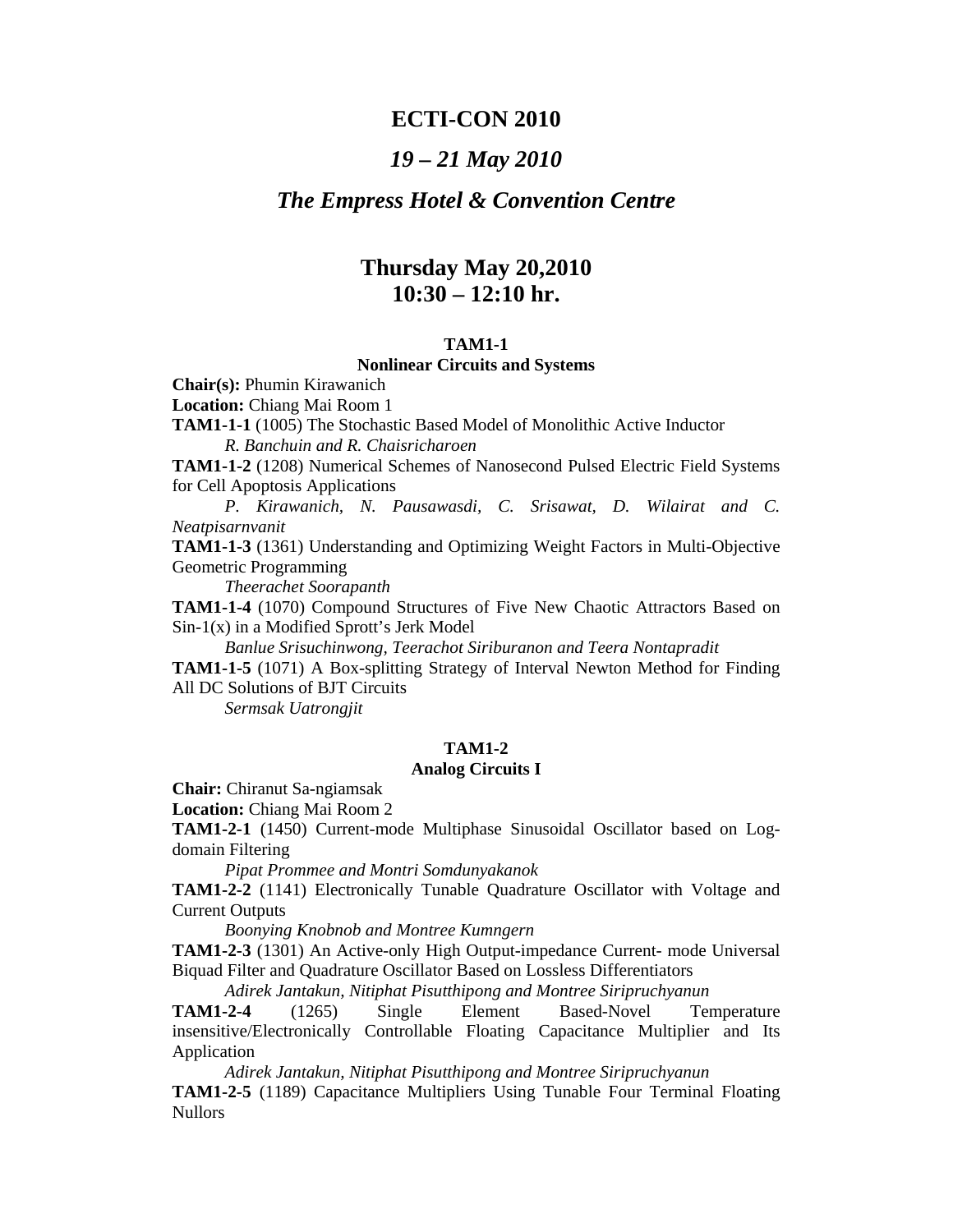*Winai Jaikla, Abhirup Lahiri and Montree Siripruchyanun*

#### **TAM1-3**

#### **Wireless/Mobile Communications & Technologies –I**

**Chair:** Nattapong Swangmuang

**Location:** Chiang Mai Room 3

**TAM1-3-1** (1025) QoS-aware Routing for Mobile Ad hoc Networks Based on Multiple Metrics: Connectivity Index (CI) and Delay

*Kunagorn Kunavut and Teerapat Sanguankotchakorn* 

**TAM1-3-2** (1120) Connectivity Analytical Modelling for a Single Flight Path Ad hoc Aeronautical Network

 *Nguyen Thi Xuan My, Yoshikazu Miyanaga and Chaiyachet Saivichit*  **TAM1-3-3** (1324) An Adaptive Generalized RAKE CDMA Receiver for Layered Space Time Coded Systems in Multipath Fading Channels

 *T. Keovkolyan, D. Nugrahani, P. Thumwarin, C. Teekapakvisit and T. Matsuura* 

**TAM1-3-4** (1392) AODV with Sufficient Intermediary Bandwidth Aware

 *Pattana Wannawilai and Chanboon Sathitwiriyawong* 

**TAM1-3-5** (1506) OHO: OverHearing On-Demand Route Repair Mechanism for Mobile Ad Hoc Networks

 *Jirawat Sirilar and Kultida Rojviboonchai*

#### **TAM1-4**

#### **Energy Conversion I**

**Chair:** Werachet Khan-ngern

**Location:** Chiang Mai Room 4

**TAM1-4-1** (1082) Effect of Spectral Irradiance Distribution on the Outdoor Performance of Photovoltaic Modules

*Nitinan Pooltananan, Patamaporn Sripadungtham, Amornrat Limmanee and Ekkachart Hattha* 

**TAM1-4-2** (1442) Outdoor performance of polycrystalline and amorphous silicon solar cells based on the influence of irradiance and module temperature in Thailand

*Kitiphop Thongpao, Patamaporn Sripadungtham, Pisut Raphisak, Kobsak Sriprapha and Ekkachart Hattha* 

**TAM1-4-3** (1278) Novel Battery Charging and Discharging Control System for Solar Panel using One-by-One Controllers and Maximum Power Point Tracker

*Suchart Janjornmanit, Sakorn Panta* 

**TAM1-4-4** (1495) Model-Based Maximum Power Point Tracking *N. Jantharamin and L. Zhang* 

**TAM1-4-5** (1418) Effect of Hydrogen Purging Period on System performance of PEMFC

*T. Pokphet, W. Khan-ngern and J. Charoensuk*

#### **TAM1-5**

## **High Voltage Engineering and Insulation I**

**Chair:** Suttichai Premrudeepreechacharn

**Location:** Chiang Mai Room 5

**TAM1-5-1** (1051) Calculating Effective Frequency Spectrum of Measuring Equipments for Non-Periodic Standard Voltage Impulses with high Accuracy

*Chuong Ho Van Nhat*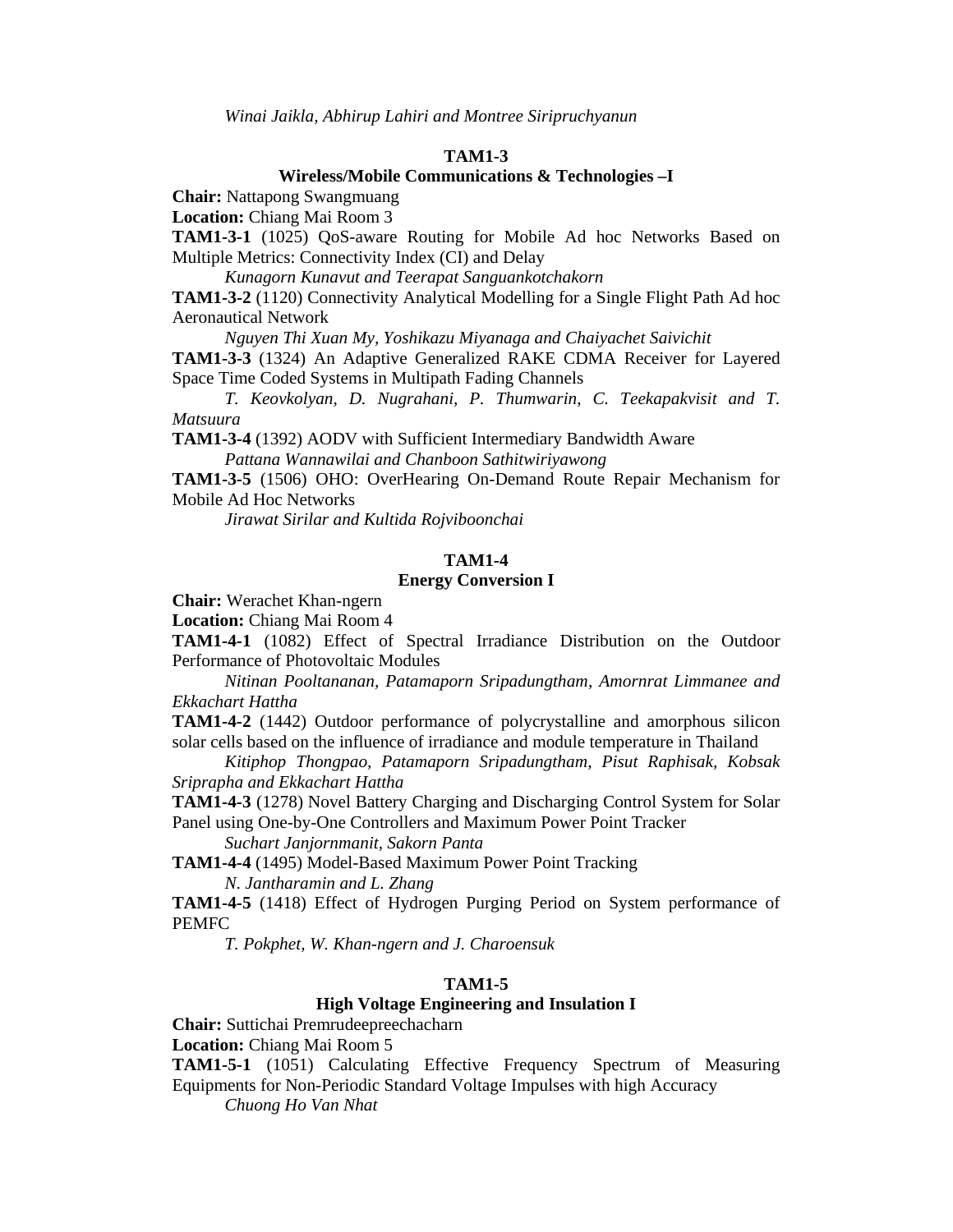**TAM1-5-2** (1052) Analyzing a Noise Suppression Circuit for Impulse Dividers Using Haar Wavelets

 *Chuong Ho Van Nhat* 

**TAM1-5-3** (1105) The Study of Ageing of EPDM Insulation under Industrial Dust with Ozone

 *Apisit Chaisaengsukkul, Vijit Kinnares and Norasage Pattanadech* 

**TAM1-5-4** (1177) Analysis of Insulating Oil to Evaluate the Condition of Power Transformer

 *Rattanakorn Phadungthin, Ekkachai Chaidee, Juthathip Haema and Thanapong Suwanasri* 

**TAM1-5-5** (1497) Frequency Response Analysis (FRA) for Diagnosis of Power Transformers

 *Suwarno and Donald Fransisco* 

#### **TAM1-6**

## **Knowledge and Data Engineering**

**Chair:** Juggapong Natwichai

**Location:** Board Room 2

**TAM1-6-1** (1247) IDGBDD:The novel use of ID3 to improve Genetic algorithm in BDD reordering

*Misagh Takapoo and M.B Ghaznavi-Ghoushchi* 

**TAM1-6-2** (1274) Towards Context-Adaptive Affective Computing

 *Abdul Rehman Abbasi, Akhtar Hussain and Nitin V. Afzulpurkar* 

**TAM1-6-3** (1410) An Approximation Algorithm for Privacy Preservation of Associative Classification

*Juggapong Natwichai* 

**TAM1-6-4** (1039) Internet Worms Identification through Serial Episodes Mining  *Ming-Yang Su*

## **TAM1-7**

## **Adaptive Signal Processing & Filter Design**

**Chair:** Pornchai Phukpattaranont

**Location:** Board Room 3

**TAM1-7-1** (1145) Statistical Performance of the Direct Frequency Estimation Algorithm for the Adaptive FIR Notch Filter

 V*. Silaphan, R. Punchalard, W. Loetwassana, J. Koseeyaporn, P. Wardkein* **TAM1-7-2** (1272) An NLMS Algorithm with Variable Step-Size Updates through Selective Inputs

 *In-sun Song, Moonsoo Chang and PooGyeon Park* 

**TAM1-7-3** (1424) A High-Throughput and Small ADALINE based Adaptive Noise Canceller for 50-Hz Noise in Surface Electromyography on an FPGA

 *Sainan-Abeedin Chewae, Nattha Jindapetch, and Pornchai Phukpattaranont*  **TAM1-7-4** (1479) First Order Complex Adaptive FIR Notch Filter

 *R. Punchalard, V. Silaphan, J. Koseeyaporn, and P. Wardkein* 

**TAM1-7-5** (1026) 1-Bit Digital Filter Design Using a 2-Degree-of-Freedom Control  *Y. Hayashi, K. Higuchi, K. Nakano, T. Kajikawa and Kosin Chamnongthai* 

#### **TAM1-8**

#### **Fault Detections and Industrial Applications**

**Chair:** Kasemsak Uthaichana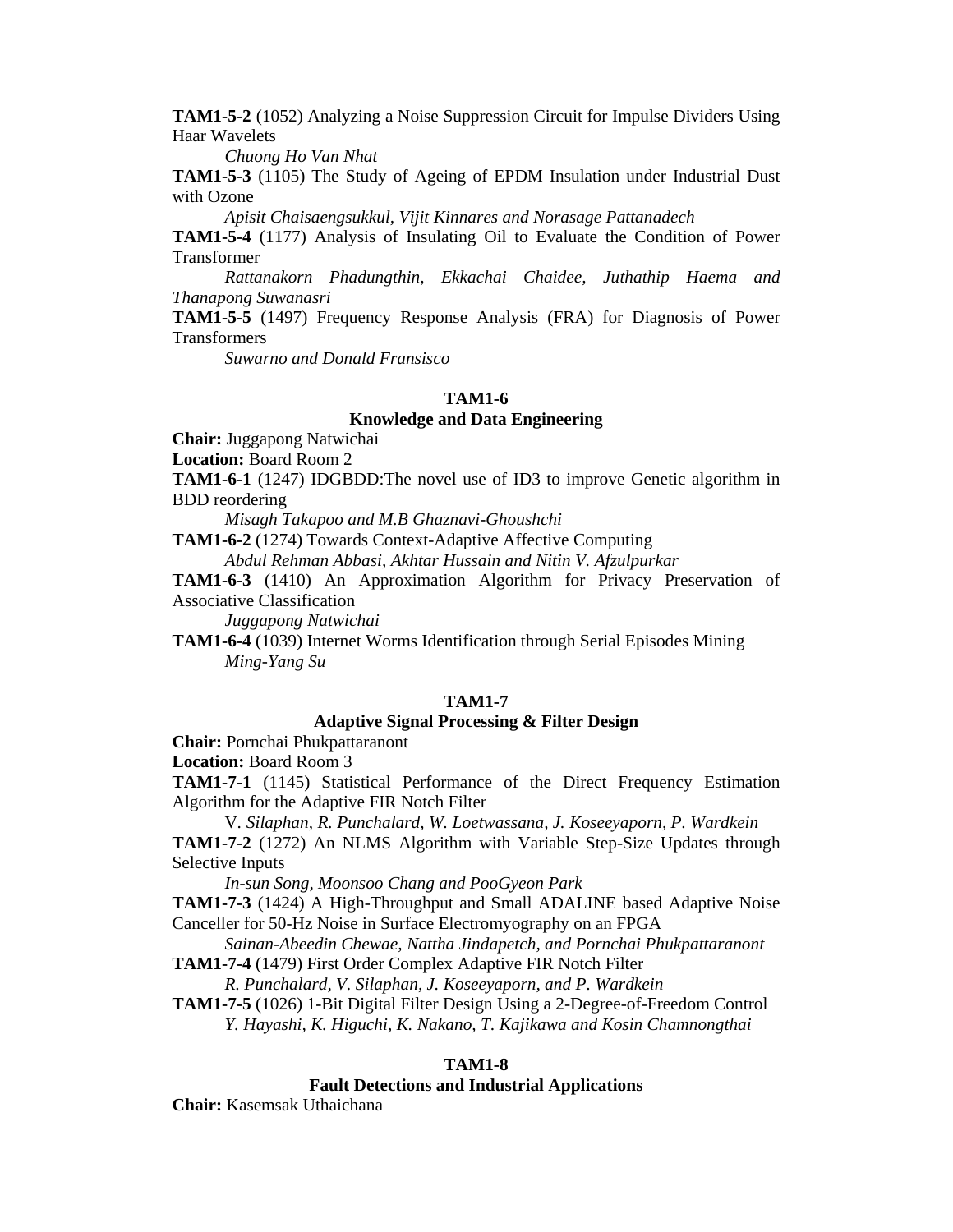**Location:** Board Room 4

**TAM1-8-1** (1318) Development of engine control technique for flex-fuel motorcycle

*A. Keawtubtimthong, D. Koolpiruck, S. Wongsa, Y. Laoonual and A. Kaewpunya* 

**TAM1-8-2** (1436) Model-based Fatigue Identification of NiTiCu Shape Memory Alloys under Thermomechanical Cyclic Loading

*P. Lekhakul, S. Wongsa, D. Koolpiluck and A. Khantachawana* 

**TAM1-8-3** (1175) Ultrasonic Inspection System for Detecting Small Flaws at Far Surface of Steel Plate

*T. Vilasmongkolchai, M. Noipitak, P. Kaewtrakulpong and A. Prateepasen*  **TAM1-8-4** (1357) Parameter Identification of a Linear Permanent Magnet Motor Using Particle Swarm Optimization

*Tithiwat Therdbankerd, Peerayot Sanposh, Nattapon Chayopitak and Hideaki Fujita* 

**TAM1-8-5** (1246) Friction Feedforward Compensation and Position Feedforward in CNC Machines

*Wijin Suteeratanapirom, Rapeepong Rattanawaorahirankul, Chutima Laosapan, Peerayot Sanposh, Nattapon Chayopitak, Kanokvate Tungpimolrut and Hiroaki Kunieda* 

## **Thursday May 20,2010 13:00 – 14:40 hr.**

## **TPM1-1**

#### **Digital and Mixed Signal Circuits I**

**Chair:** Sermsak Uatrongjit

**Location:** Chiang Mai Room 1

**TPM1-1-1** (1019) Reconfiguring the Carry Look-Ahead Adder Using Application Behavior in EmbeddedProcessors

*Mohammad Hossein Hajkazemi, Alireza Haghdoost and Amirali Baniasdi*  **TPM1-1-2** (1248) An Interleaving Switch-based Crossbar Architecture for MP SoC on FPGA

 *S. Pongyupinpanich, S. Singhaniyom and Manfred Glesner* 

**TPM1-1-3** (1455) A Multi-Gigabit DLL-based CMOS PWM Demodulator Using Delay Vernier Sampler

 *Danaipon Cheewasrirungraung and Kasin Vichienchom* 

**TPM1-1-4** (1314) Parallel LFSR Reseeding for Mixed-mode BIST  *P. Kongtim and T. Reungpeerakul* 

**TPM1-1-5** (1251) A Regulated Supply Tunning Voltage-Controlled Oscillator with Built-In Test and Calibration

 *Wimol San-Um and Tachibana Masayoshi* 

## **TPM1-2**

## **Analog Circuits II**

**Chair:** Chiranut Sa-ngiamsak

**Location:** Chiang Mai Room 2

**TPM1-2-1** (1153) A Fully-Differential Noise-Canceling CMOS Front-End Amplifier *Puttachai Chimpleekul and Varakorn Kasemsuwan* 

**TPM1-2-2** (1202) Simple and Accurate Frequency to Voltage Converter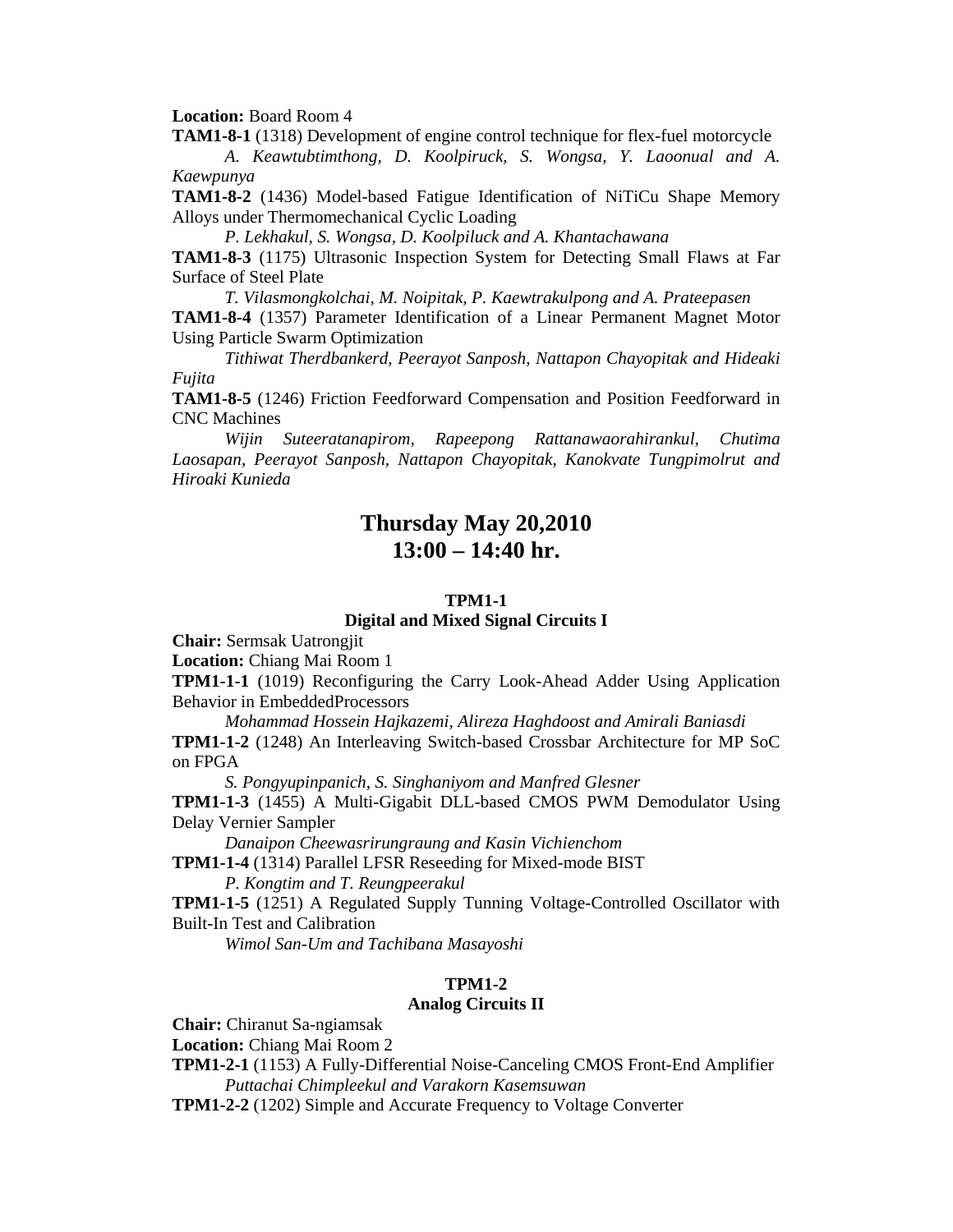*A. Lorsawatsiri, W. Kiranon, V. Silaruam, W. Sangpisit, and P. Wardkein* 

**TPM1-2-3** (1406) Improved Differential Voltage-to-Frequency Converter for **Telemetry** 

 *Teerawat Thepmanee, Amphawan Julsereewong and Thaksin Sangsuwan*  **TPM1-2-4** (1255) A Current-mode CCCII-based Analog Multiplier/Divider

 *W. Petchakit, W. Kiranon, P. Wardkien and S. Petchakit* 

**TPM1-2-5** (1183) A Four-Quadrant Multiplier Based on CCII+s

 *W. Narksarp, P. Pawarangkoon, S. Buakaew, W. Kiranon, and P. Wardkein* 

#### **TPM1-3**

## **Wireless/Mobile Communications & Technologies –II**

**Chair:** Yuthapong Somchit

**Location:** Chiang Mai Room 3

**TPM1-3-1** (1092) A Novel Relaying Protocol in a Cooperative Network with Decode-and-Forward Relays

*Sara Efazati and Paeiz Azmi* 

**TPM1-3-2** (1178) Modified AODV for Multi-Constrained QoS Routing and Performance Optimization in MANET

*Amina Akhter and Teerapat Sanguankotchakorn* 

**TPM1-3-3** (1425) Connectedness Analysis of Wireless Relay Placement with Regular String Topology by Ordinary Generating Function

 *Teerapol Silawan, Jatuporn Chinrungrueng and Chaodit Aswakul* 

**TPM1-3-4** (1306) Neuro-Fuzzy (NF) based Relay Selection and Resource Allocation for Cooperative Networks

 *M. Shamim Kaiser, M. Hasanain Chaudary, Raza Ali Shah and Kazi M. Ahmed* 

**TPM1-3-5** (1360) A Neural Network based Optimization for Wireless Sensor Node Position Estimation in Industrial Environments

 *Kittikhun Thongpull, Nattha Jindapetch and Wiklom Teerapakajorndet* 

#### **TPM1-4**

#### **Energy Conversion II**

**Chair:** Niphat Jantharamin

**Location:** Chiang Mai Room 4

**TPM1-4-1** (1108) Design and Analysis of Zero Cogging Brushless DC Motor for Spacecraft Applications

*Praveen R.P., Ravichandran M.H., V. T. Sadasivan Achari, Dr.Jagathy Raj V. P., Dr.G.Madhu and Dr.G.R. Bindu* 

**TPM1-4-2** (1388) Control Performance of Active Damp LCL Filter of Three Phase PWM Boost Rectifier

*Surasak Nuilers and Bunlung Neammanee* 

**TPM1-4-3** (1365) Performance Comparison of an Asymmetrical Parameter Type Two-Phase Induction Motor Supplied with Balanced and Unbalanced Phase Voltages

 *W. Piyarat, P. Hothongkham and V. Kinnares* 

**TPM1-4-4** (1399) Speed Closed-Loop Drive System of Permanent Magnet Synchronous Motor Using Low-Count QEP

 *Sittichai Munggonrit, Mongkol Konghirun and Kanokvate Tungpimolrut* 

**TPM1-4-5** (1498) Simple Speed Control of an Asymmetrical Type Two-Phase Induction Motor Drive

 *Wekin Piyarat, P. Hothongkham, C. Charumit and V. Kinnares*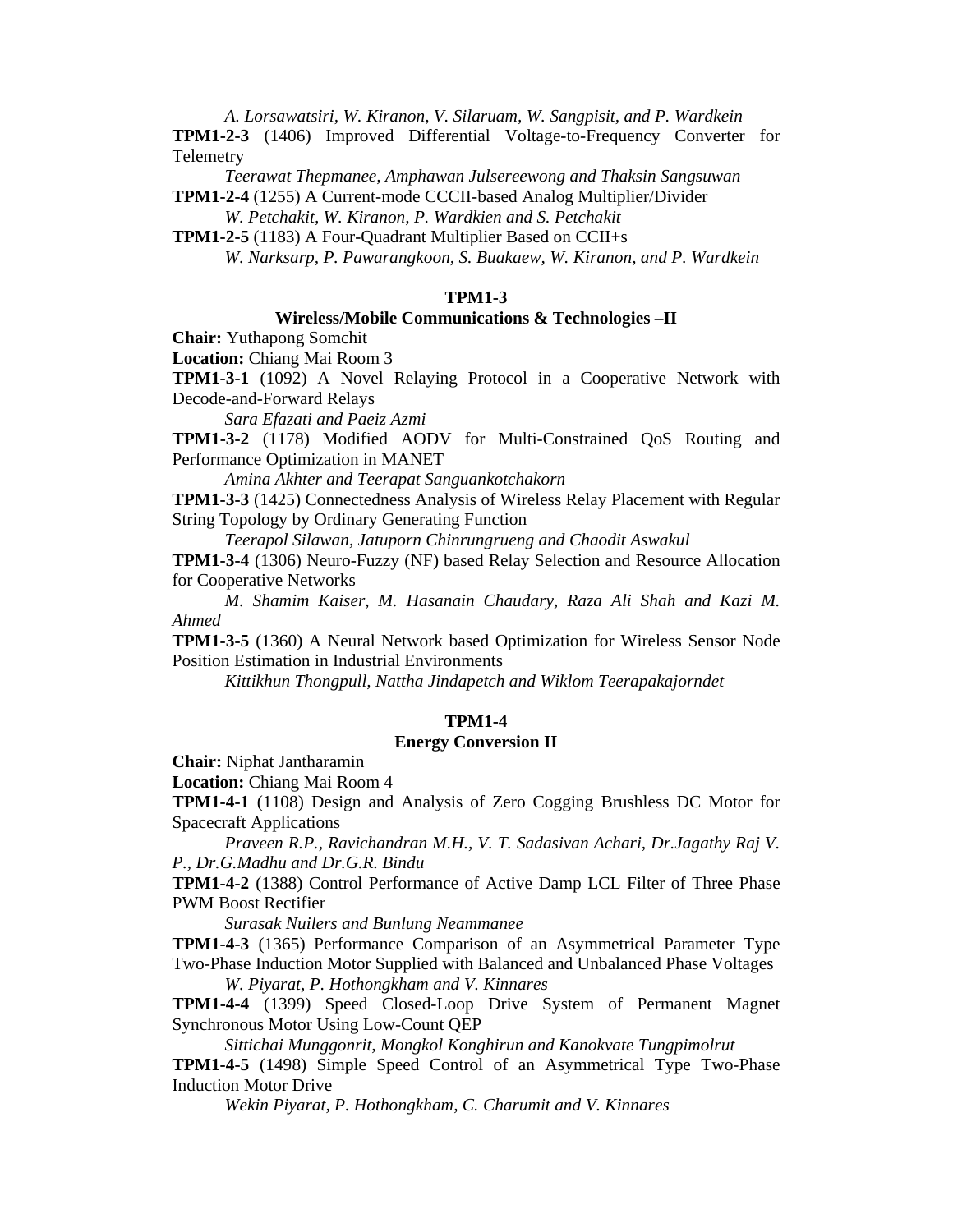## **TPM1-5**

## **High Voltage Engineering and Insulation II**

**Chair:** Peerapol Jirapong

**Location:** Chiang Mai Room 5

**TPM1-5-1** (1112) Application of a Time-domain Partial Element Equivalent Method to Lightning Surge Analysis

*P. Yutthagowith, A. Ametani, N. Nagaoka and Y. Baba* 

**TPM1-5-2** (1339) Lightning Performance of Covered Conductors Overhead Distribution Lines

*T. Thanasaksiri* 

**TPM1-5-3** (1012) Bifurcation Diagram with Electromagnetic Transient Program (EMTP) for Ferroresonance Analysis

 *Preecha Sakarung* 

**TPM1-5-4** (1053) A Computer Software for Insulation Co-Ordination According to IEC 60071-2

 *Sakon Sangkakool and Komson Petcharaks* 

**TPM1-5-5** (1453) Safety Design Planning of Ground Grid for Outdoor Substations in MEA's Power Distribution System

 *A. Phayomhom, S. Sirisumrannukul, T. Kasirawat and A. Puttarach* 

## **TPM1-6**

## **Parallel/Distributed Computing and Grid Computing**

**Chair:** Pruet Boonma

**Location:** Board Room 2

**TPM1-6-1** (1099) Multi-level Topology-Aware and Multi-level Parallelism on Grid Computing Environments: A Comparison of Global Arrays and OpenMP Implementations

*Sirod Sirisup and Suriya U-ruekolan* 

**TPM1-6-2** (1232) Magnetic Sounding from Multilayered Earth Equations Solver Using Job Distributor Based on Message Passing Interface.

*B. Dolwithayakul, C. Pongpensri and S. Yooyeunyong* 

**TPM1-6-3** (1429) Improving the Performance of a Parallel Data Mining Algorithm using Communication Message Scheduling

*Nunnapus Benjamas and Putchong Uthayopas* 

**TPM1-6-4** (1434) Adaptive Resource Allocation for Back-end Mashup Applications on a Heterogeneous Private Cloud

*Waheed Iqbal, Matthew N. Dailey, Imran Ali, Paul Janecek and David Carrera* 

#### **TPM1-7**

## **Medical Signal Processing & Medical Imaging I**

**Chair:** Sansanee Auephanwiriyakul

**Location:** Board Room 3

**TPM1-7-1** (1038) EMG Signal Estimation Based on Adaptive Wavelet Shrinkage for Multifunction Myoelectric Control

*A. Phinyomark, C. Limsakul and P. Phukpattaranont* 

**TPM1-7-2** (1294) EMG Signal Feature Extraction Based on Wavelet Transform

 *K. Mahaphonchaikul, D. Sueaseenak, C. Pintavirooj, M. Sangworasil and S. Tungjitkusolmun*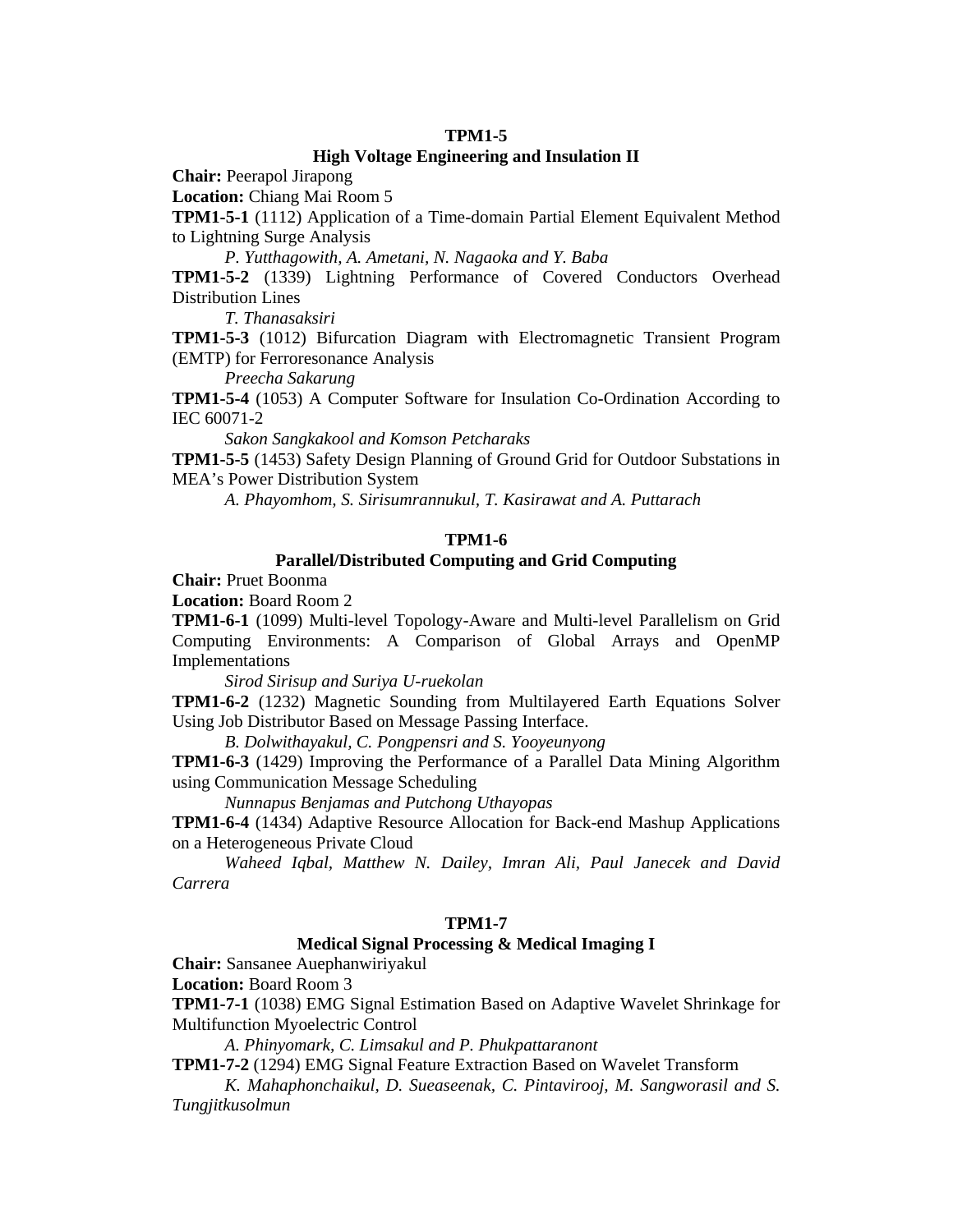**TPM1-7-3** (1149) Temporal Variability of the ECoG Signal During Epileptic Seizures

 *Suparerk Janjarasjitt and Kenneth A. Loparo* 

**TPM1-7-4** (1163) A New Bivariate Model with Log-normal Density Prior for Local Variance Estimation in AWGN

 *Pichid Kittisuwan, Thitiporn Chanwimaluang, Sanparith Marukatat and Widhyakorn Asdornwised* 

**TPM1-7-5** (1192) Prediction of Paroxysmal Atrial Fibrillation Occurrence with Wavelet-based Markers

 *M. Panusittikorn, N.Uchaipichat, C. Tantibundhit and A. Buakamsri* 

#### **TPM1-8**

## **Model Predictive and Learning Control System**

**Chair:** Manop Aorpimai

**Location:** Board Room 4

**TPM1-8-1** (1146) Robust Iterative Learning Control for Linear Systems Subject to Time-Invariant Parametric Uncertainties and Repetitive Disturbances

*Dinh Hoa Nguyen and David Banjerdpongchai* 

**TPM1-8-2** (1021) Robust Constrained Model Predictive Control for Piece-Wise Affine Systems Using Saturated Linear Feedback Controller

 *Santo Wijaya and Manop Wongsaisuwan* 

**TPM1-8-3** (1130) A Design Method for Modified Smith Predictive Control System to Attenuate Periodic Disturbances

 *Kou Yamada, Nghia Thi Mai, Takaaki Hagiwara, Iwanori Murakami and Tatsuya Hoshikawa* 

**TPM1-8-4** (1333) Regression Function and Back-propagation through Time Training Method for Wind Turbine Neural Network Pitch-Controller

 *Anant Oonsivilai and Kenedy A. Greyson* 

**TPM1-8-5** (1395) Proximity Motion Control of Satellite Cluster using Impulsive Thrust

 *Manop Aorpimai and Chonrat Tatiyaworanant* 

## **Thursday May 20,2010 14:50 – 16:30 hr.**

#### **TPM2-1**

#### **Digital and Mixed Signal Circuits II**

**Chair:** Varakorn Kasemsuwan

**Location:** Chiang Mai Room 1

**TPM2-1-1** (1135) A Comparative Analysis of Behavioral Simulation for Third-Order Cascaded Multi-Bit Delta-Sigma Modulator with Interstage Feedback Paths

 *Sarayut Amornwongpeeti, Mongkol Ekpanyapong and Chumnarn Punyasai* 

**TPM2-1-2** (1199) Worst-Case Timing Analysis in UDSM Era

 *Ji Yeon An, Taehoon Kim, Hyung Gyun Yang, and Young Hwan Kim*  **TPM2-1-3** (1132) A Compatibility SHA Series Design Based on FPGA

 *Jianhua He, Hu Chen and Huaqiang Huang* 

## **TPM2-2**

## **Analog Circuits III**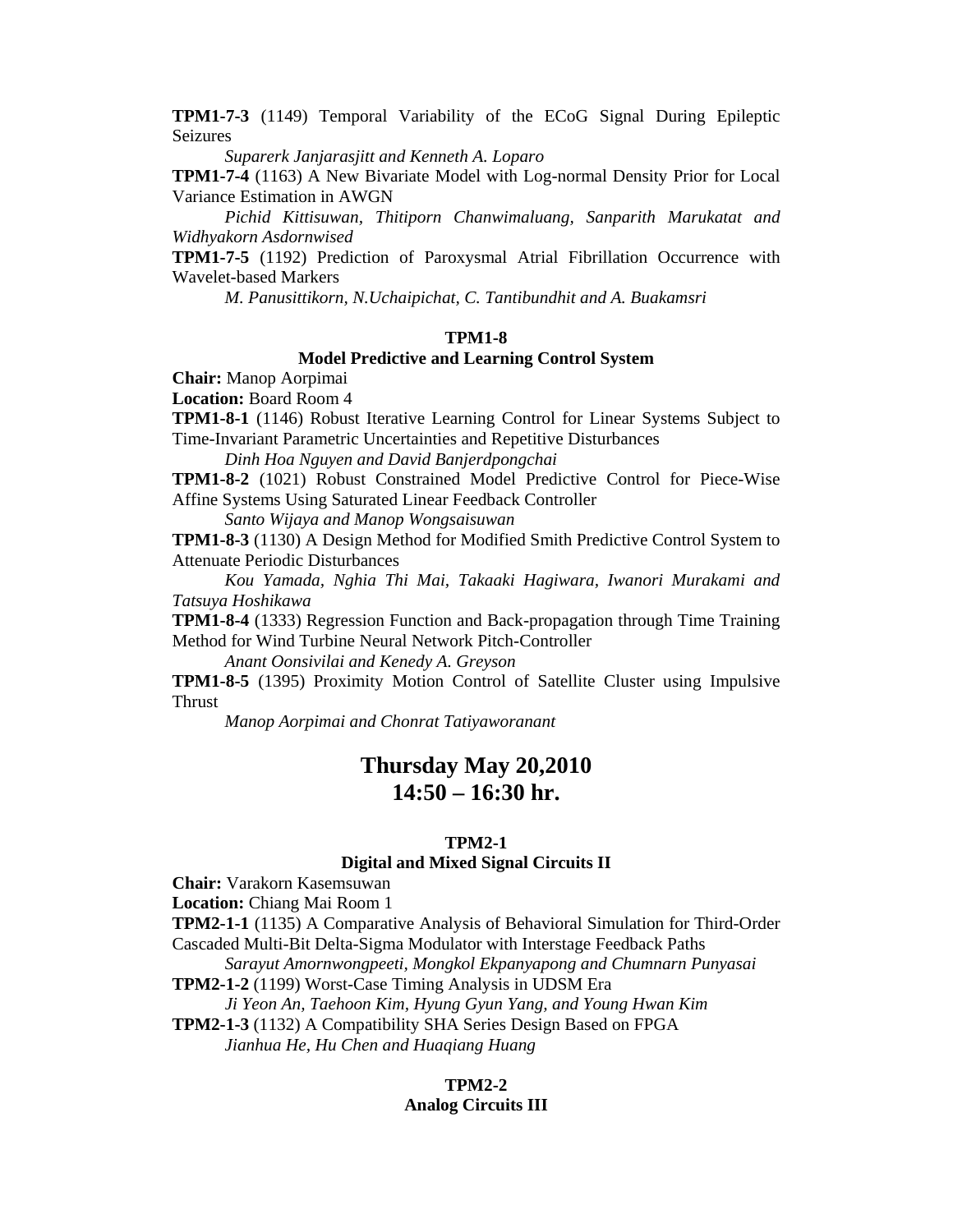**Chair:** Ajay Kumar Singh

**Location:** Chiang Mai Room 2

**TPM2-2-1** (1122) Integrated Signal Processing Circuits for Silicon Microphones

*Kritsada Borisuttirattana, Chumnarn Punyasai, Lertsak Lekawat, and Nitin V. Afzulpurkar* 

**TPM2-2-2** (1069) A Proposed 10-T Full Adder Cell for Low Power Consumption *Ajay Kumar Singh, C.M.R. Prabhu, Khaldon M. Almadhagi, Saeed F. Farea* 

*and Khaled Shaban* 

**TPM2-2-3** (1464) A Low Voltage, Low Power, Wide Gain-Range VGA Design Using gm/ID Method

 *Laksono Widyo Isworo, Hiroshi Ochi and Cosy Muto* 

**TPM2-2-4** (1396) A Fully Electronically Controllable Current-mode Derivative PWM Signal Generator Employing MO-CTTAs

 *Jongcharoen Kumbun, Phamorn Silapan and Montree Siripruchyanun* 

**TPM2-2-5** (1138) Commercially Available ICs-Based DDCC Practical Implementation

 *Montri Somdunyakanok and Montree Kumngern* 

### **TPM2-3**

## **Wireless/Mobile Communications & Technologies –III**

**Chair:** Poompat Saengudomlert

**Location:** Chiang Mai Room 3

**TPM2-3-1** (1050) Performance Evaluation Scheme of Ultra Wideband Impulse Radio Transmission

*Thawatchai Sereewattanapong and Sathaporn Promwong* 

**TPM2-3-2** (1154) Dynamic Subcarrier Allocation with Transmit Diversity for OFDMA-Based Wireless Multicast Transmissions

 *Natasha Shrestha, Poompat Saengudomlert and Yusheng Ji* 

**TPM2-3-3** (1212) Enhancing PAPR reduction for Tone Reservation Algorithms by Deep Clipping

 *Satana Suppitux, Soonthorn Tangkachavana, Thipvadee Vinichhayakul and Prapun Suksompong* 

**TPM2-3-4** (1477) Performance Analysis of Rice-Lognormal Channel Model for Spectrum Sensing

 *Haroon Rasheed, Farah Haroon and Nandana Rajatheva* 

**TPM2-3-5** (1215) Performance Analysis of MIMO Based Multi-User Cooperation Diversity System using Hybrid FDMA-TDMA Technique

 *Zuhaib Ashfaq Khan, Imran Khan and Nandana Rajatheva* 

#### **TPM2-4**

### **Power Engineering and Power Systems I**

**Chair:** Yuttana Kumsuwan

**Location:** Chiang Mai Room 4

**TPM2-4-1** (1048) Optimal Power Flow by using Bees Algorithm

*S.Anantasate, C.Chokpanyasuwan and P. Bhasaputra* 

**TPM2-4-2** (1142) Biogeography-Based Optimization for Solution of Optimal Power Flow Problem

 *Aniruddha Bhattacharya and Pranab Kumar Chattopadhyay* 

**TPM2-4-3** (1160) Power Loss Minimization Using Optimal Power Flow Based on Particle Swarm Optimization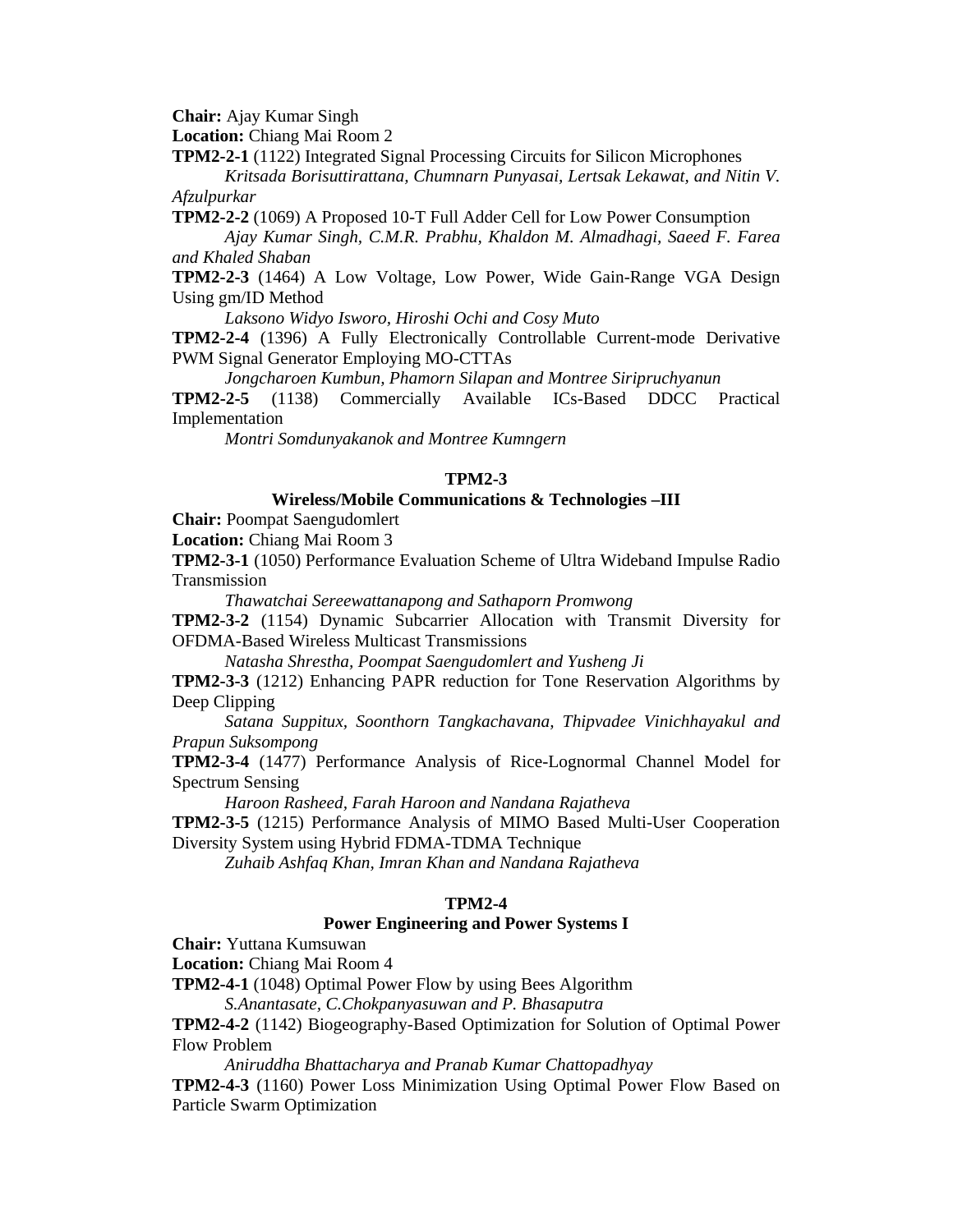*U. Leeton, D. Uthitsunthorn, U. Kwannetr, N. Sinsuphun and T. Kulworawanichpong* 

**TPM2-4-4** (1474) Optimal Power Flow Problem Solved by Using Distributed Sobol Particle Swarm optimization

*P. Wannakarna, S. Khamsawangb, S. Pothiya b and S. Jiriwibhakornb* 

**TPM2-4-5** (1295) Improving Transmission Line Loss by Using Interline Power Flow **Controllers** 

*S. Jangjit, P. Kumkratug and P. Laohachai* 

#### **TPM2-5**

## **High Voltage Engineering and Insulation III**

**Chair:** Suttichai Premrudeepreechacharn

**Location:** Chiang Mai Room 5

**TPM2-5-1** (1157) Effects of System Configuration on Switching Overvoltage and Insulation Strength of High Voltage Equipment

 *Thanapong Suwanasri, Somchai Homklinkaew and Cattareeya Suwanasri* 

**TPM2-5-2** (1198) Multi-Step Back-to-Back Capacitor Bank Switching in a 115 kV Substation

 *Thanapong Suwanasri, Sarawut Wattanawongpitak and Cattareeya Suwanasri*  **TPM2-5-3** (1364) High voltage SF6 Circuit Breaker Modeling for Capacitor Bank Controlled Switching Simulation

 *Yotaka Chompusri, Srawut Kleesuwan, Noppadol Charbkaew and Teratam Bunyagul* 

**TPM2-5-4** (1469) Performance Study of Single Phase Reclosing Using Simplified Arc Model on the Thailand 500 kV System

 *K. Ngamsanroaj and S. Premrudeeprechacharn* 

#### **TPM2-6**

#### **Software Engineering**

**Chair:** Lachana Ramingwong

**Location:** Board Room 2

**TPM2-6-1** (1221) Assuring Integrity and Confidentiality for Pseudonymized Health Data

*Bernhard Riedl and Veronika Grascher* 

**TPM2-6-2** (1236) Detecting Deadlock and Multiple Termination in BPMN Model Using Process Automata

 *Nasi Tantitharanukul and Prompong Sugunnasil* 

**TPM2-6-3** (1503) Characteristic Sets for Learning k-Acceptable Languages  *A. Jitpattanakul and A. Surarerks* 

#### **TPM2-7**

## **Medical Signal Processing & Medical Imaging II**

**Chair:** Pornchai Phukpattaranont

**Location:** Board Room 3

**TPM2-7-1** (1253) Small-Size Computed Tomography System with Rotating Gantry *V. Jantanayingyong, T.Chanwimalueang, N. Srisuk and C. Pintavirooj* 

**TPM2-7-2** (1277) A Real-time Eye-tracking Method using Time-varying Gradient Orientation Patterns

 *Wattanit Hotrakool, Prarinya Siritanawan and Toshiaki Kondo*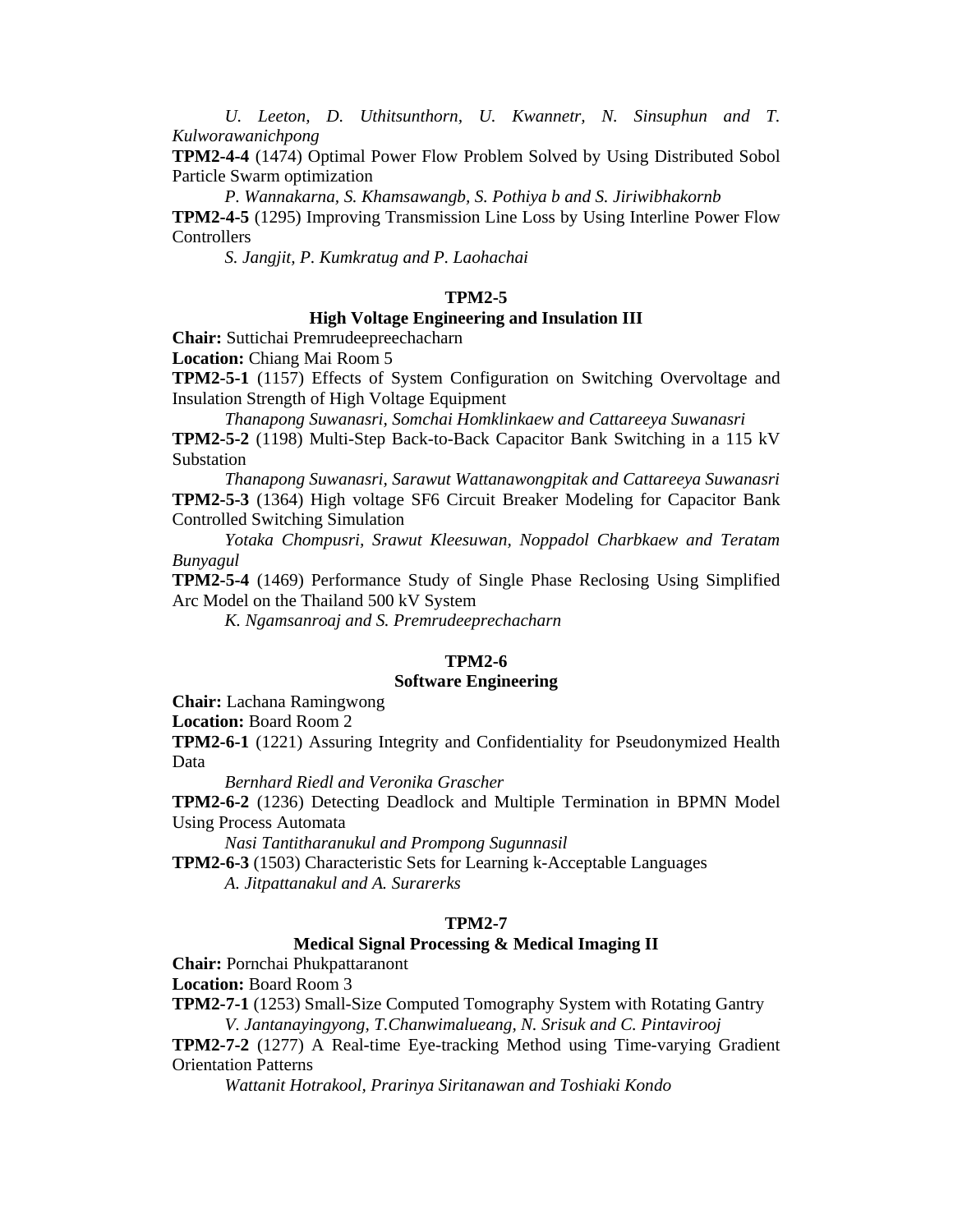**TPM2-7-3** (1283) Fractal Dimension Based Electroencephalogram Analysis of Drowsiness Patterns

 *Suchada Tantisatirapong, Wongwit Senavongse and Montri Phothisonothai*  **TPM2-7-4** (1287) Increase Accuracy in Fall Detection Algorithm Based on Free Fall Characteristic

 *P. Jantaraprim, P. Phukpattaranont, C. Limsakul and B. Wongkittisuksa*  **TPM2-7-5** (1350) Automatic Retinal Vessel Tortuosity Measurement

 *Chanjira Sinthanayothin* 

## **TPM2-8**

## **Robotics and Automation**

**Chair:** Itthisek Nilkhamhang

**Location:** Board Room 4

**TPM2-8-1** (1034) Unmanned Ground Vehicle Localization by Dead-reckoning/GPS sensor fusion

*Veerachai Malyavej and Peerapong Torteeka* 

**TPM2-8-2** (1113) High-speed nanorobot position control inside a scanning electron microscope

 *Daniel Jasper, Claas Diederichs, Christoph Edeler and Sergej Fatikow* 

**TPM2-8-3** (1323) A Robust Adaptive Algorithm for Bilateral Control System without Force sensor

 *Suangsamorn Nurung and Itthisek Nilkhamhang* 

**TPM2-8-4** (1347) Adaptive Inverse Dynamics Control For Triple Rotary Joint Mainipulator

 *Jadesada Maneeratanaporn, Pakpoom Patompak, Siripong Varongkriengkrai, Itthisek Nilkhamhang and Kanokvate Tungpimolrut* 

**TPM2-8-5** (1356) Autonomous Path Tracking and Disturbance Force Rejection of UAV Using Fuzzy Based Auto-Tuning PID Controller

 *Theerasak Sangyam, Pined Laohapiengsak, Wonlop Chongcharoen, and Itthisek Nilkhamhang* 

## **Thursday May 20,2010 16:40 – 18:40 hr.**

## **TPM3-1**

#### **Sensing and Sensor Networks**

**Chair:** Nattapong Swangmuang

**Location:** Chiang Mai Room 1

**TPM3-1-1** (1143) Portable Artificial Nose System for Assessing Air Quality in Swine Buildings

*Panida Lorwongtragool, Chatchawal Wongchoosuk and Teerakiat Kerdcharoen* 

**TPM3-1-2** (1276) Optical Electronic Nose Based on Porphyrin and Phthalocyanine thin films

*Sumana Kladsomboon, Sirapat Pratontep and Teerakiat Kerdcharoen* 

**TPM3-1-3** (1328) Development of Wireless Electronic Nose for Environment Quality Classification

*T. Pogfay, N.Watthanawisuth, W.Pimpao, A.Wisitsoraat, S.Mongpraneet, T.Lomas, M.Sangworasil and A.Tuantranont*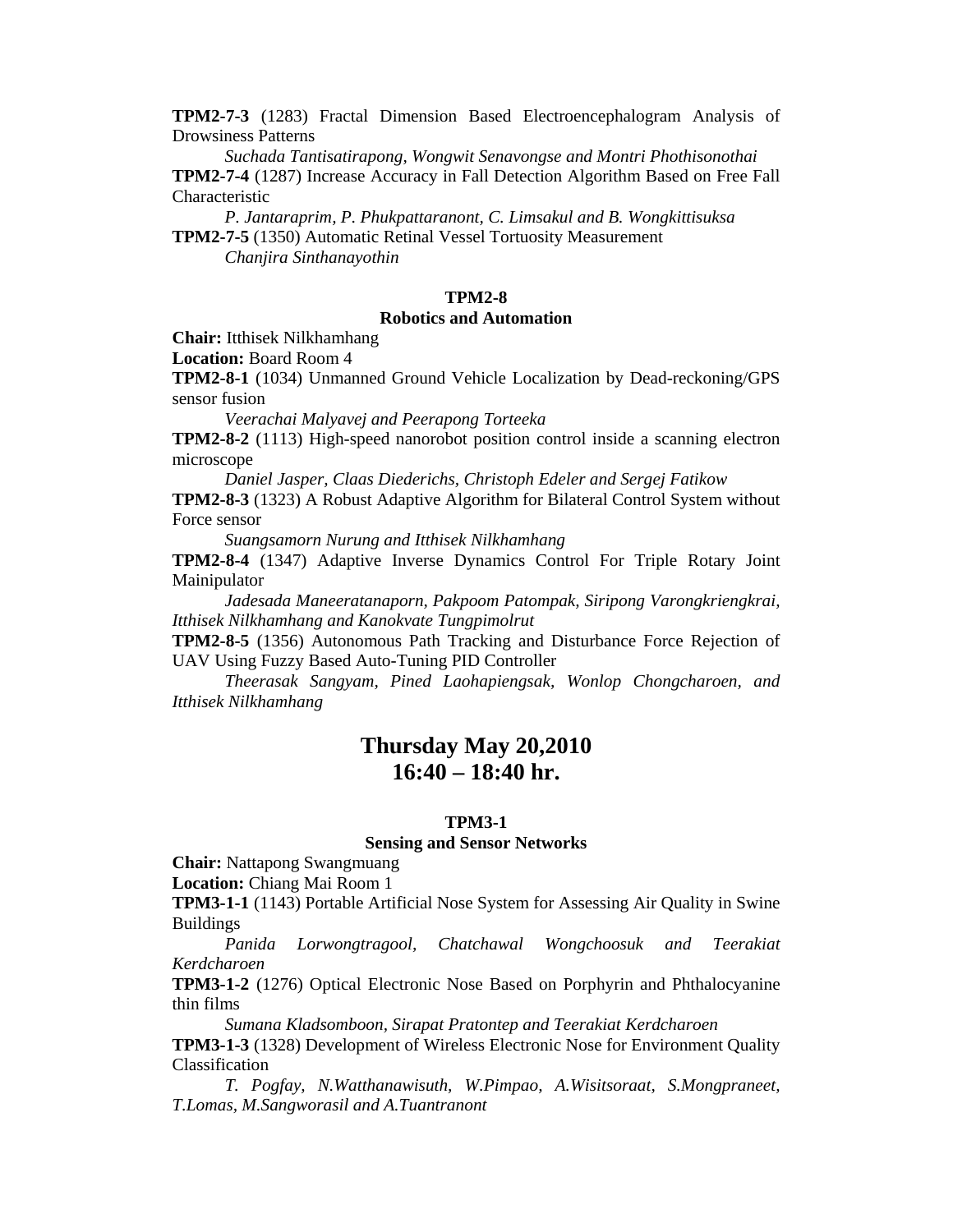**TPM3-1-4** (1305) Electronic Tongue Based on Modified Carbon Nanotube Electrochemical Sensor Array

*Weerayut Srichaisiriwech, Anurat Wisitsoaat, Ditsayut Phokharatkul, Chanpen Karuwan, Adisorn Tuantranont and Teerakiat Kerdcharoen* 

**TPM3-1-5** (1363) Design and Simulation of Flow Cell Chamber for Quartz Crystal Microbalance Sensor Array

*Kata Jaruwongrungsee, Thitima Maturos, Pornpimol Sritongkum, Anurat Wisitsora-at, Chuchart Pintavirooj, Manas Sangworasil and Adisorn Tuantranont* 

#### **TPM3-2**

## **RF and Wireless Circuits**

**Chair:** Nipapon Siripon

**Location:** Chiang Mai Room 2

**TPM3-2-1** (1027) A Performance Comparison of Energy Conservation between Idle Mode and Power down Mode for Microcontroller in Wireless Mobile Node

*T. Krongtripop* 

**TPM3-2-2** (1233) A Broadband Low Noise Amplifier with +-0.09dB Noise Flatness Using Active Input Matching

 *Che-Cheng Liu, Mei-Fen Chou, Che-Sheng Chen, Wen-An Tsou and Kuei-Ann Wen* 

**TPM3-2-3** (1411) Development of a GaN HEMT Class-AB Power Amplifier for an Envelope Tracking System at 2.45 GHz

 *P. Suebsombut, O. Koch and S. Chalermwisutkul* 

**TPM3-2-4** (1432) 2.45 GHz GaN HEMT Class-AB RF Power Amplifier Design for Wireless Communication Systems

 *G. Monprasert, P. Suebsombut, T. Pongthavornkamol and S. Chalermwisutkul*  **TPM3-2-5** (1439) Design of 140-170 MHz Class E Power Amplifier with Parallel Circuit on GaN-HEMT

 *Ekkaphol Khansalee, Nutdechatorn Puangngernmak and Suramate Chalermwisutkul* 

**TPM3-2-6** (1326) Wireless Wearable Pulse Oximeter for Health Monitoring Using ZigBee Wireless Sensor Network

 *N. Watthanawisuth, T. Lomas, A. Wisitsoraat and A. Tuantranont* 

#### **TPM3-3**

## **Wireless/Mobile Communications & Technologies –IV**

**Chair:** Anan Phonphoem

**Location:** Chiang Mai Room 3

**TPM3-3-1** (1375) Real-time monitoring of GPS-tracking tractor based on ZigBee multi-hop mesh network

 *N. Watthanawisuth, N. Tongrod, T. Kerdcharoen and A.Tuantranont* 

**TPM3-3-2** (1354) Increase a Standalone GPS Positioning Accuracy by Using Proximity Sensors

 *S. Khoomboon and T. Kasetkasem* 

**TPM3-3-3** (1352) Comparison of UWB Fingerprinting with Vertical and Horizontal Polarizations for Indoor Localization

 *Jirapat Sangthong, Sathaporn Promwong and Pichaya Supanakoon* 

**TPM3-3-4** (1386) Framework for Network Selection Transparency on Vehicular Networks

 *Inthawadee Chantaksinopas, Phoemphun Oothongsap and Akara Prayote*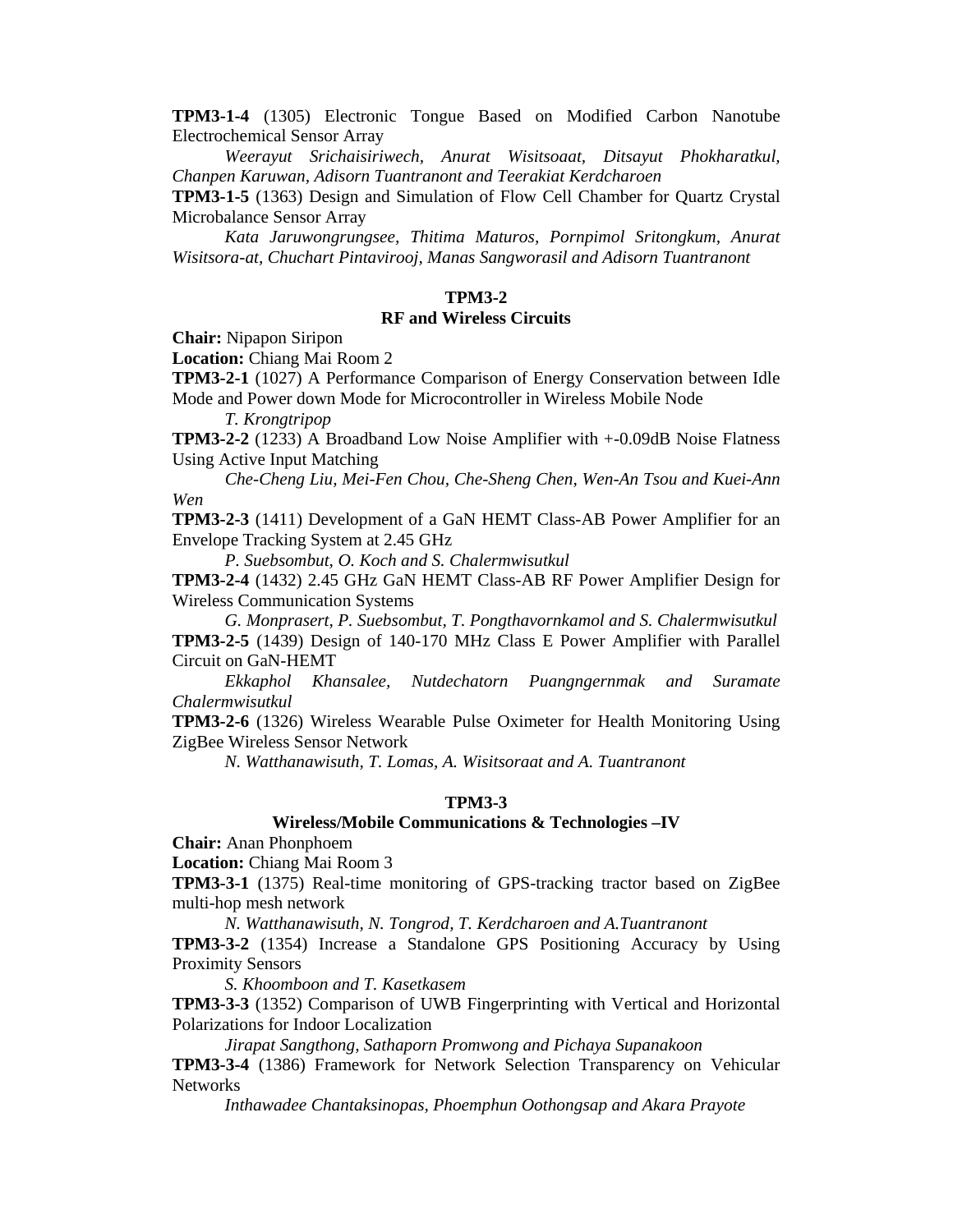**TPM3-3-5** (1280) DECA: Density-Aware Reliable Broadcasting in Vehicular Ad Hoc Networks

 *Nawut Na Nakorn and Kultida Rojviboonchai* 

**TPM3-3-6** (1509) The Vertical Handoff between GSM and Zigbee Networks for Vehicular Communication

 *Sakmongkon Chumkamon, Peranitti Tuvaphanthaphiphat and Phongsak Keeratiwintakorn* 

### **TPM3-4**

#### **Power Engineering and Power Systems II**

**Chair:** Parnjit Damrongkulkamjorn

**Location:** Chiang Mai Room 4

**TPM3-4-1** (1417) Analysis of Electricity Supply Worth on Generation System Reliability

*Yod Nitikitpaiboon, Raksanai Nidhiritdhikrai and Bundhit Eua-arporn* 

**TPM3-4-2** (1269) Transmission Cost Allocation for Mixed Pool and Bilateral Markets

 *Warit Anthong and Kulyos Audomvongseree* 

**TPM3-4-3** (1353) Solving various types of economic dispatch problem using Bees algorithm

 *S. Tiacharoen, S.potiya and P. Polratanasuk* 

**TPM3-4-4** (1407) Multiobjective Bees Algorithm with clustering technique for Environmental/Economic Dispatch

 *N. Leeprechanon and P. Polratanasuk* 

**TPM3-4-5** (1374) Security-Constrained Unit Commitment using Mixed-Integer Programming with Benders Decomposition

 *Nalan Laothumyingyong and Parnjit Damrongkulkamjorn* 

#### **TPM3-5**

#### **Power Delivery**

**Chair:** Seyed Hossein Hosseini

**Location:** Chiang Mai Room 5

**TPM3-5-1** (1292) Examination of Iterative Two-End Fault Location Algorithm Performance Using Field Measurements from Digital Fault Recorders

*Yossawin Bureetan and Naebboon Hoonchareon* 

**TPM3-5-2** (1296) Fault Classification for Thailand's Transmission Lines Based on Discrete Wavelet Transform

 *Panat Sawatpipat and Thavatchai Tayjasanant* 

**TPM3-5-3** (1079) Power Quality Improvement Using a New Structure of Fault Current Limiter

 *Seyed Hossein Hosseini, M. Tarafdar Hagh, M. Jafari, S. B. Naderi, S. Gassemzadeh* 

**TPM3-5-4** (1016) Kernel Principal Component Analysis for Power Quality Problem Classification

 *Jonglak Pahasa and Issarachai Ngamroo* 

**TPM3-5-5** (1044) A Study on the Wind as a Potential of Renewable Energy Sources in Malaysia

 *M.B. Farriz, A.N Azmi, N.A.M Said, A. Ahmad, K.A.Baharin* 

## **TPM3-6**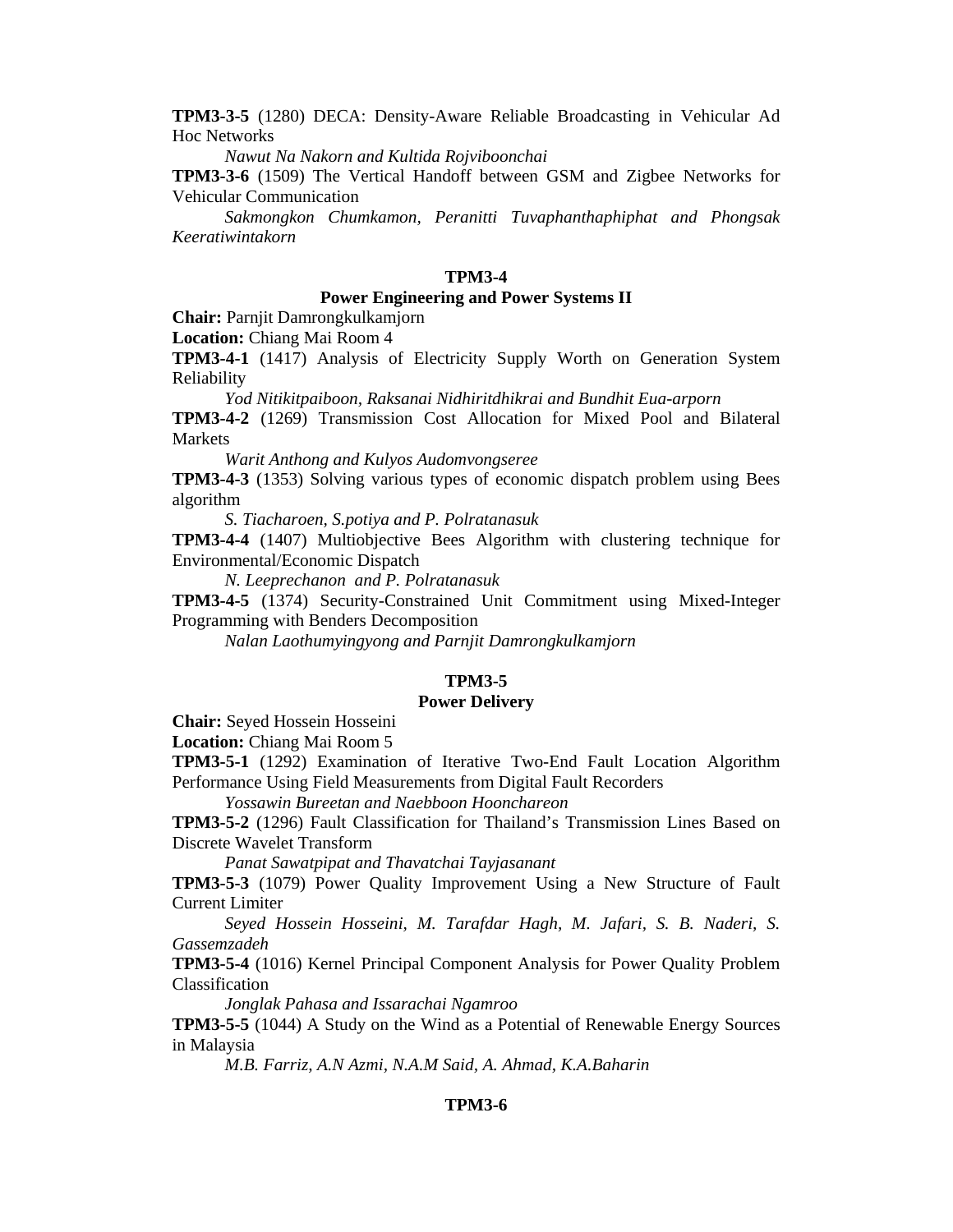#### **General Computer & Information Technology**

**Chair:** Juggapong Natwichai

**Location:** Board Room 2

**TPM3-6-1** (1245) An Activity Profile Model and Dynamic-Matching Results for Social Networks Regarding Wellness Applications

*Raymond Greenlaw* 

**TPM3-6-2** (1217) Path Level Traffic Grooming Strategies for Multi-Objective Design in WDM Networks

 *Pakorn Leesutthipornchai, Chalermpol Charnsripinyo and Naruemon Wattanapongsakorn* 

**TPM3-6-3** (1310) Enhanced FPGA-based architecture for regular expression matching in NIDS

 *Le Hoang Long, Tran Trung Hieu, Vu Tan Tai, Nguyen Hoa Hung, Tran Ngoc Thinh and Dinh Duc Anh Vu* 

**TPM3-6-4** (1488) Proximity Neighbor Selection using IP Prefix Matching in Kademlia-based Distributed Hash Table

 *Chayanon Sub-r-pa and Chotipat Pornavalai* 

**TPM3-6-5** (1023) Optimizing Portfolio of SET stocks using Convex Quadratic Programming

 *Neeranat Chuenchomphu, Chayanuch Nopparat, and Gun Srijuntongsiri* 

**TPM3-6-6** (1249) Microwave Ablation with Cap-Choke Antenna: Result in Computer Simulation

 *M. Chaichanyut* 

#### **TPM3-7**

### **Image Processing**

**Chair:** Karn Patanukhom

**Location:** Board Room 3

**TPM3-7-1** (1009) Improved Performance of Image Watermarking by Removing Luminance Bias in YCbCr Channel

*N. Mettripun, K. Surachat, R. Lhawchaiyapurk and T. Amornraksahor* 

**TPM3-7-2** (1216) Performance Evaluation of L1, L2 and SL0 on Compressive Sensing based on Stochastic Estimation Technique

 *Pham Hong Ha and Vorapoj Patanavijit* 

**TPM3-7-3** (1254) Image Restoration Based on a Pair of Noisy and Motion Blurred Images

 *Karn Patanukhom* 

**TPM3-7-4** (1304) A binarization technique using local edge information

 *Sanparith Marukatat, Sarin Watcharabutsarakham and Wasin Sinthupinyo* 

**TPM3-7-5** (1467) New Spatial Error Concealment with Texture Modeling and Adaptive Directional Recovery

 *Prateep Nangam, Wuttipong Kumwilaisak and Saowalak Keawkumnerd* 

**TPM3-7-6** (1512) 3D Missing Point Estimation using Fuzzy Support Vector Regression

 *Sirinnared Winaipanich, Sansanee Auephanwiriyakul and Nipon Theera-Umpon* 

#### **TPM3-8**

#### **Robust and Repetitive Control**

**Chair:** Boonsri Kaewkham-ai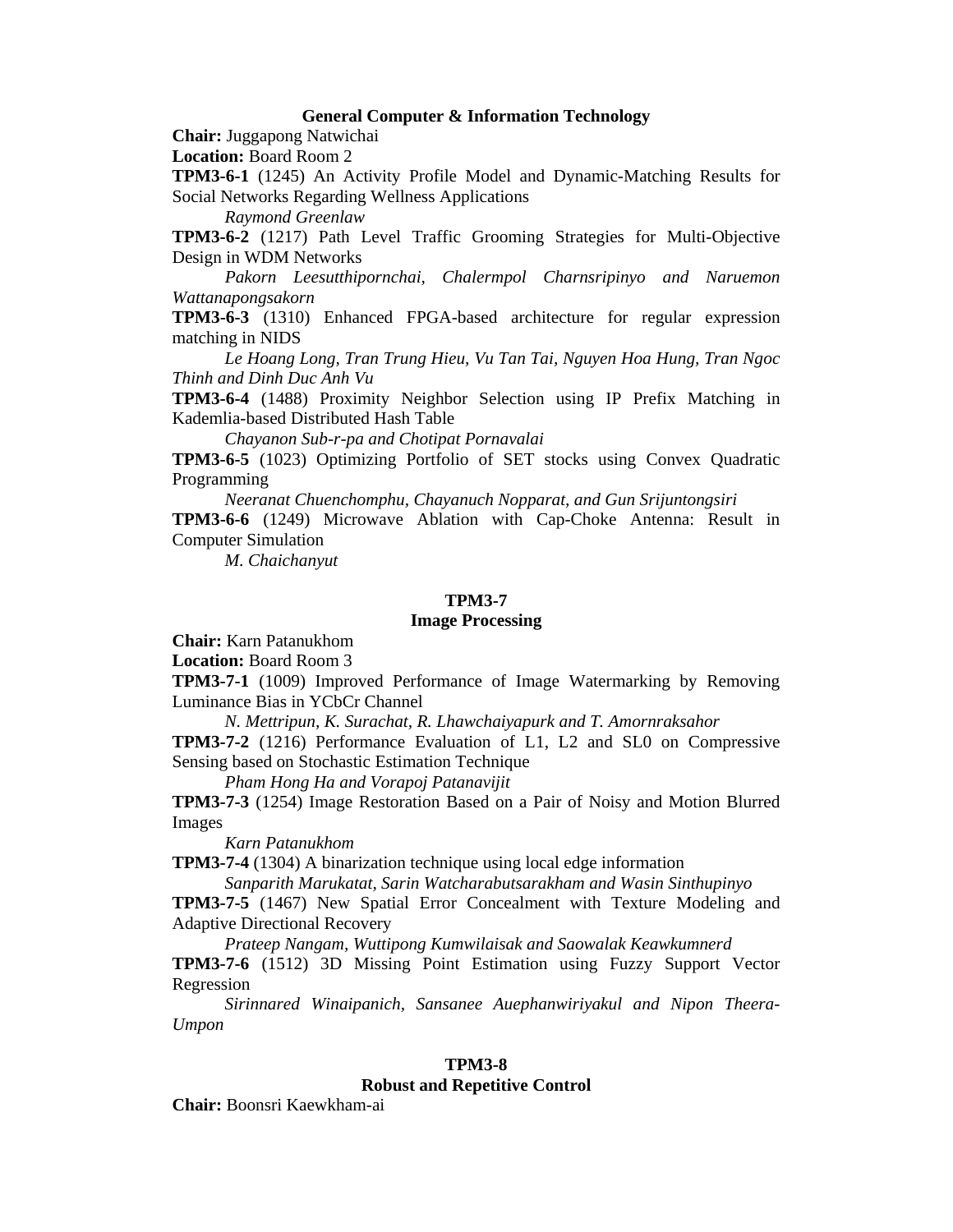**Location:** Board Room 4

**TAM3-8-1** (1068) Robust Attitude Control of Low Earth Orbit Small Satellite Subject to Actuator Saturation

 *Peerawat Artitthang, Veerachai Malyavej and Manop Aorpimai* 

**TAM3-8-2** (1129) The parameterization of all stabilizing multi-period repetitive controllers for multiple-input/multiple-output plants with the specified input-output frequency characteristic

 *Kou Yamada, Nobuaki Nakazawa, Tatsuya Sakanushi, Shun Yamamoto and Nhan Luong Thanh Nguyen* 

**TAM3-8-3** (1131) A design method for simple multi-period repetitive controllers for multiple-input/multiple-output plants

 *Tatsuya Sakanushi, Kou Yamada, Yoshinori Ando, Tuan Manh Nguyen and Shun Matsuura* 

**TAM3-8-4** (1164) Input-Output Stability of Lur'e Systems with Inputs Satisfying Bounding Conditions on Magnitude and Slope

 *Van Sy Mai, Suchin Arunsawatwong and Eyad H. Abed* 

**TAM3-8-5** (1427) Performance Analysis of Lur'e Systems with Time Delay Using Linear Matrix Inequalities

 *Thapana Nampradit and David Banjerdpongchai* 

**TAM3-8-6** (1091) Less Conservative Delay-Dependent Robust Stability Criteria for Linear Time-Delay Systems

 *Fatemeh Eghbal SarabiE and Hamid Reza Momeni* 

## **Friday May 21, 2010 8:10 – 10:10 hr.**

#### **FAM1-1**

#### **Filters and Data Conversion Circuits I**

**Chair:** Sermsak Uatrongjit

**Location:** Chiang Mai Room 1

**FAM1-1-1** (1137) Single-Input Multiple-Output Universal Filter Using Translinear Current Conveyors

*Montree Kumngern and Phichet Moungnoul* 

**FAM1-1-2** (1139) Voltage-Mode Universal Filter with Three-Input Single-Output Using DDCCs

 *Montree Kumngern and Somyot Junnapiya* 

**FAM1-1-3** (1140) Electronically Tunable Voltage-Mode Universal Filter Using Simple CMOS OTAs

 *Montree Kumngern* 

**FAM1-1-4** (1197) High-input Impedance Voltage-mode Universal Filter Using **CCCCTAs** 

 *Winai Jaikla, Abhirup Lahiri, Adisorn Kwawsibsame and Montree Siripruchyanun* 

**FAM1-1-5** (1284) Voltage-Mode Electronically Tunable Universal Filter Employing Single CFTA

 *Jamaree Sirirat, Worapong Tangsrirat and Wanlop Surakampontorn* 

## **FAM1-2**

**Advanced Technologies (MEMS and Nano-electronic Devices) I**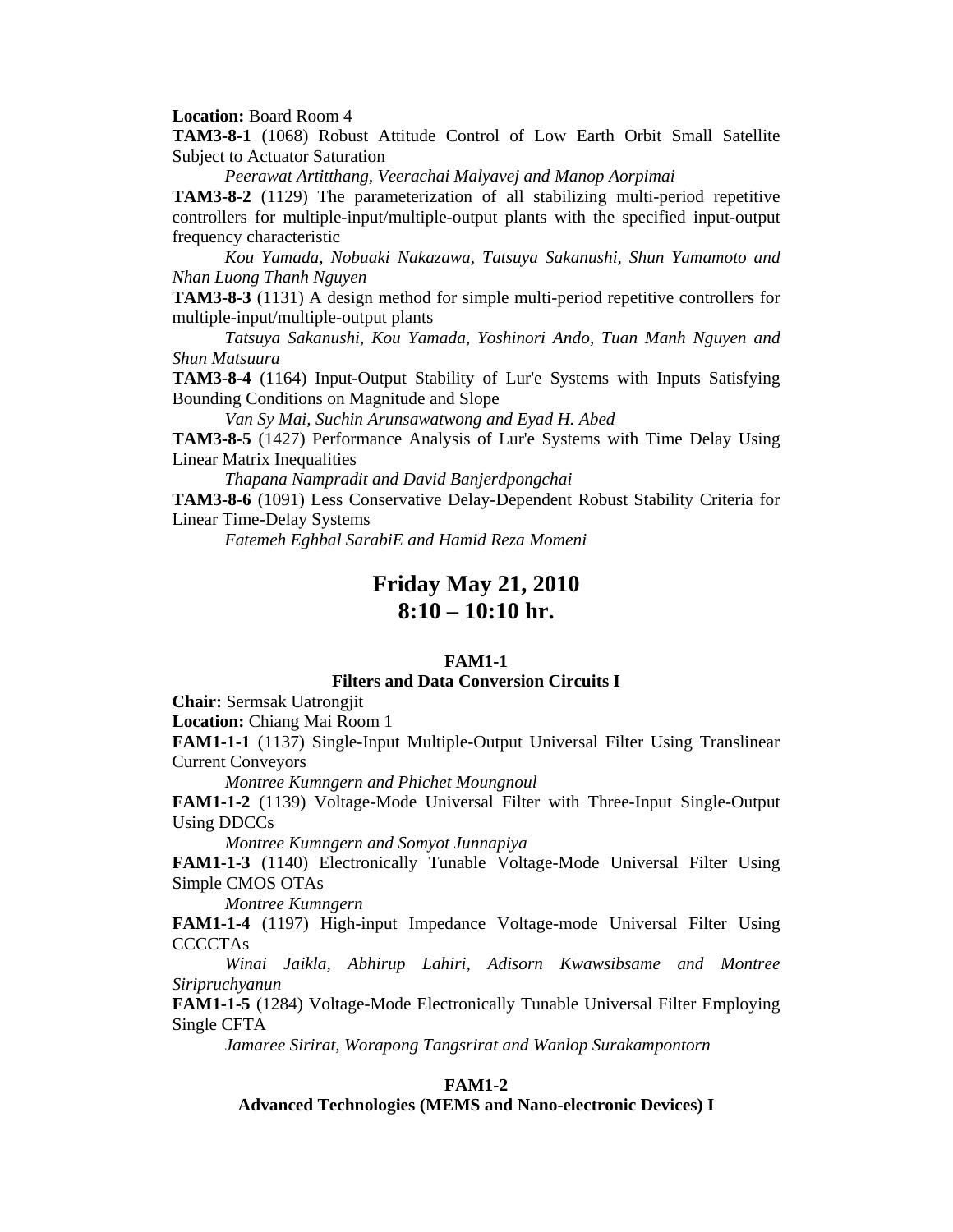**Chair:** Ukrit Mankong

**Location:** Chiang Mai Room 2

**FAM1-2-1** (1171) Low Power Magnetotransistor

*Panyakorn Sottip, Toempong Phetchakul, Chana Leepattarapongpan, Naritchapan Penpondee, Putapon Pengpad, Arckom Srihapat, Charndet Hruanun and Amporn Poyai* 

**FAM1-2-2** (1182) Effect of Substrate Position on the Formation of ZnO Nanostructures Synthesized by Thermal Evaporation of ZnO-CNTs Mixture

*S. Pitayapiboonpong, S. Kanjanachuchai, D. Phokharatkul, A. Tuantranont and A. Wisitsoraat* 

**FAM1-2-3** (1195) Low Cost X-ray Lithographic Mask Based on Microsputtered Lead Film on Transparencies

*A. Wisitsora-at, S. Mongpraneet, R. Phatthanakun, N.Chomnawang, V. Patthanasettakul and A. Tuantranont* 

**FAM1-2-4** (1220) Fabrication, Characterization and Analysis of ITO/n-Si Schottky Photodetector

*Surada Ueamanapong, Itsara Srithanachai, Narin Atiwongsangthong, Putapon Pengpad, Surasak Niemcharoen, Amporn Poyai, and Somkiet Supadech*  **FAM1-2-5** (1235) Generation Lifetime Analysis of p-n Junction X-Ray Detector

*Poopol Rujanapich, Amporn Poyai, Itsara Srithanachai, Putapon Pengpad, Charndet Hruanan, Suwat Sophitpan and Wisut Titiroongruang* 

#### **FAM1-3**

#### **Wireless/Mobile Communications & Technologies –V**

**Chair:** Jason Gao

**Location:** Chiang Mai Room 3

**FAM1-3-1** (1307) Improvement of the Tracking Accuracy Through the Use of the Support Vector Machine

*D. Meetit and T. Kasetkasem* 

**FAM1-3-2** (1463) Adaptive Clustering in MANETs Using Graph Theoretical Algorithms

 *Wandee Wongsason, Chaiyod Pirak and Rudolf Mathar* 

**FAM1-3-3** (1237) Throughput Comparison in Cognitive Radio Networks  *Jason Gao, Waqas Ahmed, Junjie Yang and Michael Faulkner* 

#### **FAM1-4**

## **Power Engineering and Power Systems III**

**Chair:** Peerapol Jirapong

**Location:** Chiang Mai Room 4

**FAM1-4-1** (1058) Indexes of Area Operation Centers (AOC) Optimal Allocation in Power Network

*Seyed Siavash Karimi Madahi, Saeid Amir Araghi, Farzad Razavi and Ali Asghar Ghadimi* 

**FAM1-4-2** (1126) Optimal Placement of PMUs in Power Systems Using Heuristic Algorithms and Mixed Integer Non Linear Programming Methods

*K.Mazlumi, H. Vahedi and S. M. Ezzati* 

**FAM1-4-3** (1150) Multi-Objective Optimal Distributed Generation Placement Using Simulated Annealing

*T. Sutthibun and P. Bhasaputra*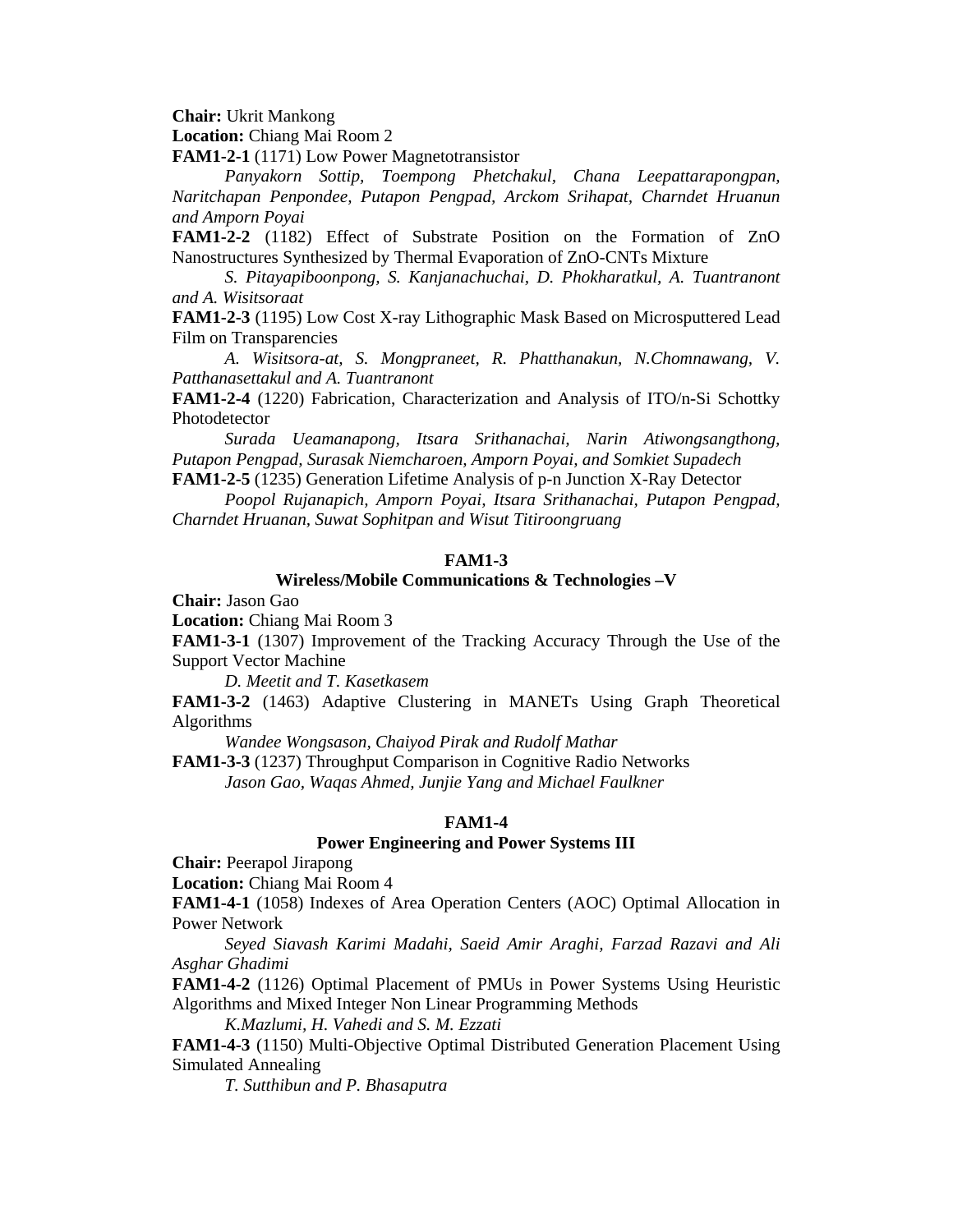**FAM1-4-4** (1421) Determination of Optimal Location and Sizing of Distributed Generation using Ant Colony Search

*Bongkoj Sookananta, Pattana Utaton and Rungson Khongsila* 

**FAM1-4-5** (1422) Determination of Optimal location and sizing of Distributed Generation using Particle Swarm Optimization

*Bongkoj Sookananta, Werasuk Kuanprab and Sutiya Hanak* 

# **FAM1-5**

## **Power Electronics I**

**Chair:** Kei Eguchi

**Location:** Chiang Mai Room 5

**FAM1-5-1** (1136) Z-Source Grid-Connected Inverter for Solving the photovoltaic cell Shading problem

 *Anucha Pattanaphol, Surin Khomfoi and Prapart Paisuwanna* 

**FAM1-5-2** (1162) A Vector Control of a Grid-Connected 3L-NPC-VSC with DFIG Drives

*W. Srirattanawichaikul, Y. Kumsuwan, S. Premrudeepreechacharn and B. Wu*  **FAM1-5-3** (1322) Design of a Controller for DFIG-Based Wind Power Generation Using Model Predictive Control

 *Pisitpol Chirapongsananurak and Naebboon Hoonchareon* 

**FAM1-5-4** (1420) A Half-Bridge Resonant Inverter with Three-Phase PWM rectifier for Induction Heating

 *Vichian Hathairatsiri, Saichol Chudjuarjeen, Panithan Chakkuchan, Anawach Sangswang and Chayant koompai* 

**FAM1-5-5** (1261) A Two-Output High Frequency Series-Resonant Induction Heater  *Pattanapong Kongsakorn and Anuwat Jangwanitlert* 

### **FAM1-6**

## **Pattern Analysis and Machine Intelligence I**

**Chair:** Hideyuki Sawada

**Location:** Board Room 2

**FAM1-6-1** (1315) An Improvement of Iris-Blob Map Approach for Iris Identification *Ungkarn Jarujareet and Nongluk Covavisaruch* 

**FAM1-6-2** (1243) A Simple Shape-Based Approach to Hand Gesture Recognition  *Amornched Jinda-apiraksa, Warong Pongstiensak and Toshiaki Kondo* 

**FAM1-6-3** (1262) Evaluation of EMG Feature Extraction for Hand Movement Recognition Based on Euclidean Distance and Standard Deviation

 *A. Phinyomark, S. Hirunviriya, C. Limsakul and P. Phukpattaranont* 

**FAM1-6-4** (1252) Integration of Sound and Image Information for Active Tracking of Particular Person

 *Hideyuki Sawada and Atsushi Todo* 

**FAM1-6-5** (1378) Estimation of Slag Foaming Height using Furnace Vibration Signal in the Electric Arc Furnaces

 *Jae Jin Jeong, Sung Jun Ban and Sang Woo Kim* 

**FAM1-6-6** (1267) High Performance Pattern Matching using Bloom–Bloomier Filter  *Nguyen Duy Anh Tuan, Bui Trung Hieu and Tran Ngoc Thinh* 

### **FAM1-7**

#### **Video Processing**

**Chair:** Karn Patanukhom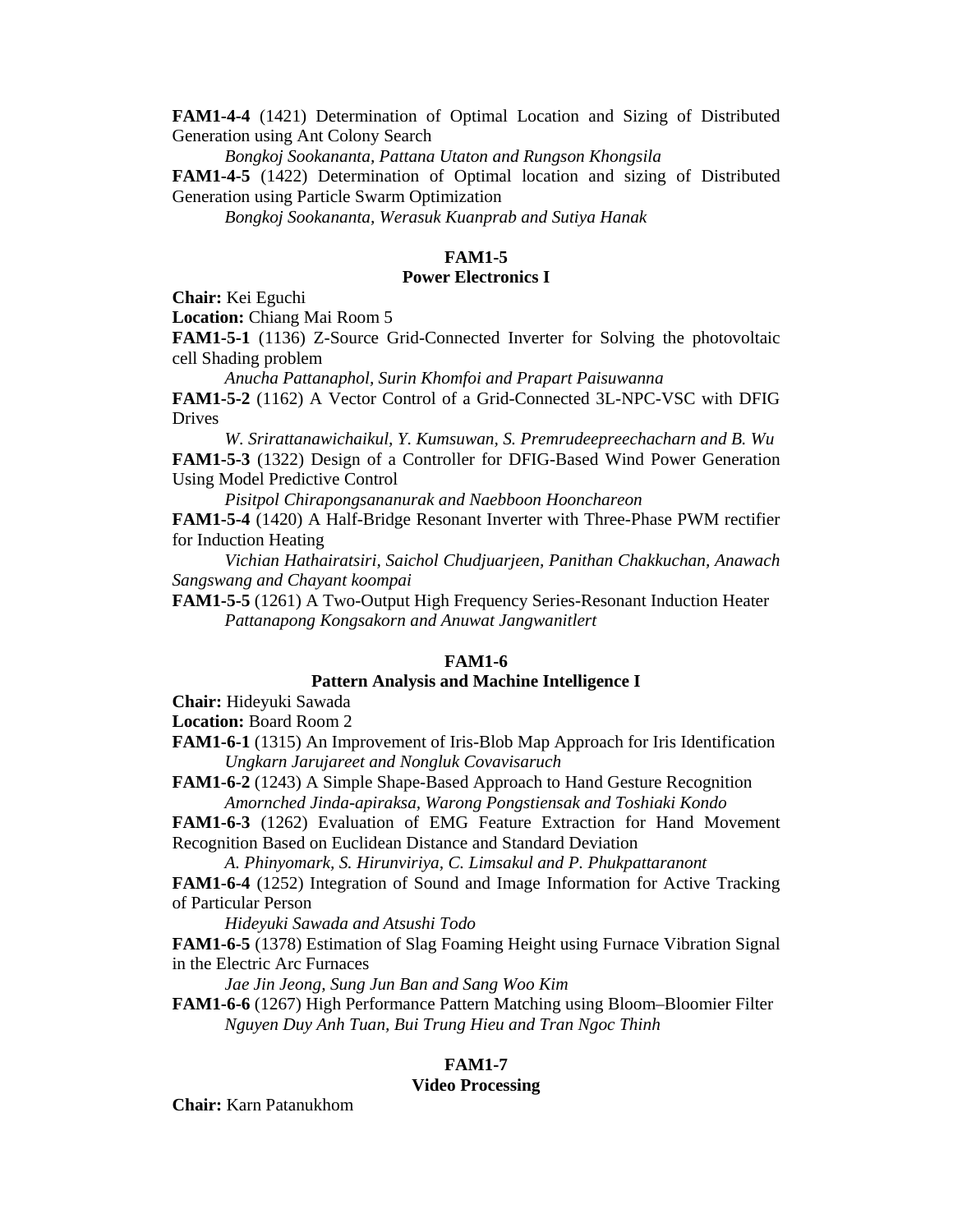**Location:** Board Room 3

**FAM1-7-1** (1060) Video Enhancement Using A Robust Iterative SRR Based On A Geman&McClure Stochastic Estimation With A General Observation Model

*Vorapoj Patanavijit* 

**FAM1-7-2** (1134) Adaptive Background Modeling from an Image Sequence by Using K-Means Clustering

 *Theekapun Charoenpong, Ajaree Supasuteekul and Chaiwat Nuthong*  **FAM1-7-3** (1148) Clustering Human Behaviors with Dynamic Time Warping and Hidden Markov Models for a Video Surveillance System

 *Kan Ouivirach and Matthew N. Dailey* 

**FAM1-7-4** (1430) Automatic Region of Interest Detection in Multi-View Video

 *Thanaphat Thummanuntawat, Wuttipong Kumwilaisak and Jatuporn Chinrungrueng* 

**FAM1-7-5** (1437) Improving of Mean Shift Tracking Algorithm Using Adaptive Candidate Model

 *Matee Boonsin, Wiphada Wettayaprasit and Ladda Preechaveerakul*  **FAM1-7-6** (1223) A Variable Luminance-Chrominance Gain Equalizer

 *V. Chutchavong, S. Poungpayom, O. Sangaroon, C. Benjangkaprasert and K. Janchitrapongvej* 

## **FAM1-8**

#### **Networks Design, Network Protocols and Network Management Chair:** Anan Phonphoem

**Location:** Board Room 4

**FAM1-8-1** (1065) Mobile IPv6 without Home Agent

*Cui Bo*,*Robert Elz and Sinchai Kamolphiwong* 

**FAM1-8-2** (1094) A Heuristic Approach for Bandwidth Constraint Path Selection in MPLS Based Networks

 *Ranju Pant and Teerapat Sanguankotchakorn* 

**FAM1-8-3** (1123) An Adaptive Type-2 Fuzzy for Control Policing Mechanism over High Speed Networks

 *Preecha Pangsub and Somchai Lekcharoen* 

**FAM1-8-4** (1271) Performance Evaluation of NTPv4 When SPIK State Cannot Step Frequency

 *Yuthapong Somchit*

**FAM1-8-5** (1435) Buffer Size Estimation for Different Start Video Broadcasting  *H. Ketmaneechairat, P. Oothongsap and A. Mingkhwan* 

## **Friday May 21, 2010 10:20 – 12:20 hr.**

## **FAM2-1**

## **Filters and Data Conversion Circuits II**

**Chair:** Boonsri Kaewkham-ai

**Location:** Chiang Mai Room 1

**FAM2-1-1** (1384) Simple RC Low Pass Filter Circuit Fabricated by Unmodified Desktop Inkjet Printer

*C. Sriprachuabwong, C. Srichan, T. Lomas and A. Tuantranont*  **FAM2-1-2** (1263) Ultra-Wideband Bandpass Filter With Notch Implementation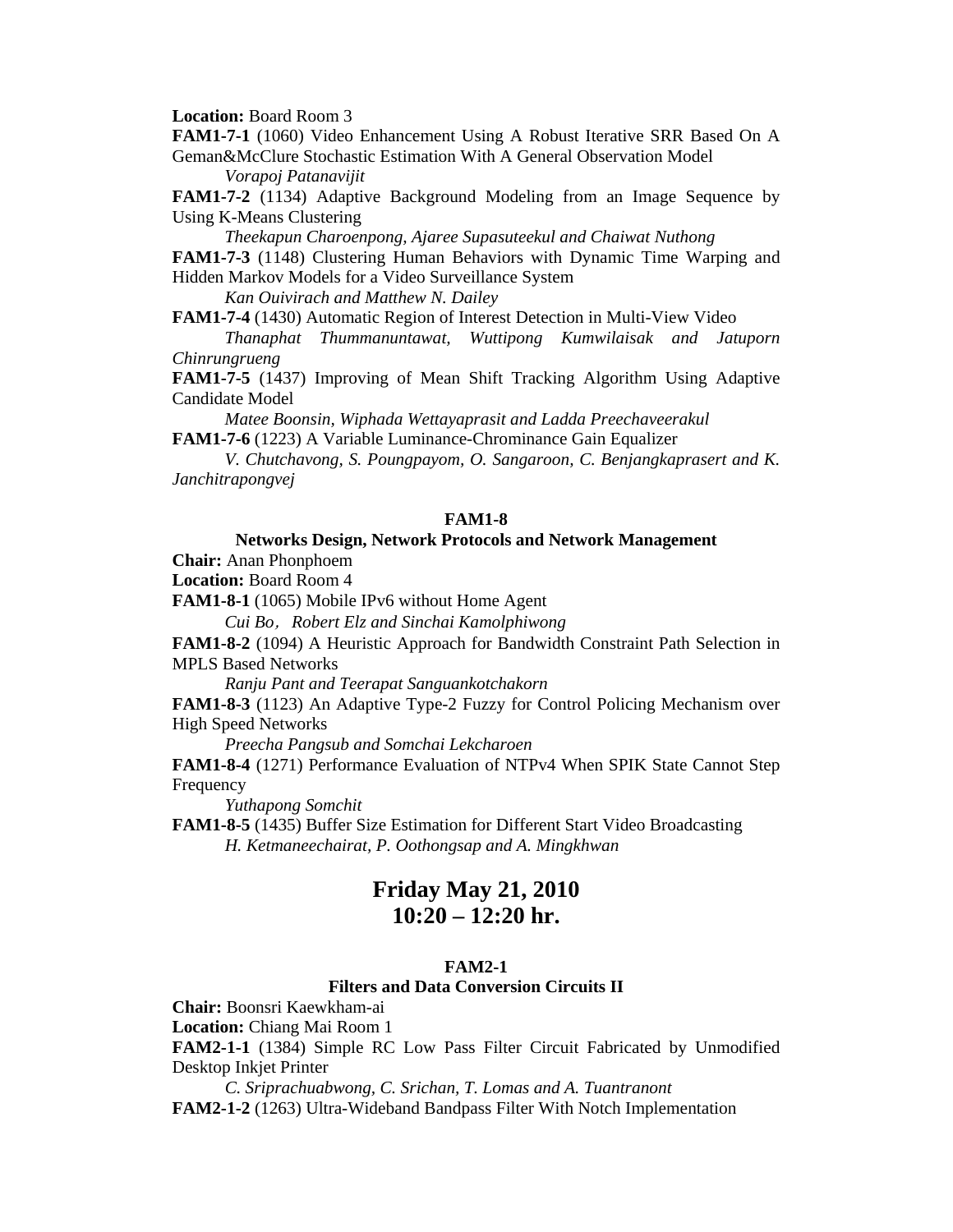*Wichai Krongkitsiri and Prayoot Akkaraekthalin* 

**FAM2-1-3** (1224) Design and Simulation of a down-conversion CMOS mixer for UWB applications

*Mostafa Jouri, Abbas Golmakani, Mohsen Yahyabadi and Hojat Khosrowjerdi*  **FAM2-1-4** (1054) An Efficient VLSI Architecture for the Rader Algorithm based DFT When the Number of Data Samples Is Prime

*Xiaoyin Zhang and Nattha Jindapetch* 

**FAM2-1-5** (1055) An Efficient VLSI Architecture for Discrete Wavelet Transform based on the Daubechies Architecture

*Xiaoyin Zhang and Nattha Jindapetch* 

## **FAM2-2**

## **Advanced Technologies (MEMS and Nano-electronic Devices) II Chair:** Chel-Jong Choi

**Location:** Chiang Mai Room 2

**FAM2-2-1** (1239) Design, Analysis and Fabrication of MEMS-based Silicon Microneedles for Bio-Medical Applications

*M. W. Ashraf, S. Tayyaba, N. Afzulpurkar, T. Lomas, A. Tuantranont, A. Nisar, and E. L. J. Bohez* 

**FAM2-2-2** (1273) Improved Effective One-Dimensional Electronic Structure of InGaAs Quantum Dot Molecules

 N*. Pattanemakul, N. Thongkamkoon, N.Thudsalingkarnsakul, N. Siripitakchai, S. Thainoi, S. Panyakeow and S. Kanjanachuchai*

**FAM2-2-3** (1288) Carbon Nanotubes in Anodized Alumina Templates for Electrochemical Sensing

*D. Phokharatkul, A. Wisitsoraat, C. Karuwan, V. Patthanasettakul and A. Tuantranont* 

**FAM2-2-4** (1298) Electrical properties of Bismuth Potassium Titanate-Strontium Titanate Ferroelectric Ceramics

 *Prapapim Phetnoi, Surasak Niemcharoen, Rangson Muanghlua, Manoon Sutapun and Naratip Vittayakorn* 

**FAM2-2-5** (1300) Ink-jet printed optical gas sensing layers based on metallophthalocyanine

 *Johannes Ph. Mensing, Tanom Lomas, Teerakiat Kerdcharoen, Adisorn Tuantranont* 

**FAM2-2-6** (1117) Electrical and Structural Properties of Ge Metal-Oxide-Semiconductor Devices with Pt/HfO2 Gate Stacks

 *Chel-Jong Choi, Kyu-Sang Shin, Myung-Il Jeong, and S. V. Jagadeesh Chandra* 

#### **FAM2-3**

### **Modulation, Coding, and Channel Analysis I**

**Chair:** Phumin Kirawanich

**Location:** Chiang Mai Room 3

**FAM2-3-1** (1037) Lab Prototype of a List-of-2 Viterbi Decoder: A Diversity Inner Decoder for the Outer Vector Symbol Decoder

 *Usana Tuntoolavest and Pongpisut Noradee* 

**FAM2-3-2** (1158) Design of reconfigurable random interleavers with MAP decoding for MPEG-4 image transmission system over rician block-fading channel

 *Srijidtra Mahapakulchai and Nukoon Phimsen*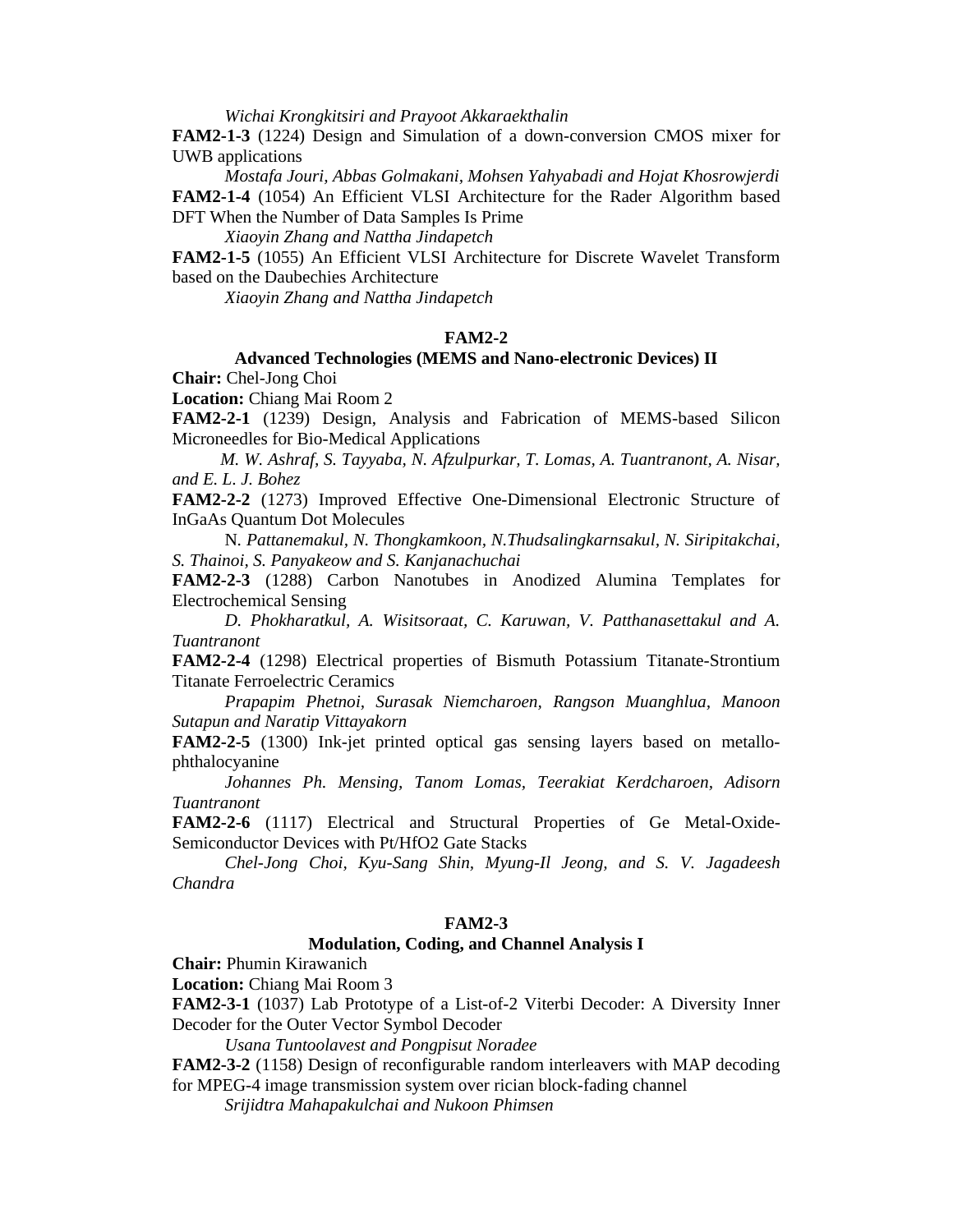**FAM2-3-3** (1196) Iterative Channel Estimation Using Joint Zero Padding and Nonzero Padding for TDS-OFDM Systems

 *Raza Ali Shah and Poompat Saengudomlert* 

**FAM2-3-4** (1372) Evaluation Scheme RFID Channel in Library with Wooden and Metal Book Shelves Based on Measurement Data

*Jiratchaya Pitukwerakul Pichaya Supanakoon and Sathaporn Promwong*  **FAM2-3-5** (1207) Performance of 10 Gb/s Optical Receiver in 50-GHz DWDM Transmission over 40-km SSMF

 *Wanee Srisuwarat, Jirawut Akaranuchat and Duang-rudee Worasucheep* 

### **FAM2-4**

#### **Power Engineering and Power Systems IV**

**Chair:** Thanapong Thanasaksiri

**Location:** Chiang Mai Room 4

**FAM2-4-1** (1222) Wide Area Robust TCSC Controller Design Considering Communication Delay Uncertainty

*Mongkol Saejia and Issarachai Ngamroo* 

**FAM2-4-2** (1032) Power system state estimation using equivalent measurement models and rectangular coordinates

 *C. Rakpenthai, S. Uatrongjit, I. Ngamroo and N.R. Watson* 

**FAM2-4-3** (1408) Optimal Load Shedding Scheme under Contingency Condition Considering Voltage Stability Problem

 *Bundid Charoenphan and Kulyos Audomvongseree* 

**FAM2-4-4** (1015) GA-based Support Vector Machines for Adaptive Power System Damping Controller of SMES

 *Jonglak Pahasa and Issarachai Ngamroo* 

**FAM2-4-5** (1351) Implementation of a Three Phase Grid Synchronization for Doubly-fed Induction Generators in Wind Energy System

 *Wara Sadara and Bunlung Neammanee* 

#### **FAM2-5**

#### **Power Electronics II**

**Chair:** Werachet Khan-ngern

**Location:** Chiang Mai Room 5

**FAM2-5-1** (1205) A Direct Drive of Multiple Multi-pole Permanent Magnet Synchronous Generators for Wind Energy Conversion System

*Phanxay Chanthavong, Surapong Suwankawin and Hirofumi Akagi* 

**FAM2-5-2** (1366) Current gradient based sensorless control for switched reluctance drives with torque boosting technique

 *Nisai H. Fuengwarodsakul and Bundit Tanboonjit* 

**FAM2-5-3** (1371) Position Control of a Linear Variable Reluctance Motor with Magnetically Coupled Phases

 *Ruchao Pupadubsin, Nattapon Chayopitak, Niyom Nulek, Suebsuang Kachapornkul, Prapon Jitkreeyarn, Pakasit Somsiri and Kanokvate Tungpimolrut* 

**FAM2-5-4** (1494) Comparison of Switching Schemes for Brushless DC Motor Drives *S.S.Bharatkar, Raju Yanamshetti, D.Chatterjee, and A.K.Ganguli* 

**FAM2-5-5** (1405) A Hybrid Cascaded Multilevel Inverter

*Nattapat Praisuwanna and Surin Khomfoi*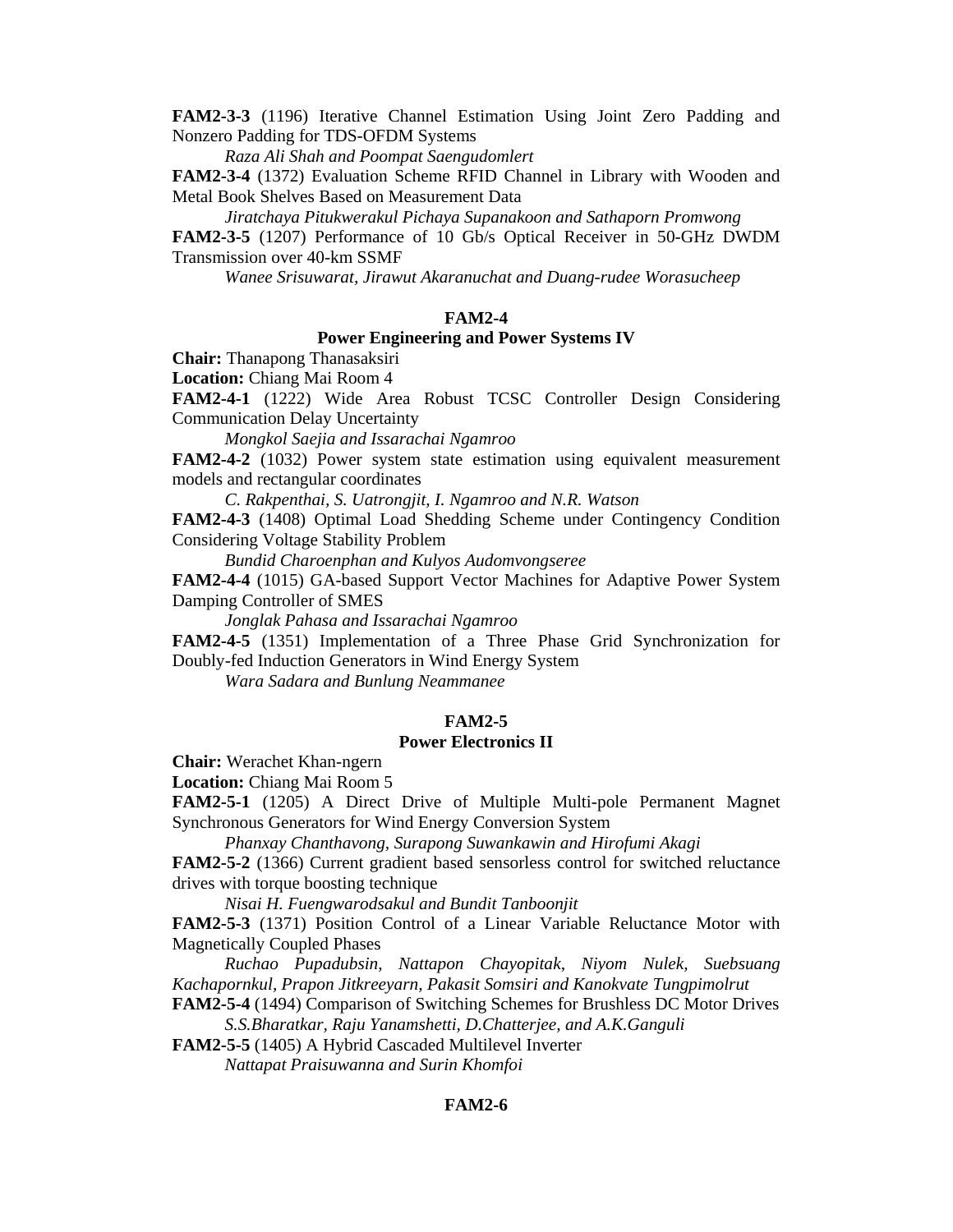#### **Pattern Analysis and Machine Intelligence II**

**Chair:** Sansanee Auephanwiriyakul

**Location:** Board Room 2

**FAM2-6-1** (1193) A Particle Swarm Optimization for High-Dimensional Function Optimization

*Chukiat Worasucheep* 

**FAM2-6-2** (1402) FPGA-based Online-learning using Parallel Genetic Algorithm and Neural Network for ECG Signal Classification

 *Yutana Jewajinda, and Prabhas Chongstitvatana* 

**FAM2-6-3** (1468) Classifying Semantic Orientation of Domain-Dependent Words with Unknown Sentiments

 *Suthasinee Tangyotkhajorn, Onpapim Luchaichana and Warrapat Korkerd*  **FAM2-6-4** (1401) Robust Vehicle Detection Algorithm with Magnetic Sensor

 *Pisit Kanathantip, Wuttipong Kumwilaisak and Jatuporn Chinrungrueng* 

**FAM2-6-5** (1214) Intelligent Traffic Cone based on Vehicle Accident Detection and Identification Using Image Compression Analysis and RFID System

 *Songkran Kantawong and Tanasak Phanprasit* 

**FAM2-6-6** (1062) A software tool to explore the structure of high dimensional biomolecular data

 *Giulio Pavesi, Federico Zambelli, Matteo R`e and Giorgio Valentini* 

## **FAM2-7**

## **Audio, Speech and Language Processing**

**Chair:** Phongphan Danphitsanuphan

**Location:** Board Room 3

**FAM2-7-1** (1011) Rate-Distortion Modeling of Spherical Vector Quantization Performance in Transform Excitation Audio Coding

*Wisarn Patchoo and Thomas R. Fischer* 

**FAM2-7-2** (1266) Toward Benchmarking a General-domain Thai LVCSR System  *A. Chotimongkol, K. Saykhum, N. Thatphithakkul and C. Wutiwiwatchai* 

**FAM2-7-3** (1336) Effective Complexity Reduction for G.729 Standard  *Cheng-Yu Yeh* 

**FAM2-7-4** (1345) A Hybrid Diphone Speech Unit and a Speech Corpus Construction Technique for a Thai Text-to-Speech System on Mobile Devices

 *K. Wongpatikaseree, A. Ratikan, A. Chotimongkol, P. Chootrakool, C. Nattee, T. Theeramunkong and T. Kobayashi* 

**FAM2-7-5** (1381) Automatic Audio Indexing Alignment for Thai Broadcast News

 *C. Tantibundhit, T. Jarasboonpaisan, A. Natenee, N. Thatphithakkul, K. Saykhum* 

**FAM2-7-6** (1508) Scalp Electrical Potential Microstates for Musical Sound Perception and Cognition

 *W. Sittiprapaporn* 

### **FAM2-8**

## **General Electrical Power Systems I**

**Chair:** Seyed Hossein Hosseini

**Location:** Board Room 4

**FAM2-8-1** (1206) Feasible lighting system with Light Emitting Diode(LED) *Golam Kafi Mustafa, Vashwar Tajdidur Rouf and Juni Khisha*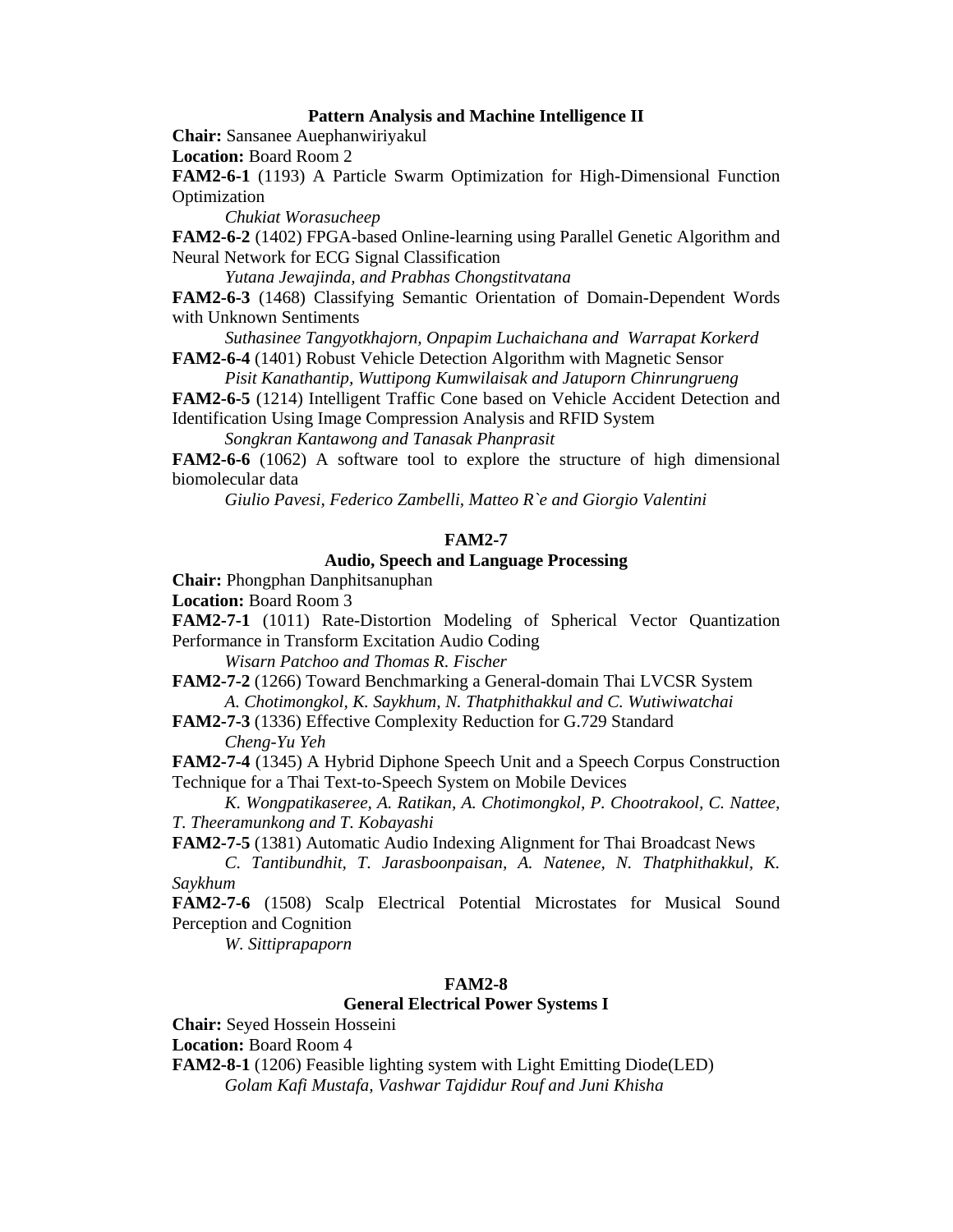**FAM2-8-2** (1380) A Data-Envelopment-Analysis Inspired Method for Reliability Target Setting

 *J. Klunvaree and P. Raphisak* 

**FAM2-8-3** (1173) Real-Time Power Signal Processing System for Distored and Unbalanced Conditions, Part 1: Theoretical Feasibility

 *Thip Manmek and Chathura P. Mudannayake* 

**FAM2-8-4** (1174) Real-Time Power Signal Processing System for Distored and Unbalanced Conditions, Part 2: Simulations Results

 *Thip Manmek and Chathura P. Mudannayake* 

## **Friday May 21, 2010 13:10 – 15:10 hr.**

## **FPM1-1**

## **General Circuits and Systems**

**Chair:** Ukrit Mankong

**Location:** Chiang Mai Room 1

**FPM1-1-1** (1445) A Novel Low Cost Magnetron Power Control for Microwave Heating Applications

 *K.Nuanyai, N.Puangngernmak and S.Chalermwisutkul* 

**FPM1-1-2** (1319) Development of Optical Characteristic Measurement System for Optical Fiber Coupler Fabrication Using 3-Wavelength Light Simultaneously

 *Sira Poneprasert, Sermsak Uatrongjit, Puntada Narakorn and Ukrit Mankong* 

**FPM1-1-3** (1331) The Study of Experimental Results of Scattering Light compared to BRDF Simulation for the Measurement System Design of Particle Size on Surface of Components of Hard Disk Drive

 *M. Wannaprapa, N. Rungcharoen and W. Pijitrojana* 

**FPM1-1-4** (1475) Shot Noise Behavior of Planar Mo/n-Si/Mo Photodetector Structure in Avalanche Mode

*S. Khunkhaoa, C. Umjaruan, A. Thaworn, S. Nuanloy, S. Niemcharoenb, A. Ruangphanitc, N. Phongphanchanthra and K. Sato* 

#### **FPM1-2**

## **Microwave & Optical Communications Technology**

**Chair:** Nipapon Siripon

**Location:** Chiang Mai Room 2

**FPM1-2-1** (1066) Analysis of Transmission Line Resonators Using Minimax Polynomials

*Chatrpol Lertsirimit and Danai Torrungrueng* 

**FPM1-2-2** (1095) A Novel Multi-Band Frequency Selective Surface Design and Its Application in a Compact 60-GHz Folded Dipole Array

 *W. L. Chang, J. Y. Luo, Yuki Kawakami and Jinfeng Lin* 

**FPM1-2-3** (1340) Improvement of Square Ring Resonator with Lumped Compensation Inductors

 *Ravee Phromloungsri, P. Arunvipas, and Mitchai Chongcheawchamnan* 

**FPM1-2-4** (1348) Development of efficiency EM Simulation Tool for Capacitive and Inductive Obstacle Analysis

 *Sarun Choocadee and Somsak Akatimagool*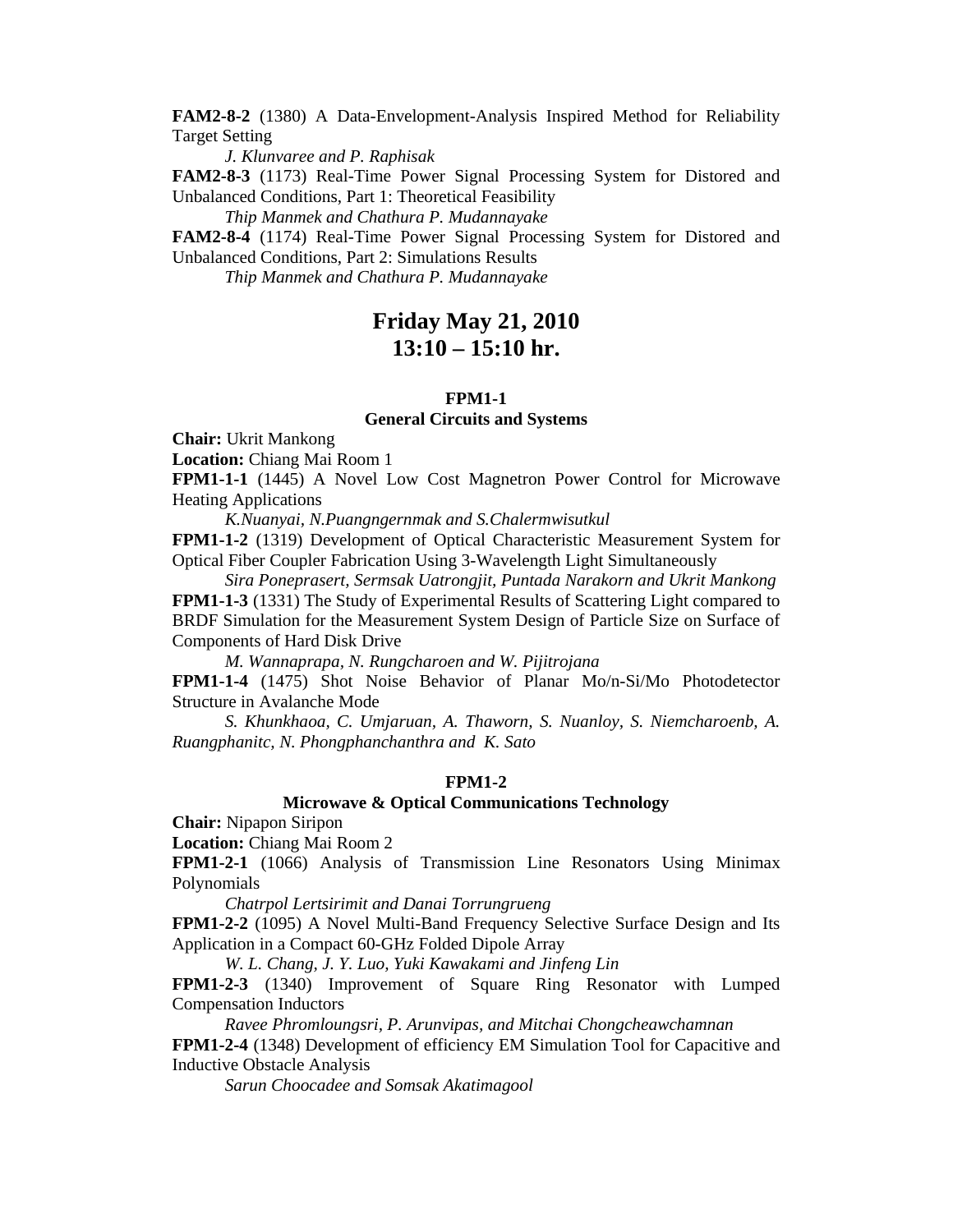**FPM1-2-5** (1313) Demonstration of Visible Light Communications Using RGB LEDs in an Indoor Environment

 *Natasha Shrestha, Muhammad Sohail and Charusluk Viphavakit* 

#### **FPM1-3**

#### **Modulation, Coding, and Channel Analysis II**

**Chair:** Chaiyod Pirak

**Location:** Chiang Mai Room 3

**FPM1-3-1** (1022) Accurate BER Analysis of Downlink DS/CDMA Multicellular Systems in Nakagami Fading

*Pongsatorn Sedtheetorn* 

**FPM1-3-2** (1459) Intercarrier Interference Cancellation Using Complex Conjugate Technigue for Alamouti-Coded MIMO-OFDM Systems

 *Aurupong Yiwleak and Chaiyod Pirak* 

**FPM1-3-3** (1419) MRC-MMSE Detection in DF-Cooperative Communications with Rate 2/4 Trellis Code

 *Settakorn Kamuang and Suvepon Sittichivapak* 

**FPM1-3-4** (1451) On the Performance of QO-STBC in Cooperative Communications with Relay Selection

 *Nikorn Sutthisangiam and Chaiyod Pirak* 

### **FPM1-4**

### **Power Engineering and Power Systems V**

**Chair:** Kazem Mazlumi

**Location:** Chiang Mai Room 4

**FPM1-4-1** (1159) Control of STATCOM by Using Optimal Reactive Power Flow Solutions

*D. Uthitsunthorn, U. Kwannetr, N. Sinsuphun, U. Leeton and T. Kulworawanichpong* 

**FPM1-4-2** (1342) Instantaneous Power Control of D-STATCOM with Consideration of Power Factor Correction

 *K. Somsai and T. Kulworawanichpong* 

**FPM1-4-3** (1204) TCPS Controller Design Using PSO and Chaos Algorithm to Damping the Power System Oscillations

 *M.Reza Safari Tirtashi, Kazem Mazlumi and Mohsen Sadeghi* 

**FPM1-4-4** (1203) Adaptive Fuzzy PI Controller for TCPST to Improve Power System Stability Optimized by Ant Colony Method

 *Reza Navabi, Heidar Ali Shayanfar and Reza Etemad* 

**FPM1-4-5** (1010) State Space Analysis of Power System Stability Enhancement with Used the STATCOM

 *M. Mahdavian and G. Shahgholian* 

#### **FPM1-5**

## **Power Electronics III**

**Chair:** Yuttana Kumsuwan

**Location:** Chiang Mai Room 5

**FPM1-5-1** (1244) Design, Modeling and Simulation of Point of Load Converter (niPOL)

*Subhash Chander, Pramod Agarwal and Indra Gupta*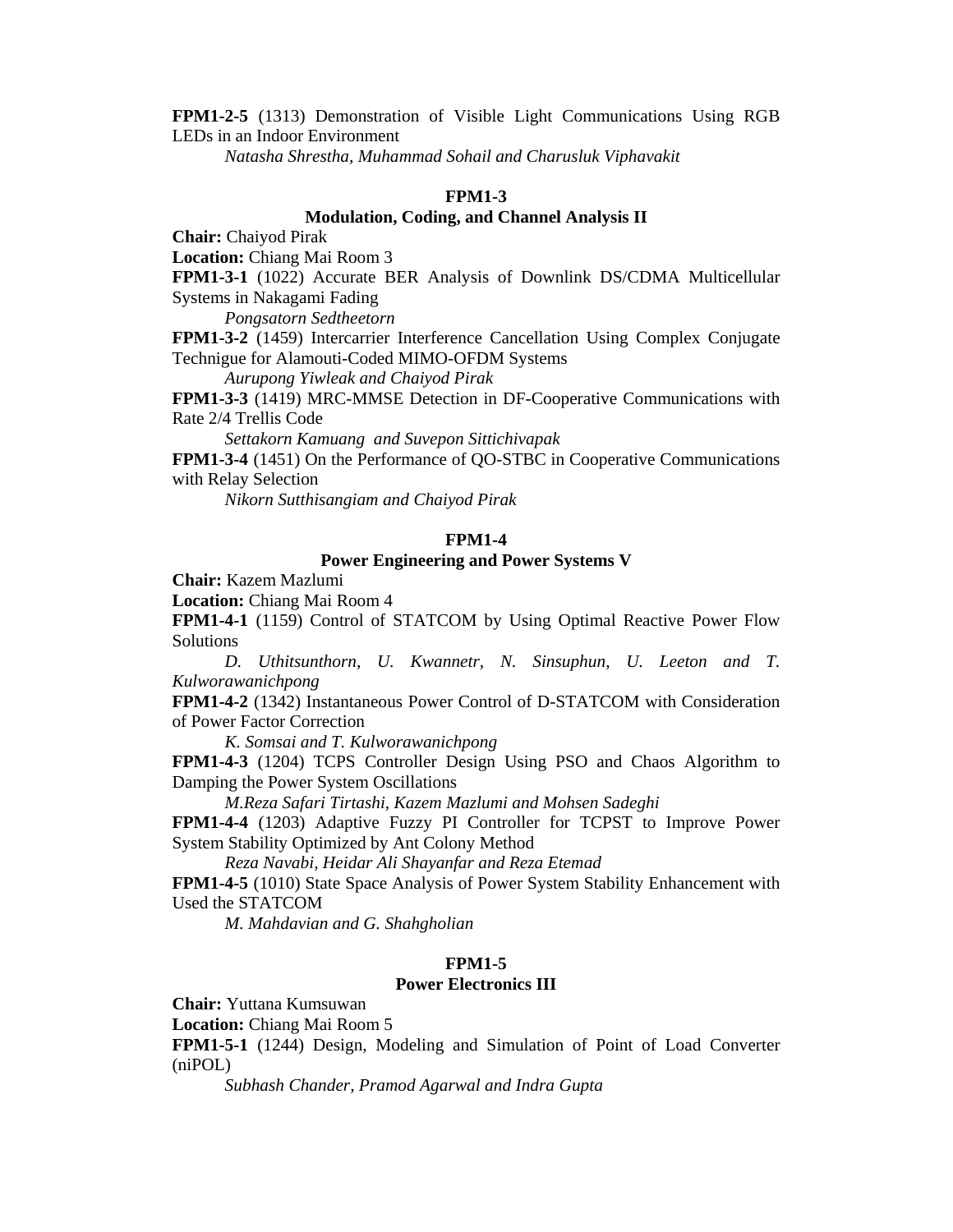**FPM1-5-2** (1362) A Study of EMI and Switching Loss Reductions of Unipolar and Improved Limited Unipolar Switching Circuits

 *Arnon Srisawang* 

**FPM1-5-3** (1414) An Asymmetrical Half-Bridge Forward Converter with Current Doubler

 *A. Jangwanitlert and J. Songboonkaew* 

**FPM1-5-4** (1075) A Cross-Coupled 3x/4x Step-Up AC-DC Converters for RFID Tags

 *Kei Eguchi, Sawai Pongswatd,Toshiya Watanabe, Kuniaki Fujimoto, Kitti Tirasesth and Hirofumi Sasaki* 

**FPM1-5-5** (1073) Design of a Switched-Capacitor-Based Serial DC-DC Converter Using Clean Energy Power Supplies

 *Kei Eguchi, Sawai Pongswatd,Tatsuya Sugimura, Teerawat Thepmanee, Kitti Tirasesth and Hirofumi Sasaki* 

## **FPM1-6**

#### **Visualization and Computer Graphics**

**Chair:** Pruet Boonma

**Location:** Board Room 2

**FPM1-6-1** (1179) Electrical Distribution Grid Visualization using Programmable GPUs

*Javier Novo Rodríguez,Mariano Cabrero Canosa and Elena Hernández Pereira* 

**FPM1-6-2** (1400) An Approach to the Determination of DP Triangular Surfaces with Its Quadratic Complexity

 *Podcharid Krungkarnchana and Natasha Dejdumrong* 

**FPM1-6-3** (1109) Finding all intersections between planar curves  *Gun Srijuntongsiri* 

**FPM1-6-4** (1240) Graph Relabeling with Stacked Labels  *Pochara Patthamalai and Sanpawat Kantabutra* 

#### **FPM1-7**

## **Antenna and Propagation**

**Chair:** Supawat Supakwong

**Location:** Board Room 3

**FPM1-7-1** (1061) A Wide Band Non-Symmetric Open Slot Microstrip Antenna *Tanawat Pantui* 

**FPM1-7-2** (1085) Antenna Configuration Effect on EGC Diversity Performance in WLAN systems

 *T. Ngamjaroen, M. Uthansakul and P. Uthansakul* 

**FPM1-7-3** (1187) Analysis of Terminated Lossless Planar Multilayer Periodic EBG Structures Using an Equivalent CCITL Model

 *Varittha Sanphuang and Danai Torrungrueng* 

**FPM1-7-4** (1210) Modified Laplacian-Spatial Cluster Model based UWB Uniform Linear Arrays

 *Khajitpan Makaratat* 

**FPM1-7-5** (1493) Electromagnetic Wave Scattering on 2D PEC Cylinders Using Complex Source Point Techniques and Uniform Geometrical Theory of Diffraction

 *T. Lertwiriyaprapa, K. Phaebua, C. Phongcharoenpanich and M. Krairiksh*